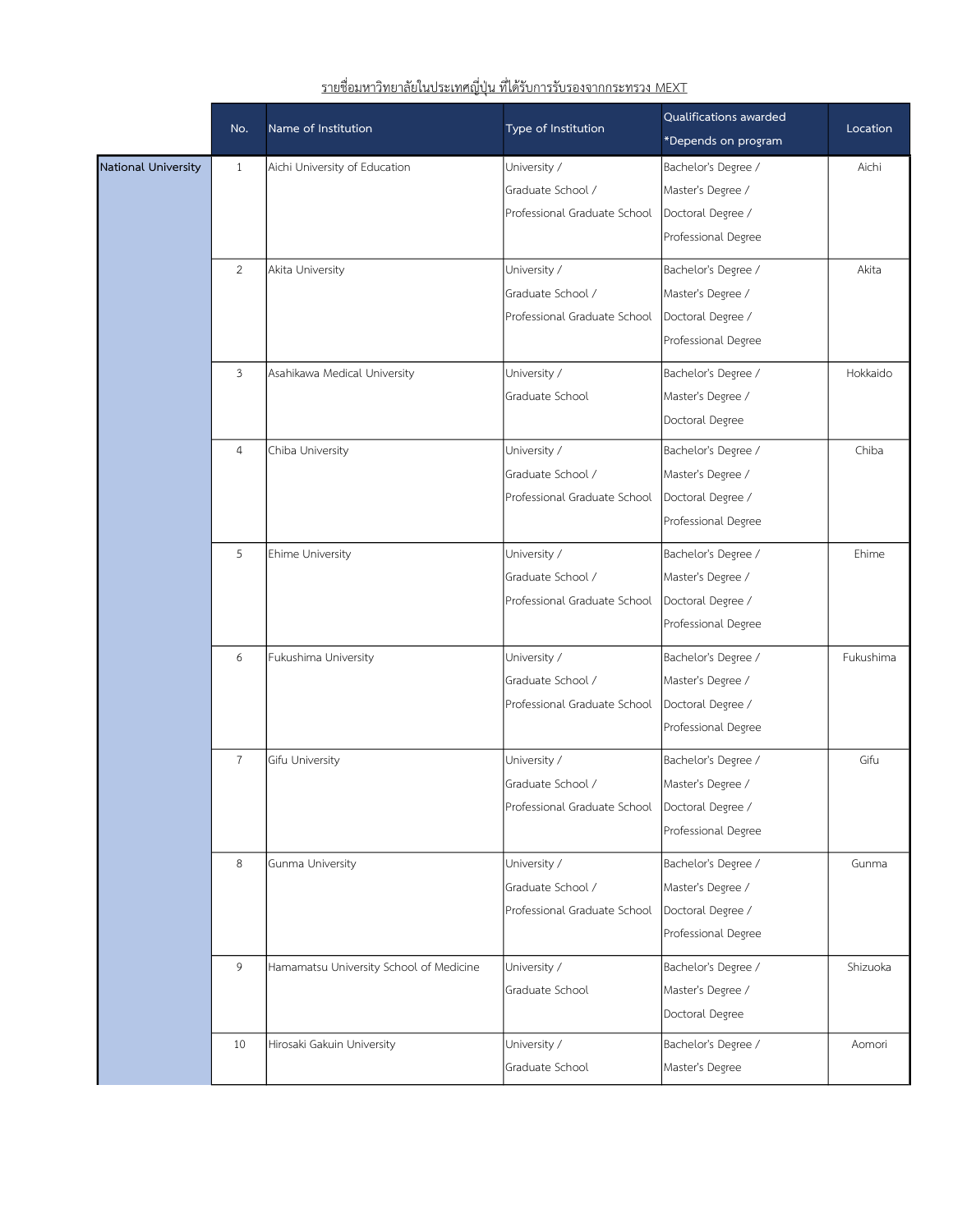| No. | Name of Institution                                          | Type of Institution          | Qualifications awarded<br>*Depends on program | Location  |
|-----|--------------------------------------------------------------|------------------------------|-----------------------------------------------|-----------|
| 11  | Hiroshima University                                         | University /                 | Bachelor's Degree /                           | Hiroshima |
|     |                                                              | Graduate School /            | Master's Degree /                             |           |
|     |                                                              | Professional Graduate School | Doctoral Degree /                             |           |
|     |                                                              |                              | Professional Degree                           |           |
| 12  | Hitotsubashi University                                      | University /                 | Bachelor's Degree /                           | Tokyo     |
|     |                                                              | Graduate School /            | Master's Degree /                             |           |
|     |                                                              | Professional Graduate School | Doctoral Degree /                             |           |
|     |                                                              |                              | Professional Degree                           |           |
| 13  | Hokkaido University                                          | University /                 | Bachelor's Degree /                           | Hokkaido  |
|     |                                                              | Graduate School /            | Master's Degree /                             |           |
|     |                                                              | Professional Graduate School | Doctoral Degree /                             |           |
|     |                                                              |                              | Professional Degree                           |           |
| 14  | Hokkaido University of Education                             | University /                 | Bachelor's Degree /                           | Hokkaido  |
|     |                                                              | Graduate School /            | Master's Degree /                             |           |
|     |                                                              | Professional Graduate School | Professional Degree                           |           |
|     |                                                              |                              |                                               |           |
| 15  | Hyogo University of Teacher Education                        | University /                 | Bachelor's Degree /                           | Hyogo     |
|     |                                                              | Graduate School /            | Master's Degree /                             |           |
|     |                                                              | Professional Graduate School | Doctoral Degree /                             |           |
|     |                                                              |                              | Professional Degree                           |           |
| 16  | Ibaraki University                                           | University /                 | Bachelor's Degree /                           | Ibaraki   |
|     |                                                              | Graduate School /            | Master's Degree /                             |           |
|     |                                                              | Professional Graduate School | Doctoral Degree /                             |           |
|     |                                                              |                              | Professional Degree                           |           |
| 17  | Iwate University                                             | University /                 | Bachelor's Degree /                           | Iwate     |
|     |                                                              | Graduate School /            | Master's Degree /                             |           |
|     |                                                              | Professional Graduate School | Doctoral Degree /                             |           |
|     |                                                              |                              | Professional Degree                           |           |
| 18  | Japan Advanced Institute of Science and TechrGraduate School |                              | Master's Degree /                             | Ishikawa  |
|     |                                                              |                              | Doctoral Degree                               |           |
| 19  | Joetsu University of Education                               | University /                 | Bachelor's Degree /                           | Niigata   |
|     |                                                              | Graduate School /            | Master's Degree /                             |           |
|     |                                                              | Professional Graduate School | Professional Degree                           |           |
|     |                                                              |                              |                                               |           |
| 20  | Kagawa University                                            | University /                 | Bachelor's Degree /                           | Kagawa    |
|     |                                                              | Graduate School /            | Master's Degree /                             |           |
|     |                                                              | Professional Graduate School | Doctoral Degree /                             |           |
|     |                                                              |                              | Professional Degree                           |           |
|     |                                                              |                              |                                               |           |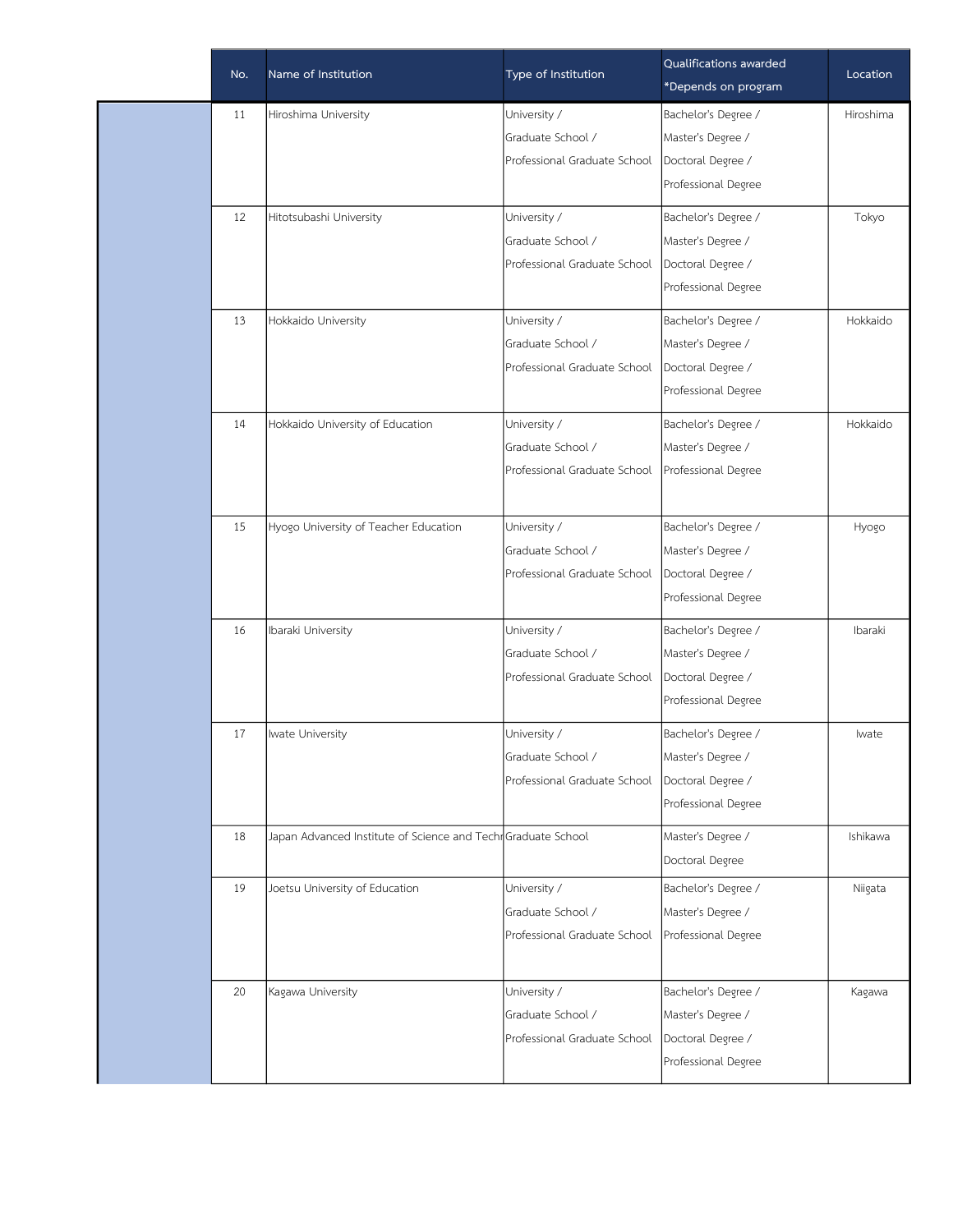| No. | Name of Institution            | Type of Institution          | Qualifications awarded<br>*Depends on program | Location  |
|-----|--------------------------------|------------------------------|-----------------------------------------------|-----------|
| 21  | Kagoshima University           | University /                 | Bachelor's Degree /                           | Kagoshima |
|     |                                | Graduate School /            | Master's Degree /                             |           |
|     |                                | Professional Graduate School | Doctoral Degree /                             |           |
|     |                                |                              | Professional Degree                           |           |
| 22  | Kanazawa University            | University /                 | Bachelor's Degree /                           | Ishikawa  |
|     |                                | Graduate School /            | Master's Degree /                             |           |
|     |                                | Professional Graduate School | Doctoral Degree /                             |           |
|     |                                |                              | Professional Degree                           |           |
| 23  | Kitami Institute of Technology | University /                 | Bachelor's Degree /                           | Hokkaido  |
|     |                                | Graduate School              | Master's Degree /                             |           |
|     |                                |                              | Doctoral Degree                               |           |
| 24  | Kobe University                | University /                 | Bachelor's Degree /                           | Hyogo     |
|     |                                | Graduate School /            | Master's Degree /                             |           |
|     |                                | Professional Graduate School | Doctoral Degree /                             |           |
|     |                                |                              | Professional Degree                           |           |
| 25  | Kochi University               | University /                 | Bachelor's Degree /                           | Kochi     |
|     |                                | Graduate School /            | Master's Degree /                             |           |
|     |                                | Professional Graduate School | Doctoral Degree /                             |           |
|     |                                |                              | Professional Degree                           |           |
| 26  | Kumamoto University            | University /                 | Bachelor's Degree /                           | Kumamoto  |
|     |                                | Graduate School /            | Master's Degree /                             |           |
|     |                                | Professional Graduate School | Doctoral Degree /                             |           |
|     |                                |                              | Professional Degree                           |           |
| 27  | Kyoto Institute of Technology  | University /                 | Bachelor's Degree /                           | Kyoto     |
|     |                                | Graduate School              | Master's Degree /                             |           |
|     |                                |                              | Doctoral Degree                               |           |
| 28  | Kyoto University               | University /                 | Bachelor's Degree /                           | Kyoto     |
|     |                                | Graduate School /            | Master's Degree /                             |           |
|     |                                | Professional Graduate School | Doctoral Degree /                             |           |
|     |                                |                              | Professional Degree                           |           |
| 29  | Kyoto University of Education  | University /                 | Bachelor's Degree /                           | Kyoto     |
|     |                                | Graduate School /            | Master's Degree /                             |           |
|     |                                | Professional Graduate School | Professional Degree                           |           |
|     |                                |                              |                                               |           |
| 30  | Kyushu Institute of Technology | University /                 | Bachelor's Degree /                           | Fukuoka   |
|     |                                | Graduate School              | Master's Degree /                             |           |
|     |                                |                              | Doctoral Degree                               |           |
| 31  | Kyushu University              | University /                 | Bachelor's Degree /                           | Fukuoka   |
|     |                                | Graduate School /            | Master's Degree /                             |           |
|     |                                | Professional Graduate School | Doctoral Degree /                             |           |
|     |                                |                              | Professional Degree                           |           |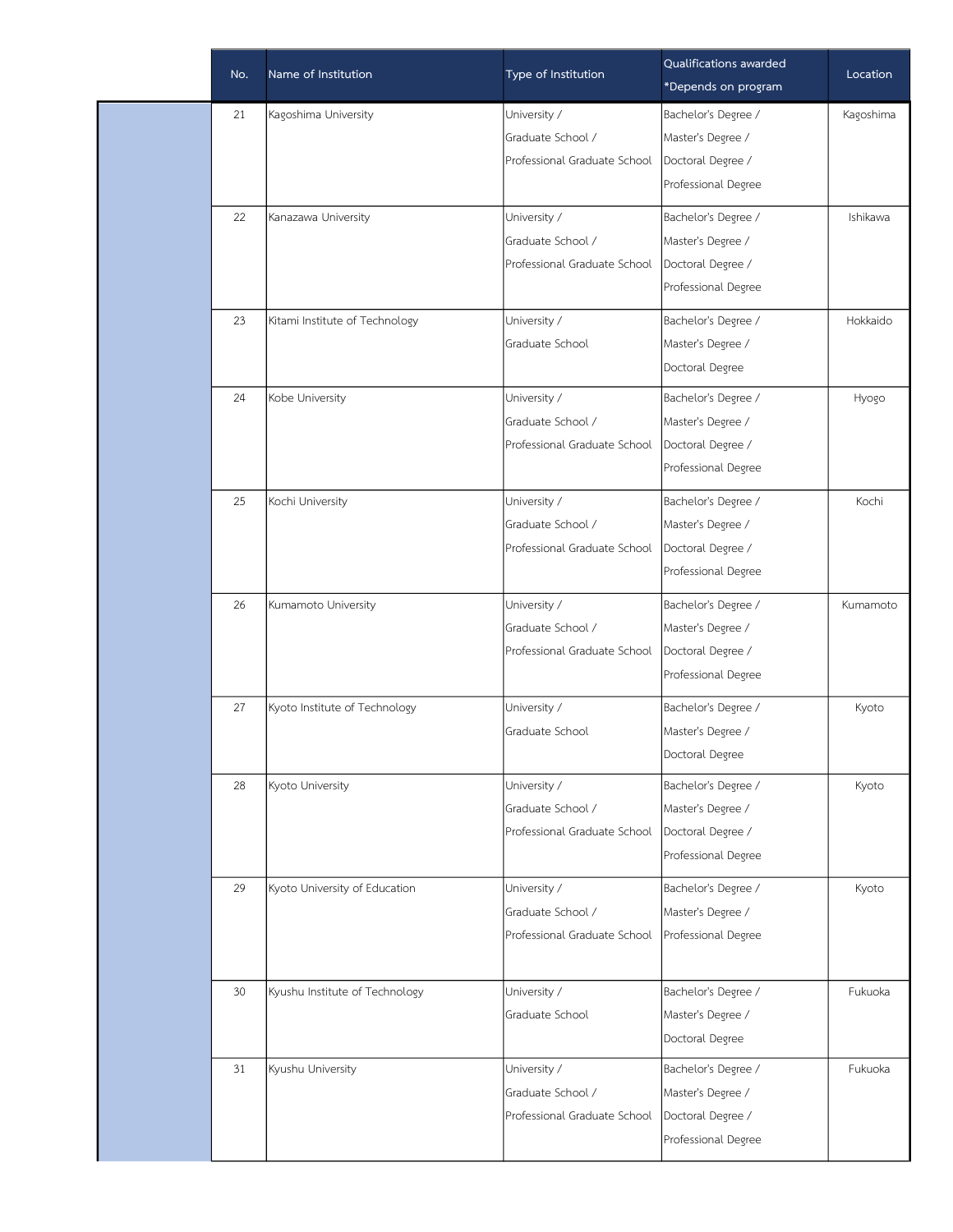| No. | Name of Institution                            | Type of Institution          | Qualifications awarded<br>*Depends on program | Location  |
|-----|------------------------------------------------|------------------------------|-----------------------------------------------|-----------|
| 32  | Mie University                                 | University /                 | Bachelor's Degree /                           | Mie       |
|     |                                                | Graduate School /            | Master's Degree /                             |           |
|     |                                                | Professional Graduate School | Doctoral Degree /<br>Professional Degree      |           |
| 33  | Miyagi University of Education                 | University /                 | Bachelor's Degree /                           | Miyagi    |
|     |                                                | Graduate School /            | Master's Degree /                             |           |
|     |                                                | Professional Graduate School | Professional Degree                           |           |
| 34  | Muroran Institute of Technology                | University /                 | Bachelor's Degree /                           | Hokkaido  |
|     |                                                | Graduate School              | Master's Degree /                             |           |
|     |                                                |                              | Doctoral Degree                               |           |
| 35  | Nagaoka University of Technology               | University /                 | Bachelor's Degree /                           | Niigata   |
|     |                                                | Graduate School /            | Master's Degree /                             |           |
|     |                                                | Professional Graduate School | Doctoral Degree /<br>Professional Degree      |           |
| 36  | Nagasaki University                            | University /                 | Bachelor's Degree /                           | Nagasaki  |
|     |                                                | Graduate School /            | Master's Degree /                             |           |
|     |                                                | Professional Graduate School | Doctoral Degree /                             |           |
|     |                                                |                              | Professional Degree                           |           |
| 37  | Nagoya Institute of Technology                 | University /                 | Bachelor's Degree /                           | Aichi     |
|     |                                                | Graduate School              | Master's Degree /                             |           |
|     |                                                |                              | Doctoral Degree                               |           |
| 38  | Nagoya University                              | University /                 | Bachelor's Degree /                           | Aichi     |
|     |                                                | Graduate School /            | Master's Degree /                             |           |
|     |                                                | Professional Graduate School | Doctoral Degree /                             |           |
|     |                                                |                              | Professional Degree                           |           |
| 39  | Nara Institute of Science and Technology       | Graduate School              | Master's Degree /                             | Nara      |
|     |                                                |                              | Doctoral Degree                               |           |
| 40  | Nara University of Education                   | University /                 | Bachelor's Degree /                           | Nara      |
|     |                                                | Graduate School /            | Master's Degree /                             |           |
|     |                                                | Professional Graduate School | Professional Degree                           |           |
| 41  | Nara Women's University                        | University /                 | Bachelor's Degree /                           | Nara      |
|     |                                                | Graduate School              | Master's Degree /                             |           |
|     |                                                |                              | Doctoral Degree                               |           |
| 42  | Naruto University of Education                 | University /                 | Bachelor's Degree /                           | Tokushima |
|     |                                                | Graduate School /            | Master's Degree /                             |           |
|     |                                                | Professional Graduate School | Professional Degree                           |           |
| 43  | National Graduate Institute for Policy Studies | Graduate School              | Master's Degree /                             | Tokyo     |
|     |                                                |                              | Doctoral Degree                               |           |
|     |                                                |                              |                                               |           |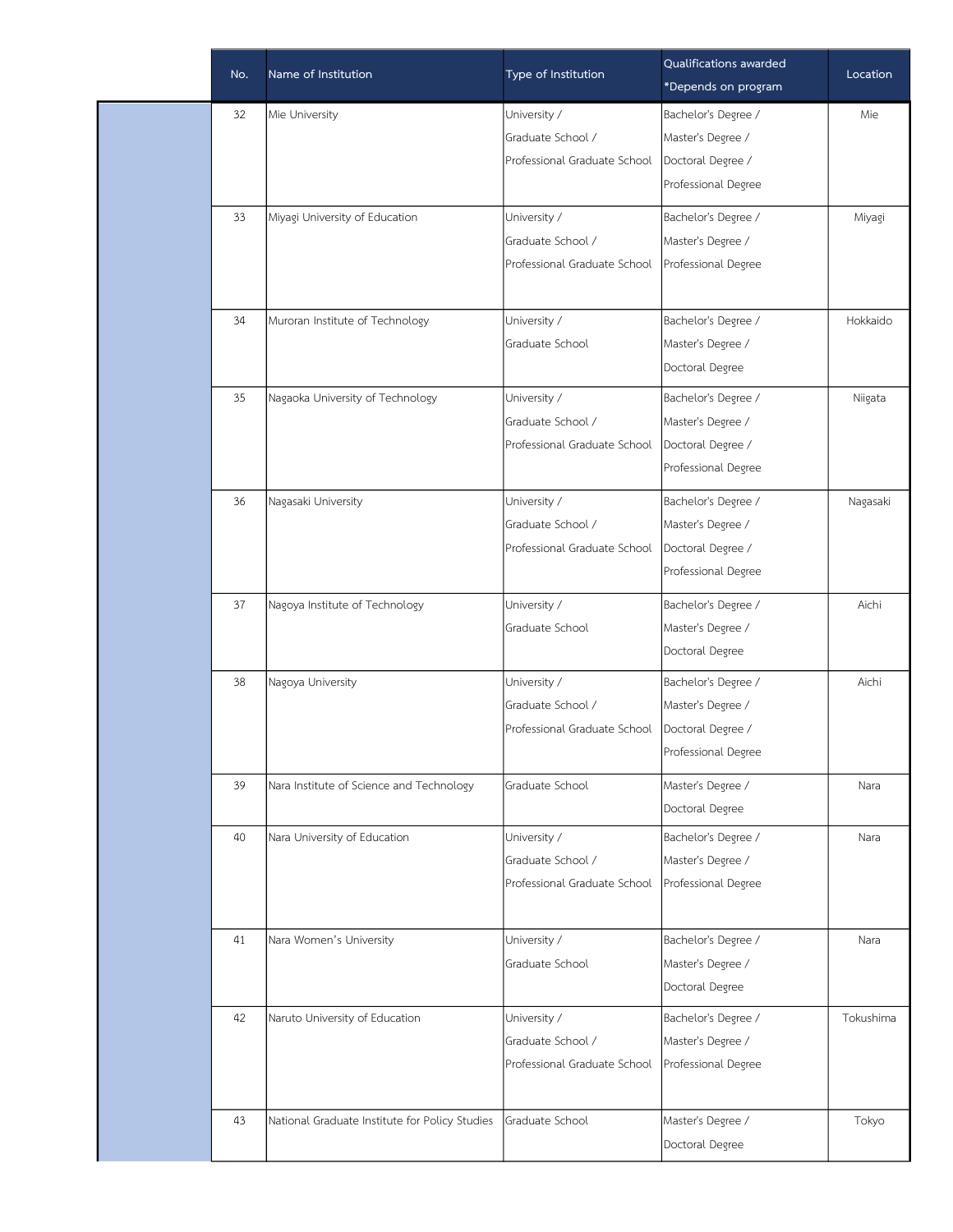| No. | Name of Institution                                           | Type of Institution          | Qualifications awarded<br>*Depends on program | Location  |
|-----|---------------------------------------------------------------|------------------------------|-----------------------------------------------|-----------|
| 44  | National Institute of Fitness and Sports in Kano University / |                              | Bachelor's Degree /                           | Kagoshima |
|     |                                                               | Graduate School              | Master's Degree /                             |           |
|     |                                                               |                              | Doctoral Degree                               |           |
| 45  | National University Corporation Shizuoka Unive University /   |                              | Bachelor's Degree /                           | Shizuoka  |
|     |                                                               | Graduate School /            | Master's Degree /                             |           |
|     |                                                               | Professional Graduate School | Doctoral Degree /                             |           |
|     |                                                               |                              | Professional Degree                           |           |
| 46  | Niigata University                                            | University /                 | Bachelor's Degree /                           | Niigata   |
|     |                                                               | Graduate School /            | Master's Degree /                             |           |
|     |                                                               | Professional Graduate School | Doctoral Degree /                             |           |
|     |                                                               |                              | Professional Degree                           |           |
| 47  | Obihiro University of Agriculture and                         | University /                 | Bachelor's Degree /                           | Hokkaido  |
|     | Veterinary                                                    | Graduate School              | Master's Degree /                             |           |
|     |                                                               |                              | Doctoral Degree                               |           |
| 48  | Ochanomizu University                                         | University /                 | Bachelor's Degree /                           | Tokyo     |
|     |                                                               | Graduate School /            | Master's Degree /                             |           |
|     |                                                               |                              | Doctoral Degree                               |           |
| 49  | Oita University                                               | University /                 | Bachelor's Degree /                           | Oita      |
|     |                                                               | Graduate School /            | Master's Degree /                             |           |
|     |                                                               | Professional Graduate School | Doctoral Degree /                             |           |
|     |                                                               |                              | Professional Degree                           |           |
| 50  | Okayama University                                            | University /                 | Bachelor's Degree /                           | Okayama   |
|     |                                                               | Graduate School /            | Master's Degree /                             |           |
|     |                                                               | Professional Graduate School | Doctoral Degree /                             |           |
|     |                                                               |                              | Professional Degree                           |           |
| 51  | Osaka Kyoiku University                                       | University /                 | Bachelor's Degree /                           | Osaka     |
|     |                                                               | Graduate School              | Master's Degree /                             |           |
|     |                                                               |                              | Doctoral Degree                               |           |
| 52  | Osaka University                                              | University /                 | Bachelor's Degree /                           | Osaka     |
|     |                                                               | Graduate School /            | Master's Degree /                             |           |
|     |                                                               | Professional Graduate School | Doctoral Degree /                             |           |
|     |                                                               |                              | Professional Degree                           |           |
| 53  | Otaru University of Commerce                                  | University /                 | Bachelor's Degree /                           | Hokkaido  |
|     |                                                               | Graduate School /            | Master's Degree /                             |           |
|     |                                                               | Professional Graduate School | Doctoral Degree /                             |           |
|     |                                                               |                              | Professional Degree                           |           |
| 54  | Saga University                                               | University /                 | Bachelor's Degree /                           | Saga      |
|     |                                                               | Graduate School /            | Master's Degree /                             |           |
|     |                                                               | Professional Graduate School | Doctoral Degree /                             |           |
|     |                                                               |                              | Professional Degree                           |           |
|     |                                                               |                              |                                               |           |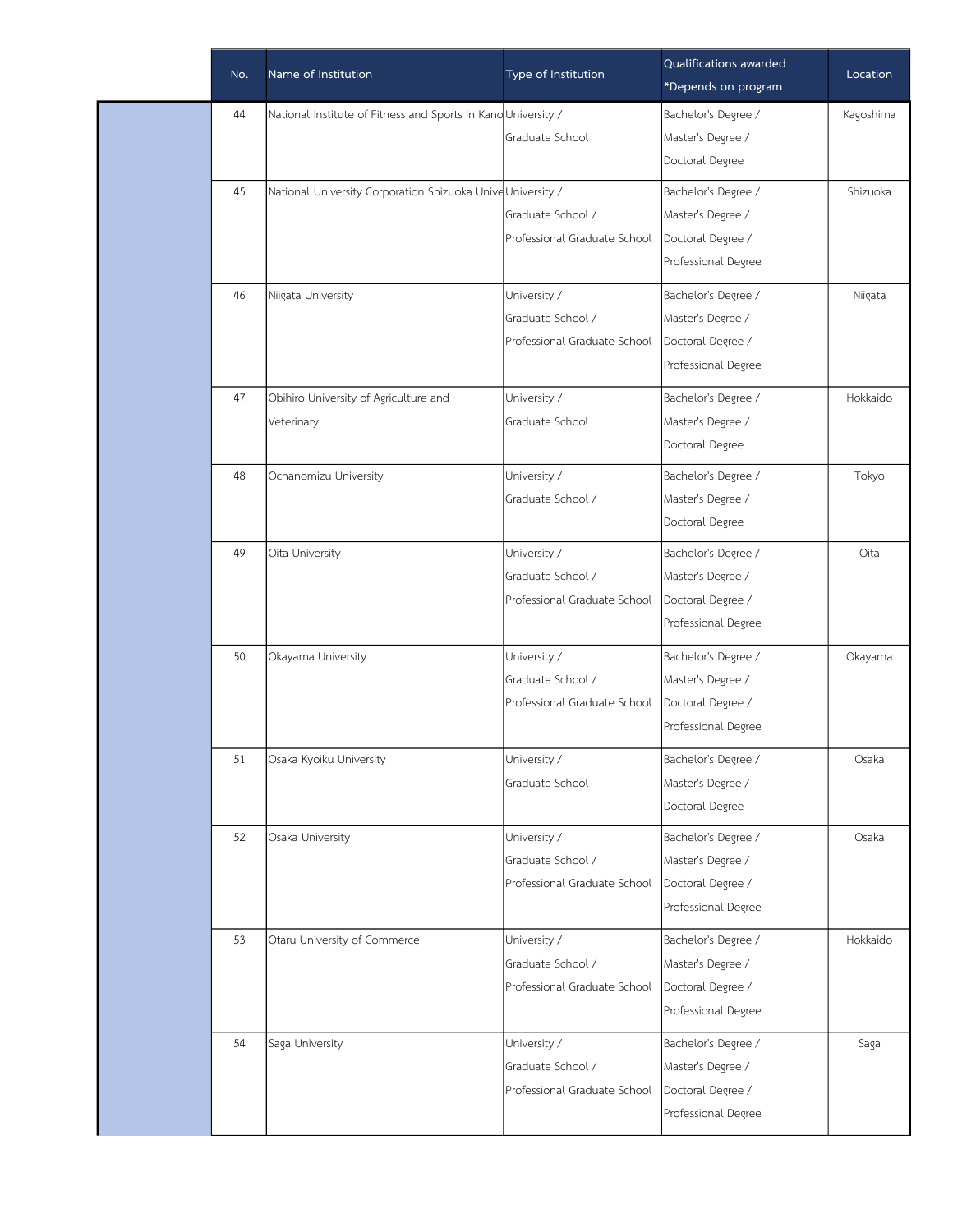| Type of Institution<br>*Depends on program                                               | Location  |
|------------------------------------------------------------------------------------------|-----------|
| 55<br>University /<br>Saitama University<br>Bachelor's Degree /                          | Saitama   |
| Graduate School /<br>Master's Degree /                                                   |           |
| Professional Graduate School<br>Doctoral Degree /                                        |           |
| Professional Degree                                                                      |           |
| University /<br>Bachelor's Degree /<br>56<br>Shiga University                            | Shiga     |
| Graduate School /<br>Master's Degree /                                                   |           |
| Professional Graduate School<br>Doctoral Degree /                                        |           |
| Professional Degree                                                                      |           |
| 57<br>Shiga University of Medical Science<br>University /<br>Bachelor's Degree /         | Shiga     |
| Graduate School<br>Master's Degree /                                                     |           |
| Doctoral Degree                                                                          |           |
| University /<br>Bachelor's Degree /<br>58<br>Shimane University                          | Shimane   |
| Graduate School /<br>Master's Degree /                                                   |           |
| Professional Graduate School<br>Doctoral Degree /                                        |           |
| Professional Degree                                                                      |           |
| University /<br>Bachelor's Degree /<br>59<br>Shinshu University                          | Nagano    |
| Graduate School /<br>Master's Degree /                                                   |           |
| Professional Graduate School<br>Doctoral Degree /                                        |           |
| Professional Degree                                                                      |           |
| Master's Degree /<br>60<br>The Graduate University for Advanced Studies, Graduate School | Kanagawa  |
| Doctoral Degree                                                                          |           |
| 61<br>The University of Electro-Communications<br>University /<br>Bachelor's Degree /    | Tokyo     |
| Graduate School /<br>Master's Degree /                                                   |           |
| Doctoral Degree                                                                          |           |
| 62<br>The University of Tokyo<br>University /<br>Bachelor's Degree /                     | Tokyo     |
| Graduate School /<br>Master's Degree /                                                   |           |
| Professional Graduate School<br>Doctoral Degree /                                        |           |
| Professional Degree                                                                      |           |
| University /<br>63<br>Tohoku University<br>Bachelor's Degree /                           | Miyagi    |
| Graduate School /<br>Master's Degree /                                                   |           |
| Professional Graduate School<br>Doctoral Degree /                                        |           |
| Professional Degree                                                                      |           |
| University /<br>Bachelor's Degree /<br>64<br>Tokushima University                        | Tokushima |
| Graduate School<br>Master's Degree /                                                     |           |
| Doctoral Degree                                                                          |           |
| Bachelor's Degree /<br>65<br>Tokyo Gakugei University<br>University /                    | Tokyo     |
| Graduate School /<br>Master's Degree /                                                   |           |
| Doctoral Degree /<br>Professional Graduate School                                        |           |
| Professional Degree                                                                      |           |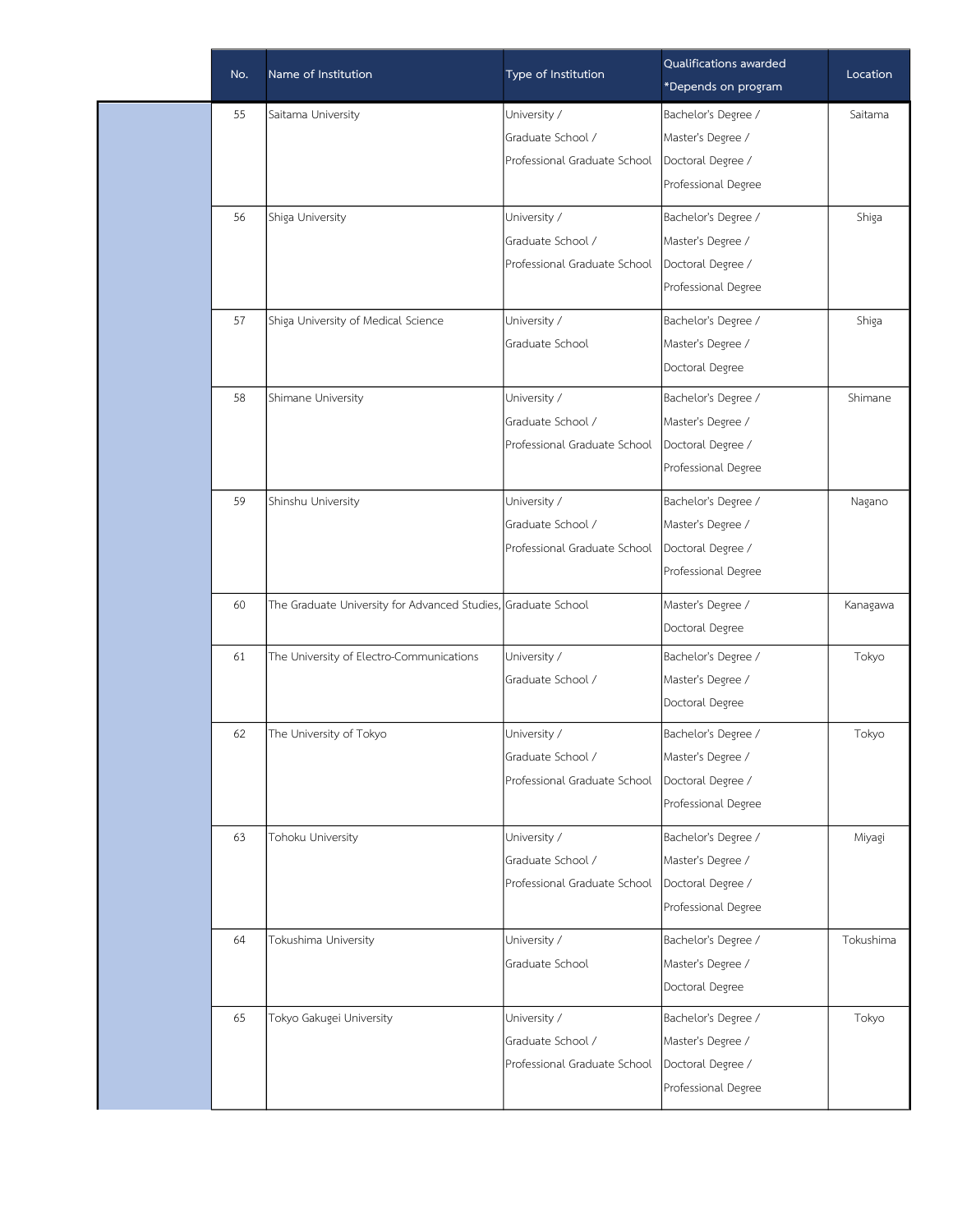| No. | Name of Institution                                         | Type of Institution          | Qualifications awarded<br>*Depends on program | Location |
|-----|-------------------------------------------------------------|------------------------------|-----------------------------------------------|----------|
| 66  | Tokyo Institute of Technology                               | University /                 | Bachelor's Degree /                           | Tokyo    |
|     |                                                             | Graduate School /            | Master's Degree /                             |          |
|     |                                                             | Professional Graduate School | Doctoral Degree /                             |          |
|     |                                                             |                              | Professional Degree                           |          |
| 67  | Tokyo Medical and Dental University                         | University /                 | Bachelor's Degree /                           | Tokyo    |
|     |                                                             | Graduate School /            | Master's Degree /                             |          |
|     |                                                             |                              | Doctoral Degree                               |          |
| 68  | Tokyo University of Agriculture and Technology University / |                              | Bachelor's Degree /                           | Tokyo    |
|     |                                                             | Graduate School /            | Master's Degree /                             |          |
|     |                                                             | Professional Graduate School | Doctoral Degree /                             |          |
|     |                                                             |                              | Professional Degree                           |          |
| 69  | Tokyo University of Foreign Studies                         | University /                 | Bachelor's Degree /                           | Tokyo    |
|     |                                                             | Graduate School /            | Master's Degree /                             |          |
|     |                                                             |                              | Doctoral Degree                               |          |
| 70  | Tokyo University of Marine Science and TechnoUniversity /   |                              | Bachelor's Degree /                           | Tokyo    |
|     |                                                             | Graduate School /            | Master's Degree /                             |          |
|     |                                                             |                              | Doctoral Degree                               |          |
| 71  | Tokyo University of the Arts                                | University /                 | Bachelor's Degree /                           | Tokyo    |
|     |                                                             | Graduate School /            | Master's Degree /                             |          |
|     |                                                             |                              | Doctoral Degree                               |          |
| 72  | Tottori University                                          | University /                 | Bachelor's Degree /                           | Tottori  |
|     |                                                             | Graduate School              | Master's Degree /                             |          |
|     |                                                             |                              | Doctoral Degree                               |          |
| 73  | Toyohashi University of Technology                          | University /                 | Bachelor's Degree /                           | Aichi    |
|     |                                                             | Graduate School              | Master's Degree /                             |          |
|     |                                                             |                              | Doctoral Degree                               |          |
| 74  | Tsukuba University of Technology                            | University /                 | Bachelor's Degree /                           | Ibaraki  |
|     |                                                             | Graduate School              | Master's Degree                               |          |
| 75  | University of Fukui                                         | University /                 | Bachelor's Degree /                           | Fukui    |
|     |                                                             | Graduate School /            | Master's Degree /                             |          |
|     |                                                             | Professional Graduate School | Doctoral Degree /                             |          |
|     |                                                             |                              | Professional Degree                           |          |
| 76  | University of Miyazaki                                      | University /                 | Bachelor's Degree /                           | Miyazaki |
|     |                                                             | Graduate School /            | Master's Degree /                             |          |
|     |                                                             | Professional Graduate School | Doctoral Degree /                             |          |
|     |                                                             |                              | Professional Degree                           |          |
| 77  | University of Teacher Education Fukuoka                     | University /                 | Bachelor's Degree /                           | Fukuoka  |
|     |                                                             | Graduate School /            | Master's Degree /                             |          |
|     |                                                             | Professional Graduate School | Professional Degree                           |          |
|     |                                                             |                              |                                               |          |
|     |                                                             |                              |                                               |          |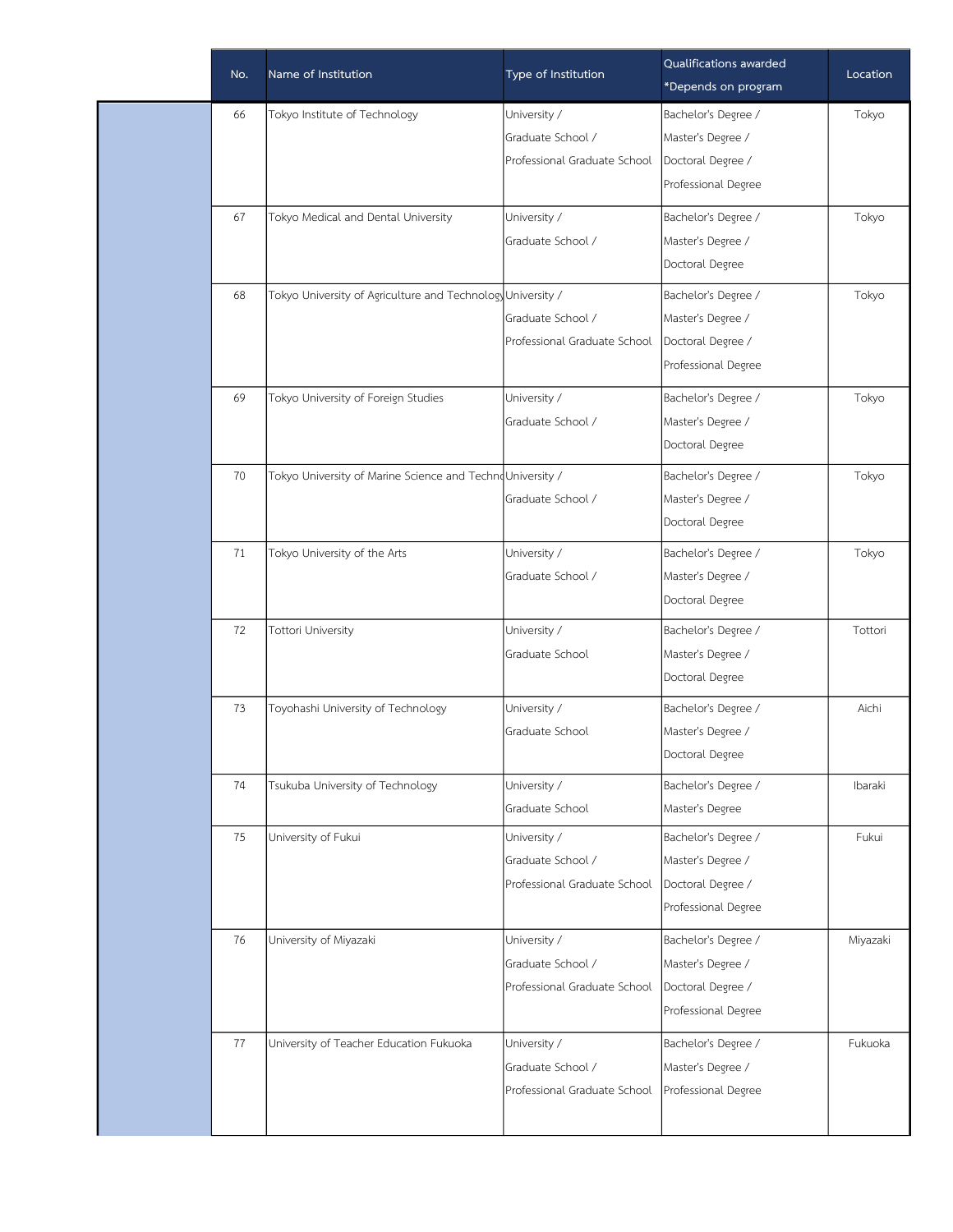|                          |              | Name of Institution                         |                              | Qualifications awarded | Location  |
|--------------------------|--------------|---------------------------------------------|------------------------------|------------------------|-----------|
|                          | No.          |                                             | Type of Institution          | *Depends on program    |           |
|                          | 78           | University of the Ryukyus                   | University /                 | Bachelor's Degree /    | Okinawa   |
|                          |              |                                             | Graduate School /            | Master's Degree /      |           |
|                          |              |                                             | Professional Graduate School | Doctoral Degree /      |           |
|                          |              |                                             |                              | Professional Degree    |           |
|                          | 79           | University of Toyama                        | University /                 | Bachelor's Degree /    | Toyama    |
|                          |              |                                             | Graduate School /            | Master's Degree /      |           |
|                          |              |                                             | Professional Graduate School | Doctoral Degree /      |           |
|                          |              |                                             |                              | Professional Degree    |           |
|                          | 80           | University of Tsukuba                       | University /                 | Bachelor's Degree /    | Ibaraki   |
|                          |              |                                             | Graduate School /            | Master's Degree /      |           |
|                          |              |                                             | Professional Graduate School | Doctoral Degree /      |           |
|                          |              |                                             |                              | Professional Degree    |           |
|                          | 81           | University of Yamanashi                     | University /                 | Bachelor's Degree /    | Yamanashi |
|                          |              |                                             | Graduate School /            | Master's Degree /      |           |
|                          |              |                                             | Professional Graduate School | Doctoral Degree /      |           |
|                          |              |                                             |                              | Professional Degree    |           |
|                          | 82           | Utsunomiya University                       | University /                 | Bachelor's Degree /    | Tochigi   |
|                          |              |                                             | Graduate School /            | Master's Degree /      |           |
|                          |              |                                             | Professional Graduate School | Doctoral Degree /      |           |
|                          |              |                                             |                              | Professional Degree    |           |
|                          | 83           | Wakayama University                         | University /                 | Bachelor's Degree /    | Wakayama  |
|                          |              |                                             | Graduate School /            | Master's Degree /      |           |
|                          |              |                                             | Professional Graduate School | Doctoral Degree /      |           |
|                          |              |                                             |                              | Professional Degree    |           |
|                          | 84           | Yamagata University                         | University /                 | Bachelor's Degree /    | Yamagata  |
|                          |              |                                             | Graduate School /            | Master's Degree /      |           |
|                          |              |                                             | Professional Graduate School | Doctoral Degree /      |           |
|                          |              |                                             |                              | Professional Degree    |           |
|                          | 85           | Yamaguchi University                        | University /                 | Bachelor's Degree /    | Yamaguchi |
|                          |              |                                             | Graduate School /            | Master's Degree /      |           |
|                          |              |                                             | Professional Graduate School | Doctoral Degree /      |           |
|                          |              |                                             |                              | Professional Degree    |           |
|                          | 86           | Yokohama National University                | University /                 | Bachelor's Degree /    | Kanagawa  |
|                          |              |                                             | Graduate School /            | Master's Degree /      |           |
|                          |              |                                             | Professional Graduate School | Doctoral Degree /      |           |
|                          |              |                                             |                              | Professional Degree    |           |
| <b>Public University</b> | $\mathbf{1}$ | Advanced Institute of Industrial Technology | Professional Graduate School | Professional Degree    | Tokyo     |
|                          | 2            | Aichi Prefectural University                | University /                 | Bachelor's Degree /    | Aichi     |
|                          |              |                                             | Graduate School              | Master's Degree /      |           |
|                          |              |                                             |                              | Doctoral Degree        |           |
|                          |              |                                             |                              |                        |           |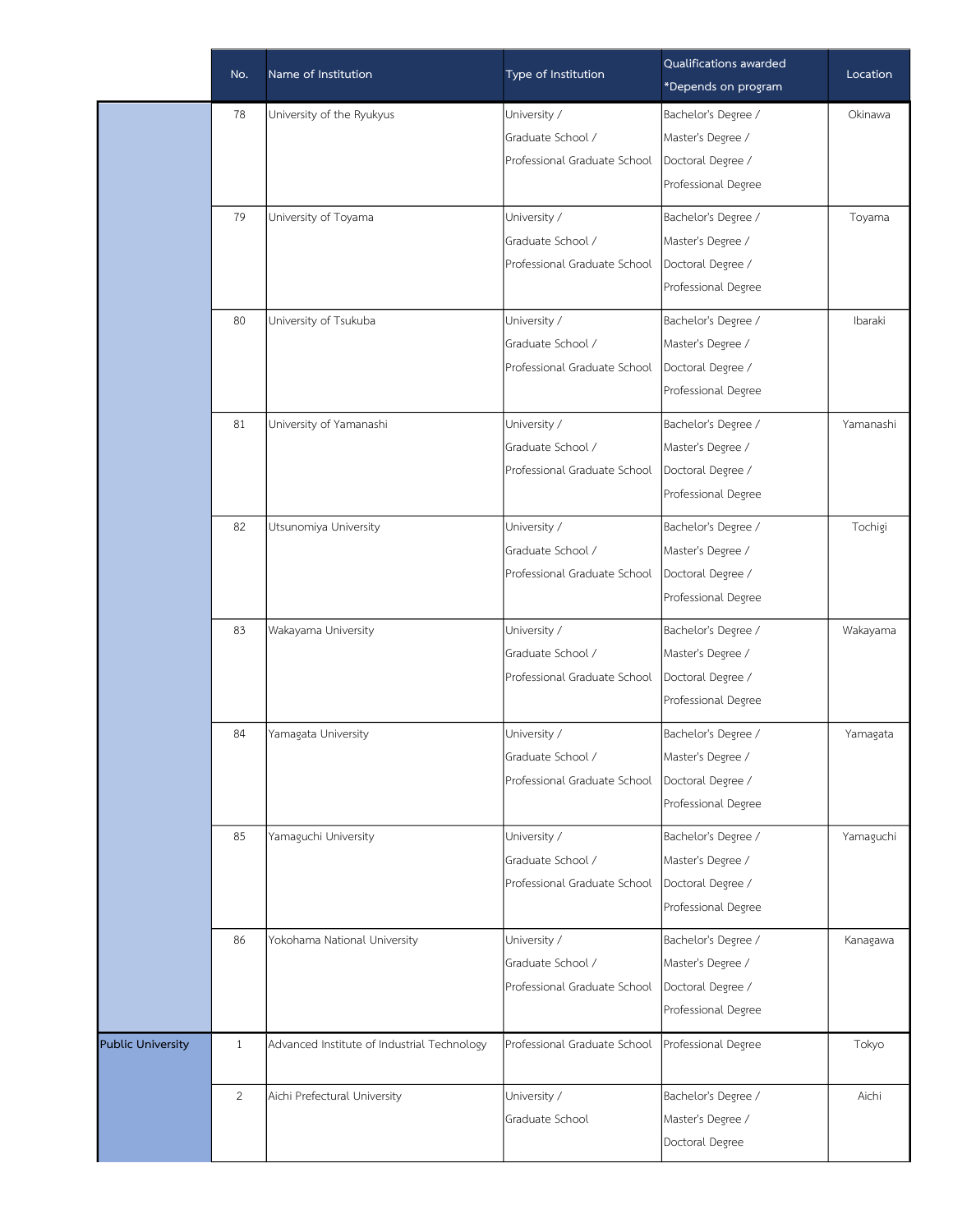| No.            | Name of Institution                                          | Type of Institution          | Qualifications awarded<br>*Depends on program | Location  |
|----------------|--------------------------------------------------------------|------------------------------|-----------------------------------------------|-----------|
| $\mathfrak{Z}$ | Aichi University of the Arts                                 | University /                 | Bachelor's Degree /                           | Aichi     |
|                |                                                              | Graduate School              | Master's Degree /                             |           |
|                |                                                              |                              | Doctoral Degree                               |           |
| $\overline{4}$ | Akita International University                               | University /                 | Bachelor's Degree /                           | Akita     |
|                |                                                              | Professional Graduate School | Professional Degree                           |           |
|                |                                                              |                              |                                               |           |
| 5              | Akita Prefectural University                                 | University /                 | Bachelor's Degree /                           | Akita     |
|                |                                                              | Graduate School              | Master's Degree /                             |           |
|                |                                                              |                              | Doctoral Degree                               |           |
| 6              | Akita University of Art                                      | University /                 | Bachelor's Degree /                           | Akita     |
|                |                                                              | Graduate School              | Master's Degree /                             |           |
|                |                                                              |                              | Doctoral Degree                               |           |
| $\overline{7}$ | Aomori Public University                                     | University /                 | Bachelor's Degree /                           | Aomori    |
|                |                                                              | Graduate School              | Master's Degree /                             |           |
|                |                                                              |                              | Doctoral Degree                               |           |
| 8              | Aomori University of Health and Welfare                      | University /                 | Bachelor's Degree /                           | Aomori    |
|                |                                                              | Graduate School              | Master's Degree /                             |           |
|                |                                                              |                              | Doctoral Degree                               |           |
| 9              | Chiba Prefectural University of Health Sciences University   |                              | Bachelor's Degree                             | Chiba     |
| 10             | Chitose Institute of Science and Technology                  | University /                 | Bachelor's Degree /                           | Hokkaido  |
|                |                                                              | Graduate School              | Master's Degree /                             |           |
|                |                                                              |                              | Doctoral Degree                               |           |
| 11             | Ehime Prefectural University of Health Sciences University / |                              | Bachelor's Degree /                           | Ehime     |
|                |                                                              | Graduate School              | Master's Degree                               |           |
| 12             | Fukui Prefectural University                                 | University /                 | Bachelor's Degree /                           | Fukui     |
|                |                                                              | Graduate School              | Master's Degree /                             |           |
|                |                                                              |                              | Doctoral Degree                               |           |
| 13             | Fukuoka Prefectural University                               | University /                 | Bachelor's Degree /                           | Fukuoka   |
|                |                                                              | Graduate School              | Master's Degree                               |           |
| 14             | Fukuoka Women's University                                   | University /                 | Bachelor's Degree /                           | Fukuoka   |
|                |                                                              | Graduate School              | Master's Degree /                             |           |
|                |                                                              |                              | Doctoral Degree                               |           |
| 15             | Fukushima Medical University                                 | University /                 | Bachelor's Degree /                           | Fukushima |
|                |                                                              | Graduate School              | Master's Degree /                             |           |
|                |                                                              |                              | Doctoral Degree                               |           |
| 16             | Fukuyama City University                                     | University /                 | Bachelor's Degree /                           | Hiroshima |
|                |                                                              | Graduate School              | Master's Degree                               |           |
| 17             | Future University Hakodate                                   | University /                 | Bachelor's Degree /                           | Hokkaido  |
|                |                                                              | Graduate School              | Master's Degree /                             |           |
|                |                                                              |                              | Doctoral Degree                               |           |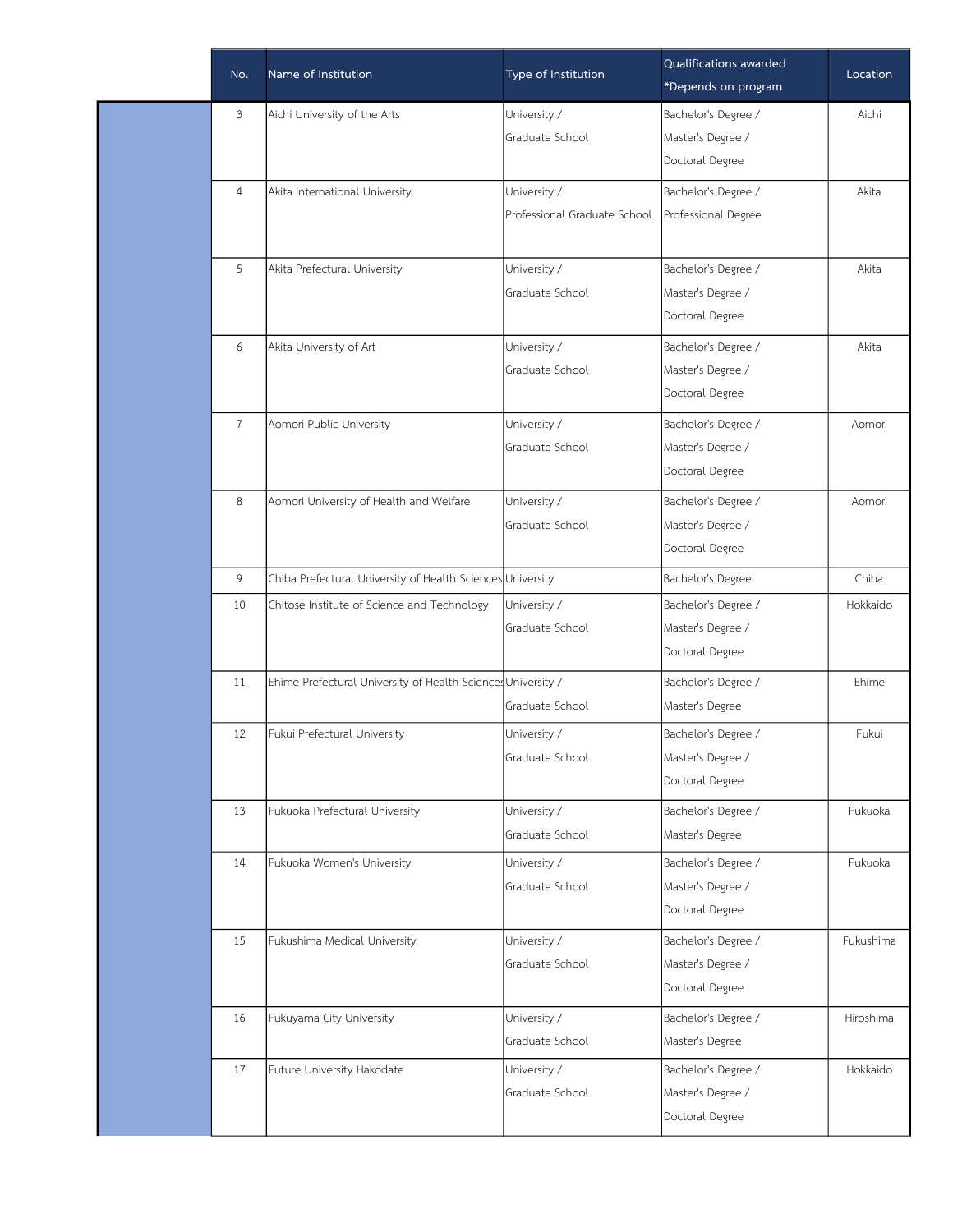| No. | Name of Institution                                           | Type of Institution | Qualifications awarded<br>*Depends on program | Location  |
|-----|---------------------------------------------------------------|---------------------|-----------------------------------------------|-----------|
| 18  | Gifu College of Nursing                                       | University /        | Bachelor's Degree /                           | Gifu      |
|     |                                                               | Graduate School     | Master's Degree /                             |           |
|     |                                                               |                     | Doctoral Degree                               |           |
| 19  | Gifu Pharmaceutical University                                | University /        | Bachelor's Degree /                           | Gifu      |
|     |                                                               | Graduate School     | Master's Degree /                             |           |
|     |                                                               |                     | Doctoral Degree                               |           |
| 20  | Gunma Prefectural College of Health Sciences University /     |                     | Bachelor's Degree /                           | Gunma     |
|     |                                                               | Graduate School     | Master's Degree /                             |           |
|     |                                                               |                     | Doctoral Degree                               |           |
| 21  | Gunma Prefectural Women's University                          | University /        | Bachelor's Degree /                           | Gunma     |
|     |                                                               | Graduate School     | Master's Degree /                             |           |
| 22  | Hiroshima City University                                     | University /        | Bachelor's Degree /                           | Hiroshima |
|     |                                                               | Graduate School     | Master's Degree /                             |           |
|     |                                                               |                     | Doctoral Degree                               |           |
| 23  | Ibaraki Prefectural University of Health Science University / |                     | Bachelor's Degree /                           | Ibaraki   |
|     |                                                               | Graduate School     | Master's Degree /                             |           |
|     |                                                               |                     | Doctoral Degree                               |           |
| 24  | Institute of Advanced Media Arts and Sciences Graduate School |                     | Master's Degree                               | Gifu      |
| 25  | Ishikawa Prefectural Nursing University                       | University /        | Bachelor's Degree /                           | Ishikawa  |
|     |                                                               | Graduate School     | Master's Degree /                             |           |
|     |                                                               |                     | Doctoral Degree                               |           |
| 26  | Ishikawa Prefectural University                               | University /        | Bachelor's Degree /                           | Ishikawa  |
|     |                                                               | Graduate School     | Master's Degree /                             |           |
|     |                                                               |                     | Doctoral Degree                               |           |
| 27  | Iwate Prefectural University                                  | University /        | Bachelor's Degree /                           | Iwate     |
|     |                                                               | Graduate School     | Master's Degree /                             |           |
|     |                                                               |                     | Doctoral Degree                               |           |
| 28  | Kagawa Prefectural University of Health Science University /  |                     | Bachelor's Degree /                           | Kagawa    |
|     |                                                               | Graduate School     | Master's Degree /                             |           |
|     |                                                               |                     | Doctoral Degree                               |           |
| 29  | Kanagawa University of Human Services                         | University /        | Bachelor's Degree /                           | Kanagawa  |
|     |                                                               | Graduate School     | Master's Degree /                             |           |
|     |                                                               |                     | Doctoral Degree                               |           |
| 30  | Kanazawa College of Art                                       | University /        | Bachelor's Degree /                           | Ishikawa  |
|     |                                                               | Graduate School     | Master's Degree /                             |           |
|     |                                                               |                     | Doctoral Degree                               |           |
| 31  | Kobe City College of Nursing                                  | University /        | Bachelor's Degree /                           | Hyogo     |
|     |                                                               | Graduate School     | Master's Degree /                             |           |
|     |                                                               |                     | Doctoral Degree                               |           |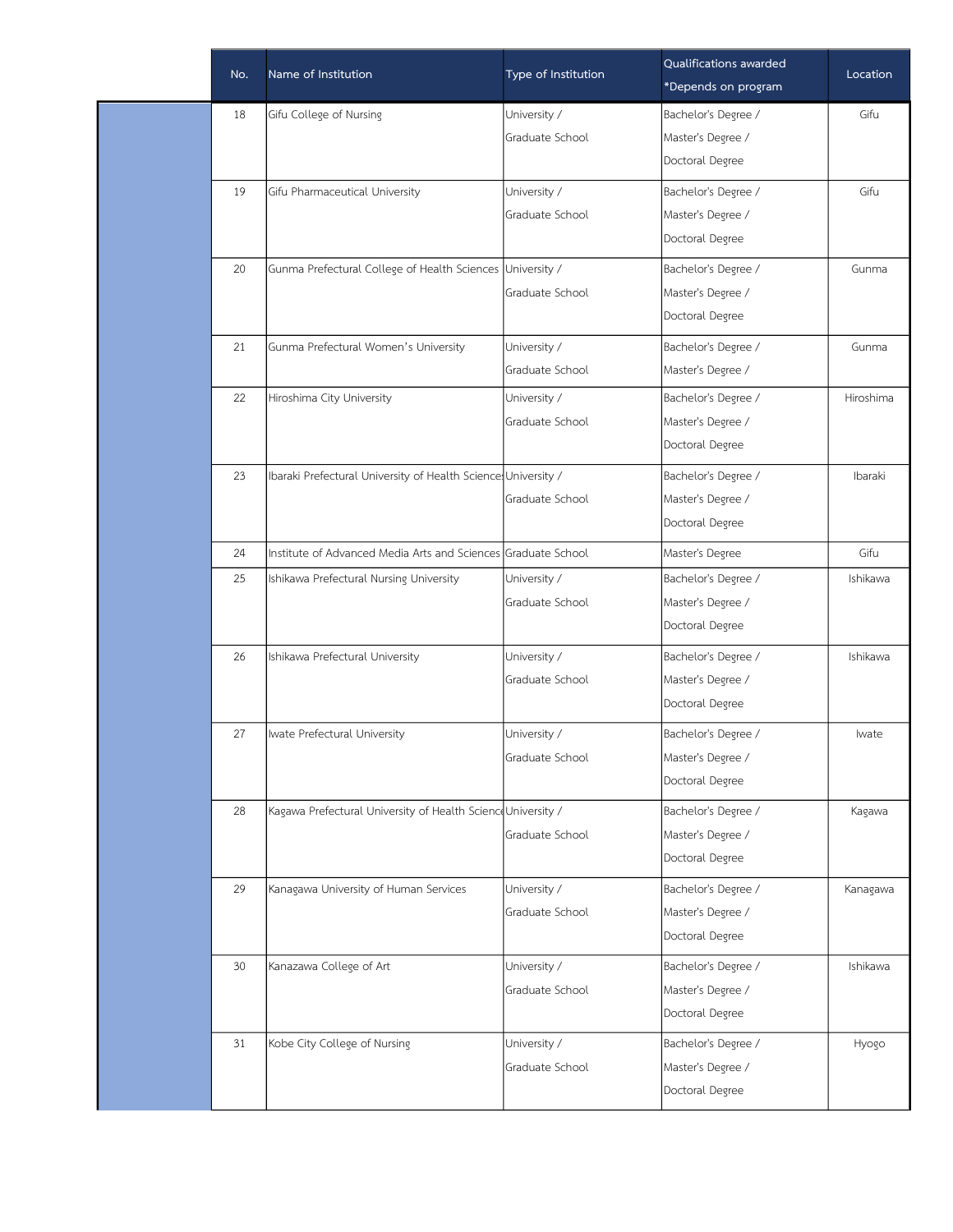| No. | Name of Institution                      | Type of Institution | Qualifications awarded<br>*Depends on program | Location |
|-----|------------------------------------------|---------------------|-----------------------------------------------|----------|
| 32  | Kobe City University of Foreign Studies  | University /        | Bachelor's Degree /                           | Hyogo    |
|     |                                          | Graduate School     | Master's Degree /                             |          |
|     |                                          |                     | Doctoral Degree                               |          |
| 33  | Kochi University of Technology           | University /        | Bachelor's Degree /                           | Kochi    |
|     |                                          | Graduate School     | Master's Degree /                             |          |
|     |                                          |                     | Doctoral Degree                               |          |
| 34  | Komatsu University                       | University          | Bachelor's Degree                             | Ishikawa |
| 35  | Kushiro Public University of Economics   | University          | Bachelor's Degree                             | Hokkaido |
| 36  | Kyoto City University of Arts            | University /        | Bachelor's Degree /                           | Kyoto    |
|     |                                          | Graduate School     | Master's Degree /                             |          |
|     |                                          |                     | Doctoral Degree                               |          |
| 37  | Kyoto Prefectural University             | University /        | Bachelor's Degree /                           | Kyoto    |
|     |                                          | Graduate School     | Master's Degree /                             |          |
|     |                                          |                     | Doctoral Degree                               |          |
| 38  | Kyoto Prefectural University of Medicine | University /        | Bachelor's Degree /                           | Kyoto    |
|     |                                          | Graduate School     | Master's Degree /                             |          |
|     |                                          |                     | Doctoral Degree                               |          |
| 39  | Kyushu Dental University                 | University /        | Bachelor's Degree /                           | Fukuoka  |
|     |                                          | Graduate School     | Master's Degree /                             |          |
|     |                                          |                     | Doctoral Degree                               |          |
| 40  | Maebashi Institute of Technology         | University /        | Bachelor's Degree /                           | Gunma    |
|     |                                          | Graduate School     | Master's Degree /                             |          |
|     |                                          |                     | Doctoral Degree                               |          |
| 41  | Meio University                          | University /        | Bachelor's Degree /                           | Okinawa  |
|     |                                          | Graduate School     | Master's Degree /                             |          |
|     |                                          |                     | Doctoral Degree                               |          |
| 42  | Mie Prefectural College of Nursing       | University /        | Bachelor's Degree /                           | Mie      |
|     |                                          | Graduate School     | Master's Degree                               |          |
| 43  | Miyagi University                        | University /        | Bachelor's Degree /                           | Miyagi   |
|     |                                          | Graduate School     | Master's Degree /                             |          |
|     |                                          |                     | Doctoral Degree                               |          |
| 44  | Miyazaki Municipal University            | University          | Bachelor's Degree                             | Miyazaki |
| 45  | Miyazaki Prefectural Nursing University  | University /        | Bachelor's Degree /                           | Miyazaki |
|     |                                          | Graduate School     | Master's Degree /                             |          |
|     |                                          |                     | Doctoral Degree                               |          |
| 46  | Nagano College of Nursing                | University /        | Bachelor's Degree /                           | Nagano   |
|     |                                          | Graduate School     | Master's Degree /                             |          |
|     |                                          |                     | Doctoral Degree                               |          |
| 47  | Nagano University                        | University          | Bachelor's Degree                             | Nagano   |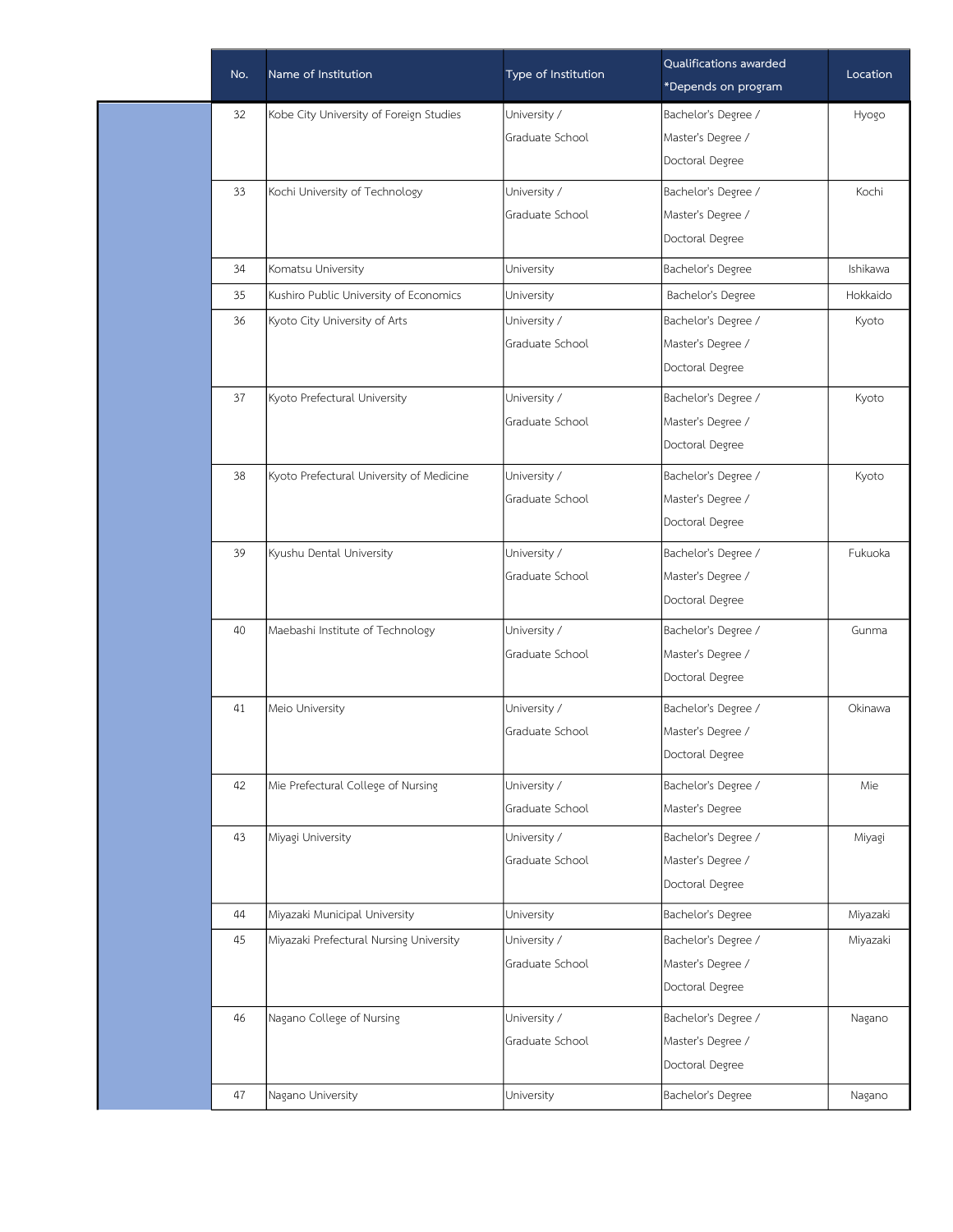| No. | Name of Institution                                         | Type of Institution          | Qualifications awarded<br>*Depends on program | Location  |
|-----|-------------------------------------------------------------|------------------------------|-----------------------------------------------|-----------|
| 48  | Nagaoka Institute of Design                                 | University /                 | Bachelor's Degree /                           | Niigata   |
|     |                                                             | Graduate School              | Master's Degree /                             |           |
|     |                                                             |                              | Doctoral Degree                               |           |
| 49  | Nagoya City University                                      | University /                 | Bachelor's Degree /                           | Aichi     |
|     |                                                             | Graduate School              | Master's Degree /                             |           |
|     |                                                             |                              | Doctoral Degree                               |           |
| 50  | Nara Medical University                                     | University /                 | Bachelor's Degree /                           | Nara      |
|     |                                                             | Graduate School              | Master's Degree /                             |           |
|     |                                                             |                              | Doctoral Degree                               |           |
| 51  | Nara Prefectural University                                 | University                   | Bachelor's Degree                             | Nara      |
| 52  | Nayoro City University                                      | University                   | Bachelor's Degree                             | Hokkaido  |
| 53  | Niigata College of Nursing                                  | University /                 | Bachelor's Degree /                           | Niigata   |
|     |                                                             | Graduate School              | Master's Degree /                             |           |
|     |                                                             |                              | Doctoral Degree                               |           |
| 54  | Niimi University                                            | University /                 | Bachelor's Degree /                           | Okayama   |
|     |                                                             | Graduate School              | Master's Degree                               |           |
| 55  | Oita University of Nursing and Health Sciences University / |                              | Bachelor's Degree /                           | Oita      |
|     |                                                             | Graduate School              | Master's Degree /                             |           |
|     |                                                             |                              | Doctoral Degree                               |           |
| 56  | Okayama Prefectural University                              | University /                 | Bachelor's Degree /                           | Okayama   |
|     |                                                             | Graduate School              | Master's Degree /                             |           |
|     |                                                             |                              | Doctoral Degree                               |           |
| 57  | Okinawa Prefectural College of Nursing                      | University /                 | Bachelor's Degree /                           | Okinawa   |
|     |                                                             | Graduate School              | Master's Degree /                             |           |
|     |                                                             |                              | Doctoral Degree                               |           |
| 58  | Okinawa Prefectural University of Arts                      | University /                 | Bachelor's Degree /                           | Okinawa   |
|     |                                                             | Graduate School              | Master's Degree /                             |           |
|     |                                                             |                              | Doctoral Degree                               |           |
| 59  | Onomichi City University                                    | University /                 | Bachelor's Degree /                           | Hiroshima |
|     |                                                             | Graduate School              | Master's Degree                               |           |
| 60  | Osaka City University                                       | University /                 | Bachelor's Degree /                           | Osaka     |
|     |                                                             | Graduate School /            | Master's Degree /                             |           |
|     |                                                             | Professional Graduate School | Doctoral Degree /                             |           |
|     |                                                             |                              | Professional Degree                           |           |
| 61  | Osaka Prefecture University                                 | University /                 | Bachelor's Degree /                           | Osaka     |
|     |                                                             | Graduate School              | Master's Degree /                             |           |
|     |                                                             |                              | Doctoral Degree                               |           |
| 62  | Prefectural University of Hiroshima                         | University /                 | Bachelor's Degree /                           | Hiroshima |
|     |                                                             | Graduate School /            | Master's Degree /                             |           |
|     |                                                             | Professional Graduate School | Doctoral Degree /                             |           |
|     |                                                             |                              | Professional Degree                           |           |
|     |                                                             |                              |                                               |           |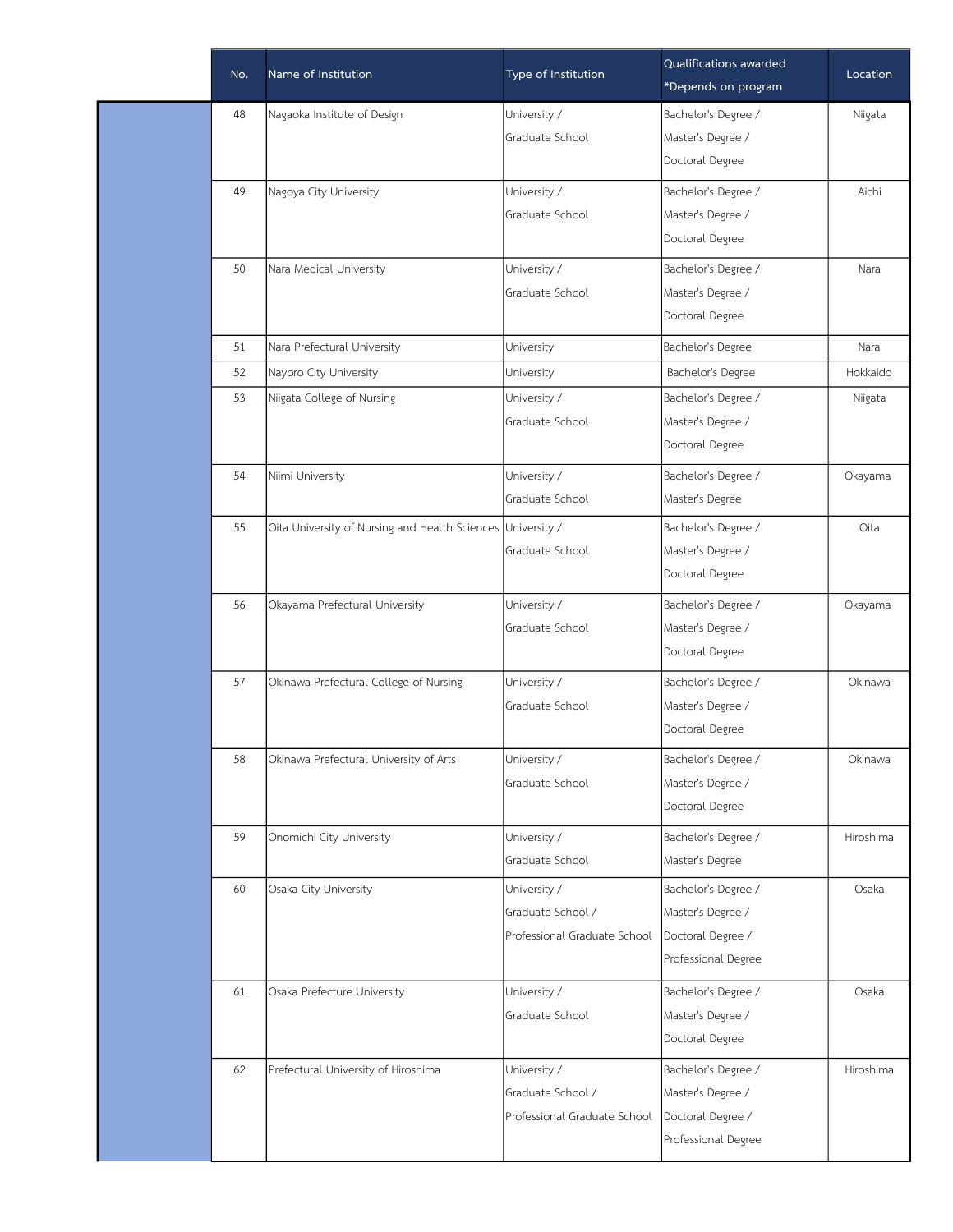| No. | Name of Institution                                                          | Type of Institution          | Qualifications awarded<br>*Depends on program | Location  |
|-----|------------------------------------------------------------------------------|------------------------------|-----------------------------------------------|-----------|
| 63  | Prefectural University of Kumamoto                                           | University /                 | Bachelor's Degree /                           | Kumamoto  |
|     |                                                                              | Graduate School              | Master's Degree /                             |           |
|     |                                                                              |                              | Doctoral Degree                               |           |
| 64  | Saitama Prefectural University                                               | University /                 | Bachelor's Degree /                           | Saitama   |
|     |                                                                              | Graduate School              | Master's Degree /                             |           |
|     |                                                                              |                              | Doctoral Degree                               |           |
| 65  | Sanyo-Onoda City University                                                  | University /                 | Bachelor's Degree /                           | Yamaguchi |
|     |                                                                              | Graduate School              | Master's Degree /                             |           |
|     |                                                                              |                              | Doctoral Degree                               |           |
| 66  | Sapporo City University                                                      | University /                 | Bachelor's Degree /                           | Hokkaido  |
|     |                                                                              | Graduate School              | Master's Degree /                             |           |
|     |                                                                              |                              | Doctoral Degree                               |           |
| 67  | Sapporo Medical University                                                   | University /                 | Bachelor's Degree /                           | Hokkaido  |
|     |                                                                              | Graduate School              | Master's Degree /                             |           |
|     |                                                                              |                              | Doctoral Degree                               |           |
| 68  | Shimonoseki City University                                                  | University /                 | Bachelor's Degree /                           | Yamaguchi |
|     |                                                                              | Graduate School              | Master's Degree                               |           |
| 69  | Shizuoka Professional University of Agriculture Professional Graduate School |                              | Bachelor's Degree (Professional)              | Shizuoka  |
|     |                                                                              |                              | Shizuoka                                      |           |
|     |                                                                              |                              |                                               |           |
| 70  | Shizuoka University of Art and Culture                                       | University /                 | Bachelor's Degree /                           | Shizuoka  |
|     |                                                                              | Graduate School              | Master's Degree                               |           |
| 71  | Suwa University of Science                                                   | University /                 | Bachelor's Degree /                           | Nagano    |
|     |                                                                              | Graduate School              | Master's Degree /                             |           |
|     |                                                                              |                              | Doctoral Degree                               |           |
| 72  | Takasaki City University of Economics                                        | University /                 | Bachelor's Degree /                           | Gunma     |
|     |                                                                              | Graduate School              | Master's Degree /                             |           |
|     |                                                                              |                              | Doctoral Degree                               |           |
| 73  | The University of Aizu                                                       | University /                 | Bachelor's Degree /                           | Fukushima |
|     |                                                                              | Graduate School              | Master's Degree /                             |           |
|     |                                                                              |                              | Doctoral Degree                               |           |
| 74  | The University of Fukuchiyama                                                | University                   | Bachelor's Degree                             | Kyoto     |
| 75  | The University of Kitakyushu                                                 | University /                 | Bachelor's Degree /                           | Fukuoka   |
|     |                                                                              | Graduate School /            | Master's Degree /                             |           |
|     |                                                                              | Professional Graduate School | Doctoral Degree /                             |           |
|     |                                                                              |                              | Professional Degree                           |           |
| 76  | The University of Nagano                                                     | University                   | Bachelor's Degree                             | Nagano    |
| 77  | The University of Shiga Prefecture                                           | University /                 | Bachelor's Degree /                           | Shiga     |
|     |                                                                              | Graduate School              | Master's Degree /                             |           |
|     |                                                                              |                              | Doctoral Degree                               |           |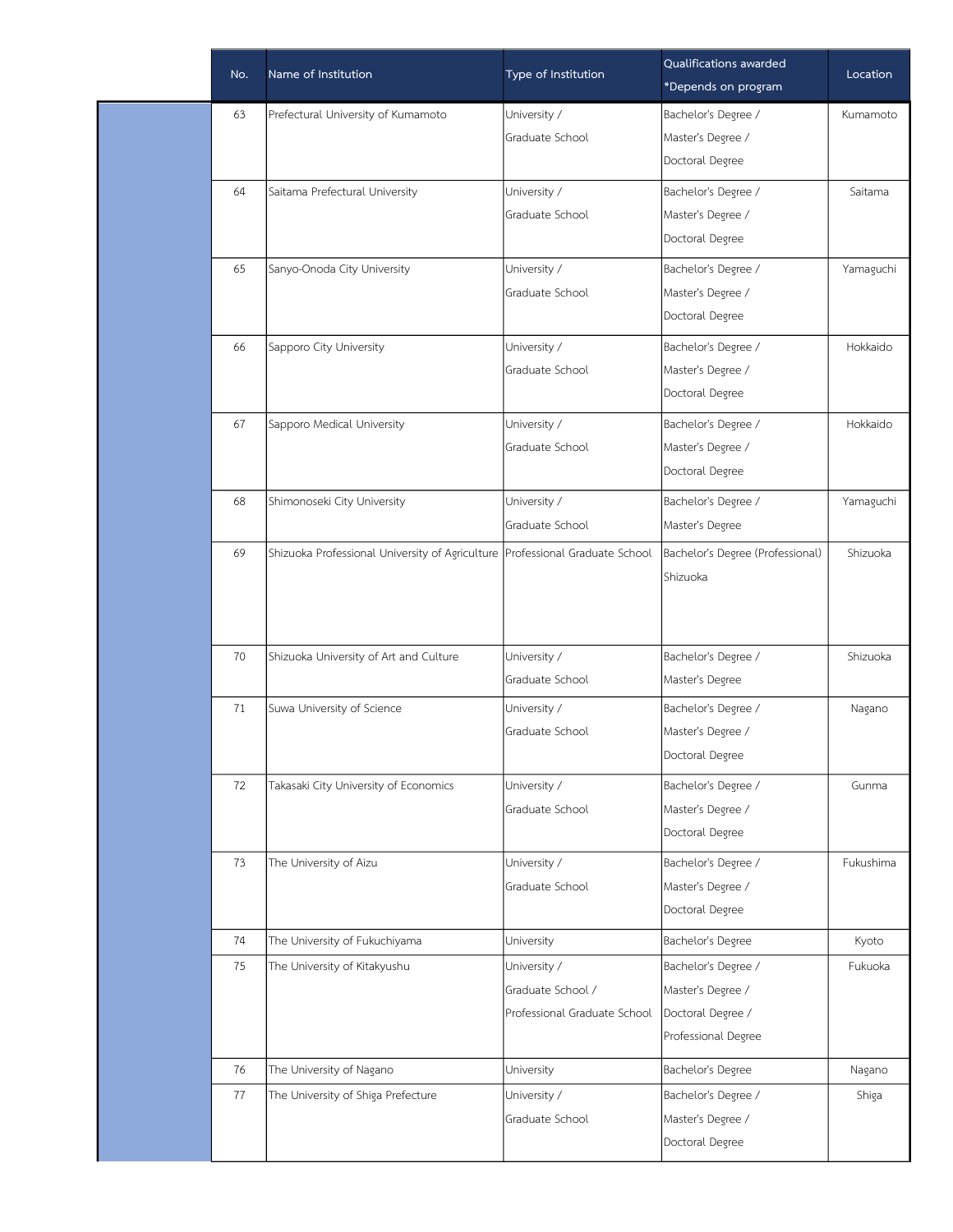| No. | Name of Institution                                         | Type of Institution          | Qualifications awarded<br>*Depends on program | Location  |
|-----|-------------------------------------------------------------|------------------------------|-----------------------------------------------|-----------|
| 78  | The University of Shimane                                   | University /                 | Bachelor's Degree /                           | Shimane   |
|     |                                                             | Graduate School              | Master's Degree /                             |           |
|     |                                                             |                              | Doctoral Degree                               |           |
| 79  | Tokyo Metropolitan University                               | University /                 | Bachelor's Degree /                           | Tokyo     |
|     |                                                             | Graduate School /            | Master's Degree /                             |           |
|     |                                                             | Professional Graduate School | Doctoral Degree /                             |           |
|     |                                                             |                              | Professional Degree                           |           |
| 80  | Tottori University of Environmental Studies                 | University /                 | Bachelor's Degree /                           | Tottori   |
|     |                                                             | Graduate School              | Master's Degree                               |           |
| 81  | Toyama Prefectural University                               | University /                 | Bachelor's Degree /                           | Toyama    |
|     |                                                             | Graduate School              | Master's Degree /                             |           |
|     |                                                             |                              | Doctoral Degree                               |           |
| 82  | Tsuru University                                            | University /                 | Bachelor's Degree /                           | Yamanashi |
|     |                                                             | Graduate School              | Master's Degree                               |           |
| 83  | Tsuruga Nursing University                                  | University /                 | Bachelor's Degree /                           | Fukui     |
|     |                                                             | Graduate School              | Master's Degree                               |           |
| 84  | University of Hyogo                                         | University /                 | Bachelor's Degree /                           | Hyogo     |
|     |                                                             | Graduate School /            | Master's Degree /                             |           |
|     |                                                             | Professional Graduate School | Doctoral Degree /                             |           |
|     |                                                             |                              | Professional Degree                           |           |
| 85  | University of Kochi                                         | University /                 | Bachelor's Degree /                           | Kochi     |
|     |                                                             | Graduate School              | Master's Degree /                             |           |
|     |                                                             |                              | Doctoral Degree                               |           |
| 86  | University of Nagasaki                                      | University /                 | Bachelor's Degree /                           | Nagasaki  |
|     |                                                             | Graduate School              | Master's Degree                               |           |
| 87  | University of Niigata Prefecture                            | University /                 | Bachelor's Degree /                           | Niigata   |
|     |                                                             | Graduate School              | Master's Degree                               |           |
| 88  | University of Shizuoka                                      | University /                 | Bachelor's Degree /                           | Shizuoka  |
|     |                                                             | Graduate School              | Master's Degree /                             |           |
|     |                                                             |                              | Doctoral Degree                               |           |
| 89  | Wakayama Medical University                                 | University /                 | Bachelor's Degree /                           | Wakayama  |
|     |                                                             | Graduate School              | Master's Degree /                             |           |
|     |                                                             |                              | Doctoral Degree                               |           |
| 90  | Yamagata Prefectural University of Health ScierUniversity / |                              | Bachelor's Degree /                           | Yamagata  |
|     |                                                             | Graduate School              | Master's Degree /                             |           |
|     |                                                             |                              | Doctoral Degree                               |           |
| 91  | Yamagata Prefectural Yonezawa University of NUniversity /   |                              | Bachelor's Degree /                           | Yamagata  |
|     |                                                             | Graduate School              | Master's Degree /                             |           |
| 92  | Yamaguchi Prefectural University                            | University /                 | Bachelor's Degree /                           | Yamaguchi |
|     |                                                             | Graduate School              | Master's Degree /                             |           |
|     |                                                             |                              | Doctoral Degree                               |           |
|     |                                                             |                              |                                               |           |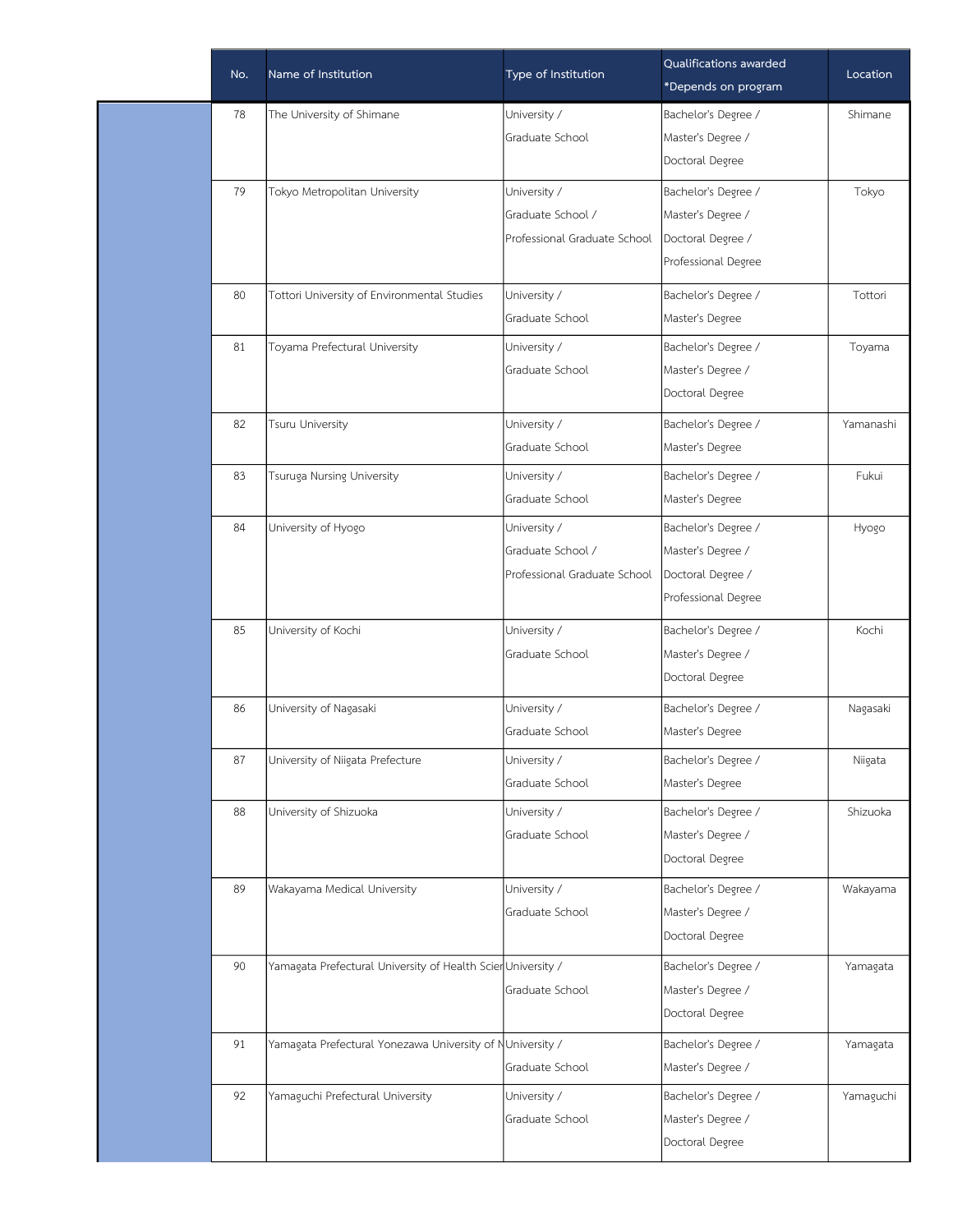|                           | No.            | Name of Institution                     | Type of Institution          | Qualifications awarded<br>*Depends on program | Location  |
|---------------------------|----------------|-----------------------------------------|------------------------------|-----------------------------------------------|-----------|
|                           | 93             | Yamanashi Prefectural University        | University /                 | Bachelor's Degree /                           | Yamanashi |
|                           |                |                                         | Graduate School              | Master's Degree                               |           |
|                           | 94             | Yokohama City University                | University /                 | Bachelor's Degree /                           | Kanagawa  |
|                           |                |                                         | Graduate School              | Master's Degree /                             |           |
|                           |                |                                         |                              | Doctoral Degree                               |           |
| <b>Private University</b> | 1              | Yamanashi Gakuin University             | University /                 | Bachelor's Degree /                           | Yamanashi |
|                           |                |                                         | Graduate School              | Master's Degree                               |           |
|                           | $\overline{2}$ | Aichi Bunkyo University                 | University /                 | Bachelor's Degree /                           | Aichi     |
|                           |                |                                         | Graduate School              | Master's Degree                               |           |
|                           | $\mathbf{3}$   | Aichi Gakuin University                 | University /                 | Bachelor's Degree /                           | Aichi     |
|                           |                |                                         | Graduate School              | Master's Degree /                             |           |
|                           |                |                                         |                              | Doctoral Degree                               |           |
|                           | $\overline{a}$ | Aichi Gakusen University                | University                   | Bachelor's Degree                             | Aichi     |
|                           | 5              | Aichi Institute of Technology           | University /                 | Bachelor's Degree /                           | Aichi     |
|                           |                |                                         | Graduate School              | Master's Degree /                             |           |
|                           |                |                                         |                              | Doctoral Degree                               |           |
|                           | 6              | Aichi Medical University                | University /                 | Bachelor's Degree /                           | Aichi     |
|                           |                |                                         | Graduate School              | Master's Degree /                             |           |
|                           |                |                                         |                              | Doctoral Degree                               |           |
|                           | $\overline{7}$ | Aichi Mizuho College                    | University /                 | Bachelor's Degree /                           | Aichi     |
|                           |                |                                         | Graduate School              | Master's Degree                               |           |
|                           | 8              | Aichi Sangyo University                 | University /                 | Bachelor's Degree /                           | Aichi     |
|                           |                |                                         | Graduate School              | Master's Degree                               |           |
|                           | 9              | Aichi Shukutoku University              | University /                 | Bachelor's Degree /                           | Aichi     |
|                           |                |                                         | Graduate School              | Master's Degree /                             |           |
|                           |                |                                         |                              | Doctoral Degree                               |           |
|                           | 10             | Aichi Toho University                   | University                   | Bachelor's Degree                             | Aichi     |
|                           | 11             | Aichi University                        | University /                 | Bachelor's Degree /                           | Aichi     |
|                           |                |                                         | Graduate School /            | Master's Degree /                             |           |
|                           |                |                                         | Professional Graduate School | Doctoral Degree /                             |           |
|                           |                |                                         |                              | Professional Degree                           |           |
|                           | 12             | Aichi University of Technology          | University /                 | Bachelor's Degree /                           | Aichi     |
|                           |                |                                         | Graduate School              | Master's Degree /                             |           |
|                           |                |                                         |                              | Doctoral Degree                               |           |
|                           | 13             | Aikoku Gakuen University                | University                   | Bachelor's Degree                             | Chiba     |
|                           | 14             | Aino University                         | University /                 | Bachelor's Degree /                           | Osaka     |
|                           |                |                                         | Graduate School              | Master's Degree                               |           |
|                           | 15             | Akita University of Nursing and Welfare | University                   | Bachelor's Degree                             | Akita     |
|                           | 16             | Aomori Chuo Gakuin University           | University /                 | Bachelor's Degree /                           | Aomori    |
|                           |                |                                         | Graduate School              | Master's Degree                               |           |
|                           | 17             | Aomori University                       | University                   | Bachelor's Degree                             | Aomori    |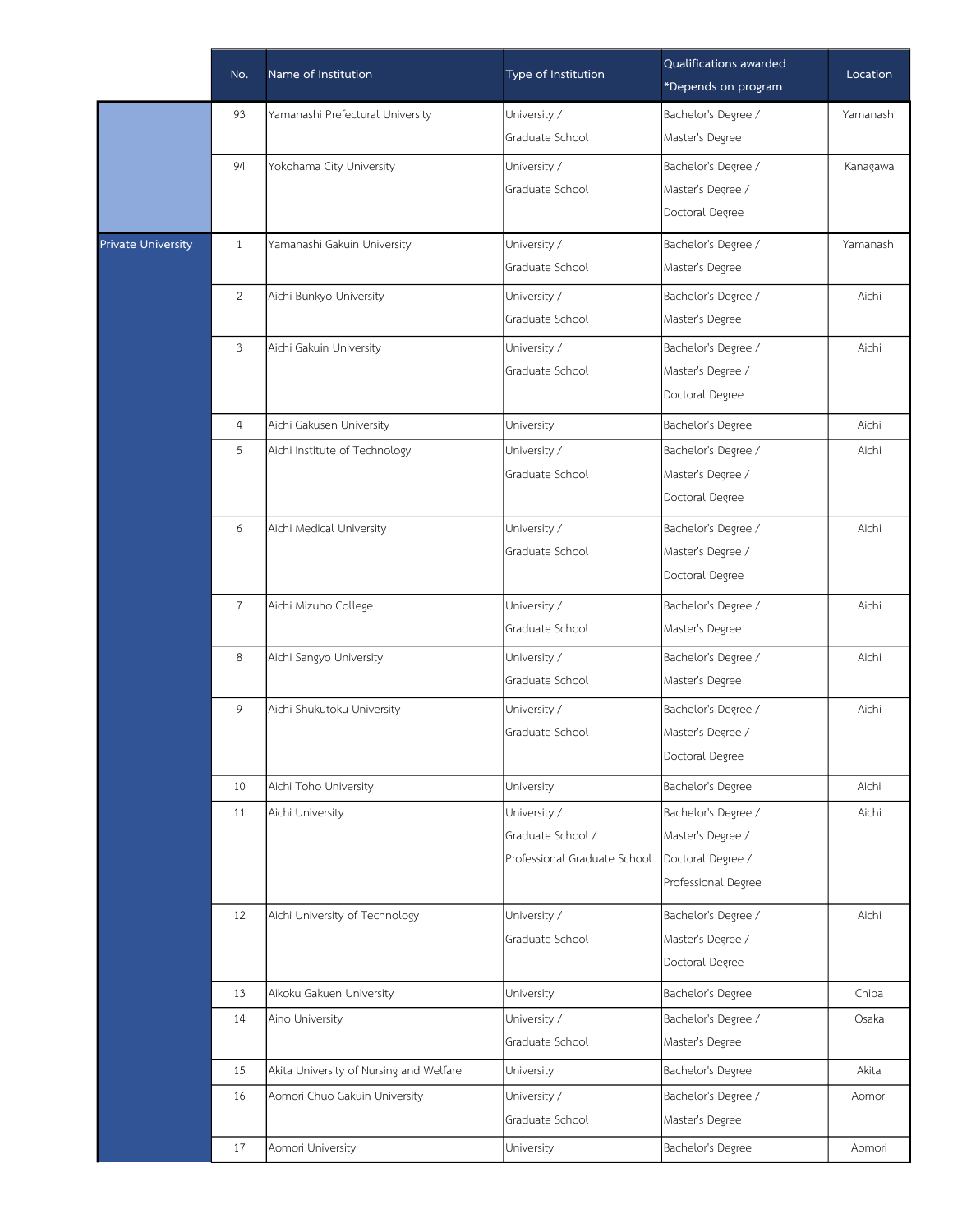| No. | Name of Institution               | Type of Institution          | Qualifications awarded<br>*Depends on program | Location  |
|-----|-----------------------------------|------------------------------|-----------------------------------------------|-----------|
| 18  | Aoyama Gakuin University          | University /                 | Bachelor's Degree /                           | Tokyo     |
|     |                                   | Graduate School /            | Master's Degree /                             |           |
|     |                                   | Professional Graduate School | Doctoral Degree /                             |           |
|     |                                   |                              | Professional Degree                           |           |
| 19  | Asahi University                  | University /                 | Bachelor's Degree /                           | Gifu      |
|     |                                   | Graduate School              | Master's Degree /                             |           |
|     |                                   |                              | Doctoral Degree                               |           |
| 20  | Asahikawa University              | University /                 | Bachelor's Degree /                           | Hokkaido  |
|     |                                   | Graduate School              | Master's Degree                               |           |
| 21  | Ashikaga University               | University /                 | Bachelor's Degree /                           | Tochigi   |
|     |                                   | Graduate School              | Master's Degree /                             |           |
|     |                                   |                              | Doctoral Degree                               |           |
| 22  | Ashiya University                 | University /                 | Bachelor's Degree /                           | Hyogo     |
|     |                                   | Graduate School              | Master's Degree /                             |           |
|     |                                   |                              | Doctoral Degree                               |           |
| 23  | Asia University                   | University /                 | Bachelor's Degree /                           | Tokyo     |
|     |                                   | Graduate School              | Master's Degree /                             |           |
|     |                                   |                              | Doctoral Degree                               |           |
| 24  | Atomi University                  | University /                 | Bachelor's Degree /                           | Tokyo     |
|     |                                   | Graduate School              | Master's Degree                               |           |
| 25  | Azabu University                  |                              |                                               | Kanagawa  |
| 26  | Baika Women's University          | University /                 | Bachelor's Degree /                           | Osaka     |
|     |                                   | Graduate School              | Master's Degree /                             |           |
|     |                                   |                              | Doctoral Degree                               |           |
| 27  | Baiko Gakuin University           | University /                 | Bachelor's Degree /                           | Yamaguchi |
|     |                                   | Graduate School              | Master's Degree /                             |           |
|     |                                   |                              | Doctoral Degree                               |           |
| 28  | Beppu University                  | University /                 | Bachelor's Degree /                           | Oita      |
|     |                                   | Graduate School              | Master's Degree /                             |           |
|     |                                   |                              | Doctoral Degree                               |           |
| 29  | Biwako Professional University of | Professional Graduate School | Bachelor's Degree (Professional)              | Shiga     |
|     | Rehabilitation                    |                              |                                               |           |
| 30  | Biwako Seikei Sport College       | University /                 | Bachelor's Degree /                           | Shiga     |
|     |                                   | Graduate School              | Master's Degree                               |           |
| 31  | Biwako-Gakuin University          | University                   | Bachelor's Degree                             | Shiga     |
| 32  | <b>Bukkyo University</b>          | University /                 | Bachelor's Degree /                           | Kyoto     |
|     |                                   | Graduate School              | Master's Degree /                             |           |
|     |                                   |                              | Doctoral Degree                               |           |
| 33  | Bunka Fashion Graduate University | Professional Graduate School | Professional Degree                           | Tokyo     |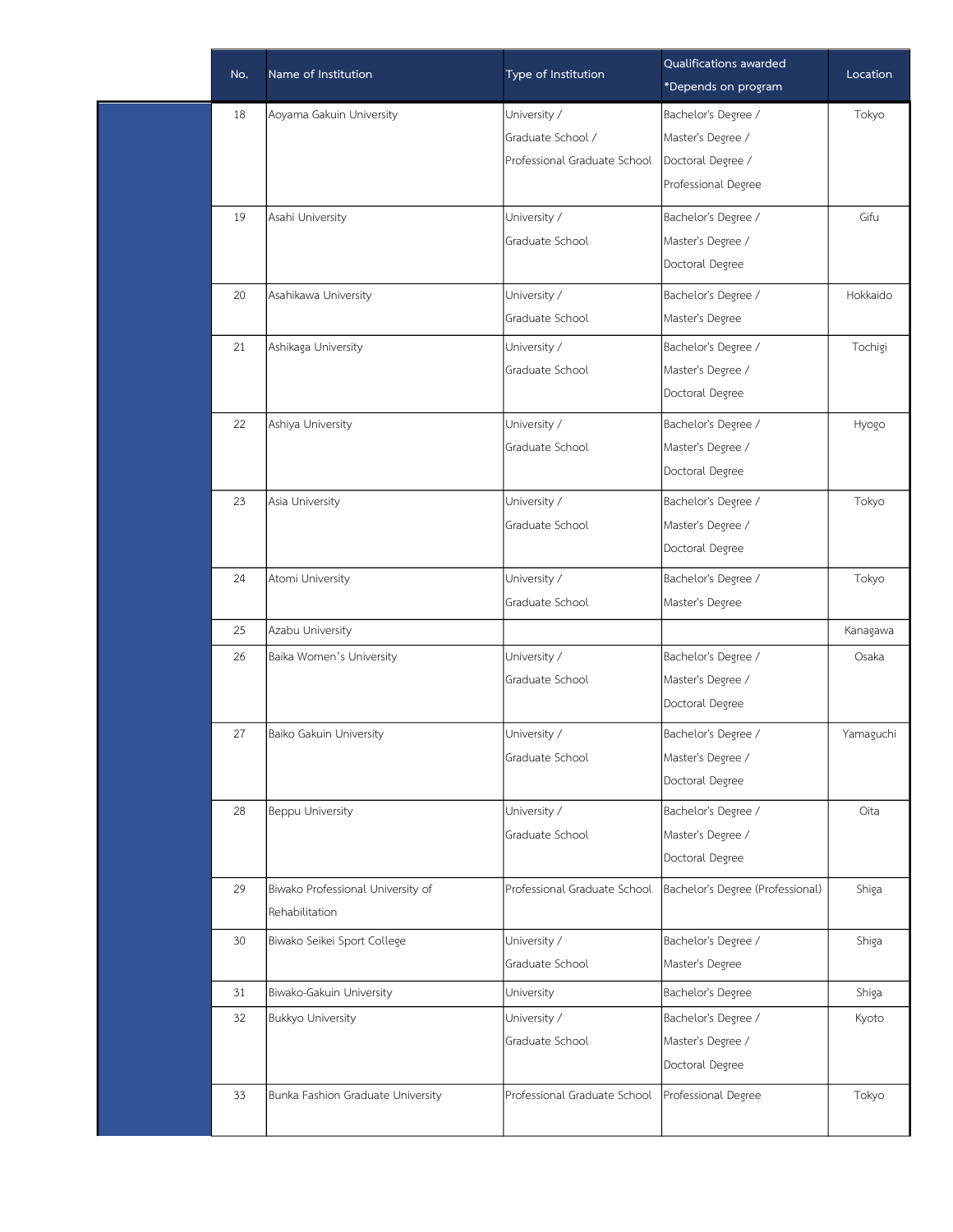| No. | Name of Institution              | Type of Institution          | Qualifications awarded<br>*Depends on program | Location |
|-----|----------------------------------|------------------------------|-----------------------------------------------|----------|
| 34  | Bunka Gakuen University          | University /                 | Bachelor's Degree /                           | Tokyo    |
|     |                                  | Graduate School              | Master's Degree /                             |          |
|     |                                  |                              | Doctoral Degree                               |          |
| 35  | Bunkyo Gakuin University         | University /                 | Bachelor's Degree /                           | Tokyo    |
|     |                                  | Graduate School              | Master's Degree                               |          |
| 36  | <b>Bunkyo University</b>         | University /                 | Bachelor's Degree /                           | Saitama  |
|     |                                  | Graduate School              | Master's Degree /                             |          |
|     |                                  |                              | Doctoral Degree                               |          |
| 37  | Bunri University of Hospitality  | University                   | Bachelor's Degree                             | Saitama  |
| 38  | Bunsei University of Art         | University /                 | Bachelor's Degree /                           | Tochigi  |
|     |                                  | Graduate School              | Master's Degree /                             |          |
|     |                                  |                              | Doctoral Degree                               |          |
| 39  | Business Breakthrough University | University /                 | Bachelor's Degree /                           | Tokyo    |
|     |                                  | Professional Graduate School | Professional Degree                           |          |
|     |                                  |                              |                                               |          |
| 40  | Butsuryo College of Osaka        | University                   | Bachelor's Degree                             | Osaka    |
| 41  | Chiba Institute of Science       | University /                 | Bachelor's Degree /                           | Chiba    |
|     |                                  | Graduate School              | Master's Degree /                             |          |
|     |                                  |                              | Doctoral Degree                               |          |
| 42  | Chiba Institute of Technology    | University /                 | Bachelor's Degree /                           | Chiba    |
|     |                                  | Graduate School              | Master's Degree /                             |          |
|     |                                  |                              | Doctoral Degree                               |          |
| 43  | Chiba Keizai University          | University /                 | Bachelor's Degree /                           | Chiba    |
|     |                                  | Graduate School              | Master's Degree                               |          |
| 44  | Chiba University of Commerce     | University /                 | Bachelor's Degree /                           | Chiba    |
|     |                                  | Graduate School /            | Master's Degree /                             |          |
|     |                                  | Professional Graduate School | Doctoral Degree /                             |          |
|     |                                  |                              | Professional Degree                           |          |
| 45  | Chikushi Jogakuen University     | University /                 | Bachelor's Degree /                           | Fukuoka  |
|     |                                  | Graduate School              | Master's Degree                               |          |
| 46  | Chubu Gakuin University          | University /                 | Bachelor's Degree /                           | Gifu     |
|     |                                  | Graduate School              | Master's Degree /                             |          |
|     |                                  |                              | Doctoral Degree                               |          |
| 47  | Chubu University                 | University /                 | Bachelor's Degree /                           | Aichi    |
|     |                                  | Graduate School              | Master's Degree /                             |          |
|     |                                  |                              | Doctoral Degree                               |          |
| 48  | Chugokugakuen University         | University /                 | Bachelor's Degree /                           | Okayama  |
|     |                                  | Graduate School              | Master's Degree                               |          |
| 49  | Chukyo Gakuin University         | University                   | Bachelor's Degree                             | Gifu     |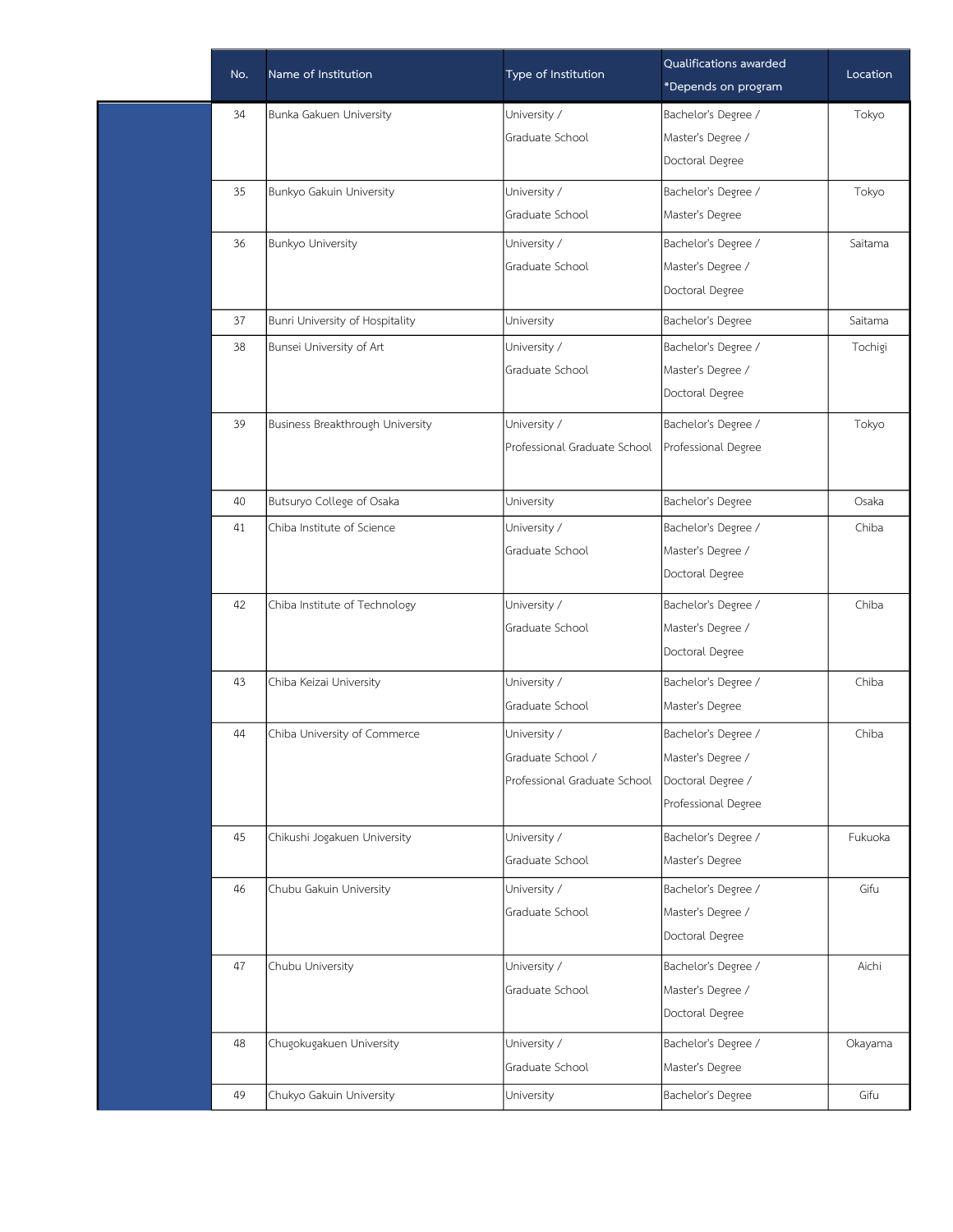| No. | Name of Institution                      | Type of Institution               | Qualifications awarded<br>*Depends on program | Location  |
|-----|------------------------------------------|-----------------------------------|-----------------------------------------------|-----------|
| 50  | Chukyo University                        | University /                      | Bachelor's Degree /                           | Aichi     |
|     |                                          | Graduate School                   | Master's Degree /                             |           |
|     |                                          |                                   | Doctoral Degree                               |           |
|     |                                          |                                   |                                               |           |
| 51  | Chuo University                          | University /<br>Graduate School / | Bachelor's Degree /                           | Tokyo     |
|     |                                          | Professional Graduate School      | Master's Degree /<br>Doctoral Degree /        |           |
|     |                                          |                                   | Professional Degree                           |           |
|     |                                          |                                   |                                               |           |
| 52  | Chuogakuin University                    | University /                      | Bachelor's Degree /                           | Chiba     |
|     |                                          | Graduate School                   | Master's Degree                               |           |
| 53  | College of Healthcare Management         | University                        | Bachelor's Degree                             | Fukuoka   |
| 54  | Cyber University                         | University                        | Bachelor's Degree                             | Fukuoka   |
| 55  | Daido University                         | University /                      | Bachelor's Degree /                           | Aichi     |
|     |                                          | Graduate School                   | Master's Degree /                             |           |
|     |                                          |                                   | Doctoral Degree                               |           |
| 56  | Daiichi Institute of Technology          | University                        | Bachelor's Degree                             | Kagoshima |
| 57  | Daiichi University of Pharmacy           | University                        | Bachelor's Degree                             | Fukuoka   |
| 58  | Daito Bunka University                   | University /                      | Bachelor's Degree /                           | Tokyo     |
|     |                                          | Graduate School /                 | Master's Degree /                             |           |
|     |                                          | Professional Graduate School      | Doctoral Degree /                             |           |
|     |                                          |                                   | Professional Degree                           |           |
| 59  | Den-En Chofu University                  | University /                      | Bachelor's Degree /                           | Kanagawa  |
|     |                                          | Graduate School                   | Master's Degree                               |           |
| 60  | Digital Hollywood University             | University /                      | Bachelor's Degree /                           | Tokyo     |
|     |                                          | Professional Graduate School      | Professional Degree                           |           |
|     |                                          |                                   |                                               |           |
| 61  | Doho University                          | University /                      | Bachelor's Degree /                           | Aichi     |
|     |                                          | Graduate School                   | Master's Degree /                             |           |
|     |                                          |                                   | Doctoral Degree                               |           |
| 62  | Dokkyo Medical University                | University /                      | Bachelor's Degree /                           | Tochigi   |
|     |                                          | Graduate School                   | Master's Degree /                             |           |
|     |                                          |                                   | Doctoral Degree                               |           |
| 63  | Dokkyo University                        | University /                      | Bachelor's Degree /                           | Saitama   |
|     |                                          | Graduate School                   | Master's Degree /                             |           |
|     |                                          |                                   | Doctoral Degree                               |           |
| 64  | Doshisha University                      | University /                      | Bachelor's Degree /                           | Kyoto     |
|     |                                          | Graduate School /                 | Master's Degree /                             |           |
|     |                                          | Professional Graduate School      | Doctoral Degree /                             |           |
|     |                                          |                                   | Professional Degree                           |           |
|     |                                          |                                   |                                               |           |
| 65  | Doshisha Women's College of Liberal Arts | University /                      | Bachelor's Degree /                           | Kyoto     |
|     |                                          | Graduate School                   | Master's Degree /                             |           |
|     |                                          |                                   | Doctoral Degree                               |           |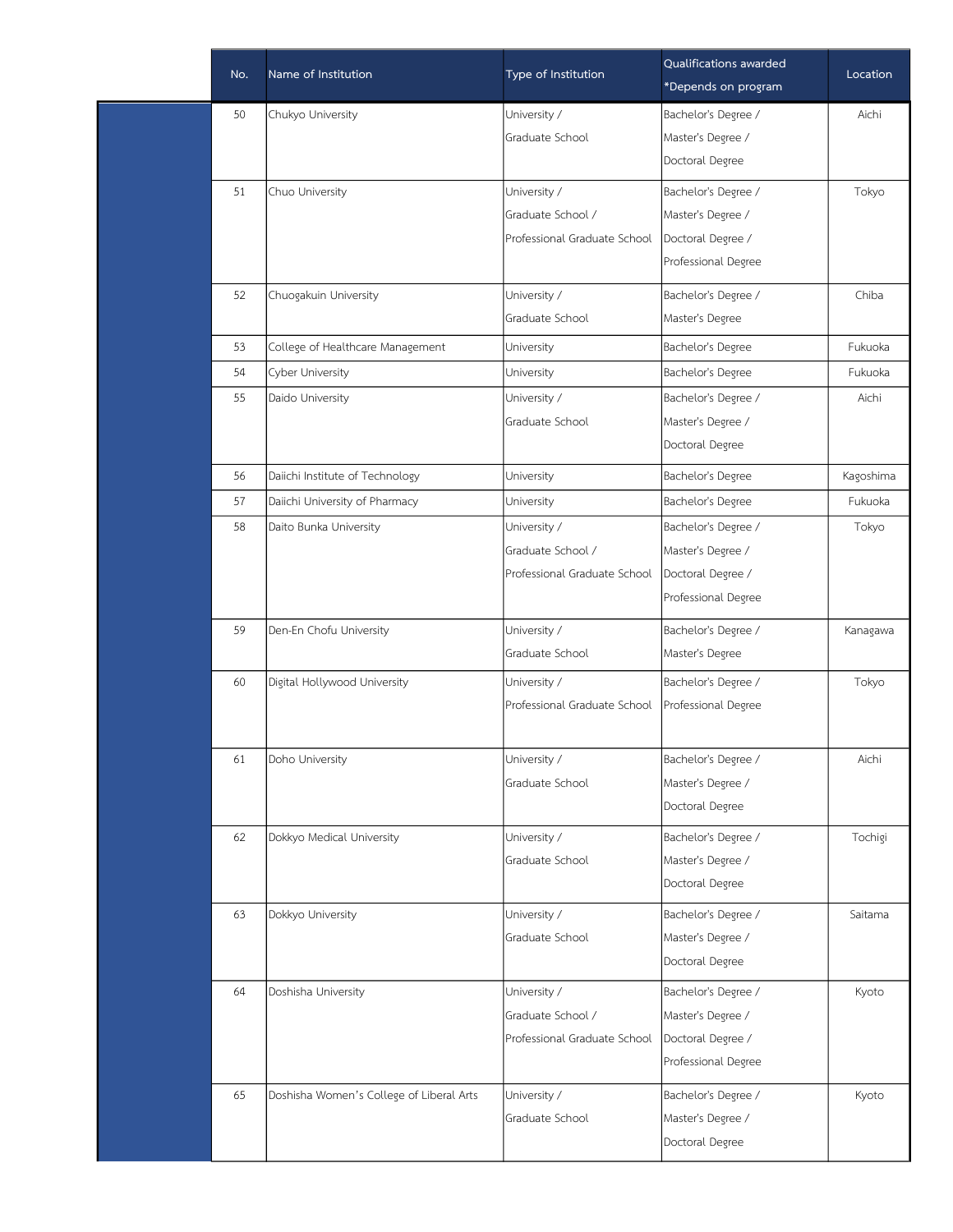| No. | Name of Institution                                       | Type of Institution          | Qualifications awarded<br>*Depends on program | Location  |
|-----|-----------------------------------------------------------|------------------------------|-----------------------------------------------|-----------|
| 66  | Edogawa University                                        | University                   | Bachelor's Degree                             | Chiba     |
| 67  | Elisabeth University of Music                             | University /                 | Bachelor's Degree /                           | Hiroshima |
|     |                                                           | Graduate School              | Master's Degree /                             |           |
|     |                                                           |                              | Doctoral Degree                               |           |
| 68  | Ferris University                                         | University /                 | Bachelor's Degree /                           | Kanagawa  |
|     |                                                           | Graduate School              | Master's Degree /                             |           |
|     |                                                           |                              | Doctoral Degree                               |           |
| 69  | Fuji University                                           | University /                 | Bachelor's Degree /                           | Iwate     |
|     |                                                           | Graduate School              | Master's Degree                               |           |
| 70  | Fuji Women's University                                   | University /                 | Bachelor's Degree /                           | Hokkaido  |
|     |                                                           | Graduate School              | Master's Degree                               |           |
| 71  | Fujita Health University                                  | University /                 | Bachelor's Degree /                           | Aichi     |
|     |                                                           | Graduate School              | Master's Degree /                             |           |
|     |                                                           |                              | Doctoral Degree                               |           |
| 72  | Fukui Health Science University                           | University                   | Bachelor's Degree                             | Fukui     |
| 73  | Fukui University of Technology                            | University /                 | Bachelor's Degree /                           | Fukui     |
|     |                                                           | Graduate School              | Master's Degree /                             |           |
|     |                                                           |                              | Doctoral Degree                               |           |
| 74  | Fukuoka Dental College                                    | University /                 | Bachelor's Degree /                           | Fukuoka   |
|     |                                                           | Graduate School              | Doctoral Degree                               |           |
| 75  | Fukuoka Institute of Technology                           | University /                 | Bachelor's Degree /                           | Fukuoka   |
|     |                                                           | Graduate School              | Master's Degree /                             |           |
|     |                                                           |                              | Doctoral Degree                               |           |
| 76  | Fukuoka International University of Health and University |                              | Bachelor's Degree                             | Fukuoka   |
| 77  | Fukuoka Jo Gakuin Nursing University                      | University                   | Bachelor's Degree                             | Fukuoka   |
| 78  | Fukuoka Jo Gakuin University                              | University /                 | Bachelor's Degree /                           | Fukuoka   |
|     |                                                           | Graduate School              | Master's Degree                               |           |
| 79  | Fukuoka Nursing College                                   | University                   | Bachelor's Degree                             | Fukuoka   |
| 80  | Fukuoka University                                        | University /                 | Bachelor's Degree /                           | Fukuoka   |
|     |                                                           | Graduate School /            | Master's Degree /                             |           |
|     |                                                           | Professional Graduate School | Doctoral Degree /                             |           |
|     |                                                           |                              | Professional Degree                           |           |
| 81  | Fukushima College                                         | University /                 | Bachelor's Degree /                           | Fukushima |
|     |                                                           | Graduate School              | Master's Degree                               |           |
| 82  | Fukuyama Heisei University                                | University /                 | Bachelor's Degree /                           | Hiroshima |
|     |                                                           | Graduate School              | Master's Degree                               |           |
| 83  | Fukuyama University                                       | University /                 | Bachelor's Degree /                           | Hiroshima |
|     |                                                           | Graduate School              | Master's Degree /                             |           |
|     |                                                           |                              | Doctoral Degree                               |           |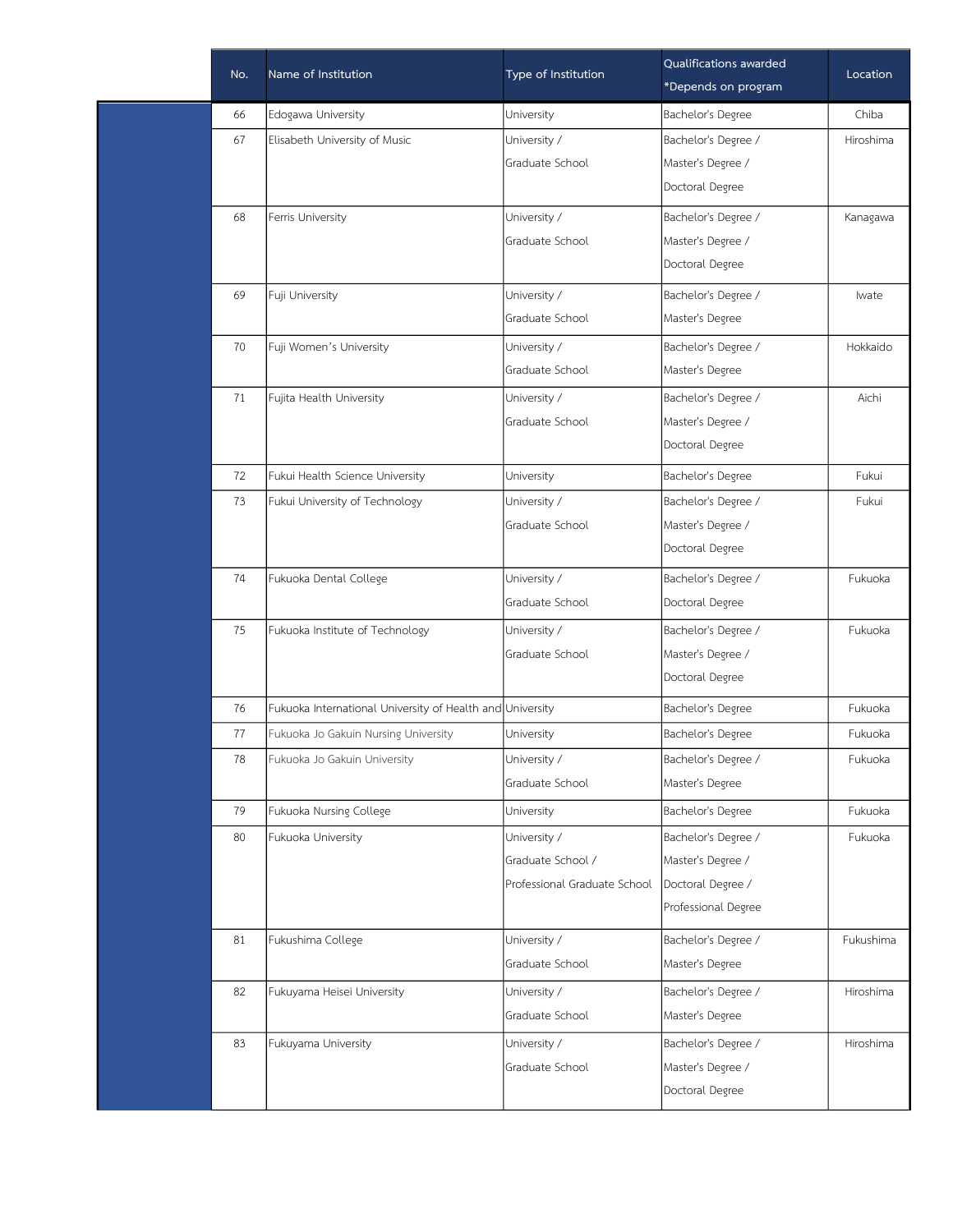| Name of Institution                            | Type of Institution          | Qualifications awarded<br>*Depends on program                  | Location  |
|------------------------------------------------|------------------------------|----------------------------------------------------------------|-----------|
| Gakushuin University                           | University /                 | Bachelor's Degree /                                            | Tokyo     |
|                                                | Graduate School /            | Master's Degree /                                              |           |
|                                                | Professional Graduate School | Doctoral Degree /                                              |           |
|                                                |                              | Professional Degree                                            |           |
| Gakushuin Women's College                      | University /                 | Bachelor's Degree /                                            | Tokyo     |
|                                                | Graduate School              | Master's Degree                                                |           |
| Gifu Kyoritsu University                       | University /                 | Bachelor's Degree /                                            | Gifu      |
|                                                | Graduate School              | Master's Degree                                                |           |
| Gifu Shotoku Gakuen University                 | University /                 | Bachelor's Degree /                                            | Gifu      |
|                                                | Graduate School              | Master's Degree /                                              |           |
|                                                |                              | Doctoral Degree                                                |           |
| Gifu University of Health Sciences             | University                   | Bachelor's Degree                                              | Gifu      |
| Gifu University of Medical Science             | University /                 | Bachelor's Degree /                                            | Gifu      |
|                                                | Graduate School              | Master's Degree                                                |           |
| Gifu Women's University                        | University /                 | Bachelor's Degree /                                            | Gifu      |
|                                                | Graduate School              | Master's Degree                                                |           |
| Graduate Institute for Entrepreneurial Studies | Professional Graduate School | Professional Degree                                            | Niigata   |
|                                                |                              | Master's Degree                                                | Osaka     |
| Graduate School of Management, GLOBIS          | Professional Graduate School | Professional Degree                                            | Tokyo     |
| University                                     |                              |                                                                |           |
| Gunma Paz University                           | University /                 | Bachelor's Degree /                                            | Gunma     |
|                                                | Graduate School              | Master's Degree /                                              |           |
|                                                |                              | Doctoral Degree                                                |           |
| Gunma University of Health and Welfare         | University /                 | Bachelor's Degree /                                            | Gunma     |
|                                                | Graduate School              | Master's Degree                                                |           |
| Hachinohe Gakuin University                    | University                   | Bachelor's Degree                                              | Aomori    |
| Hachinohe Institute of Technolog               | University /                 | Bachelor's Degree /                                            | Aomori    |
|                                                | Graduate School              | Master's Degree /                                              |           |
|                                                |                              | Doctoral Degree                                                |           |
| Hagoromo University of International Studies   | University                   | Bachelor's Degree                                              | Osaka     |
| Hakodate University                            | University                   | Bachelor's Degree                                              | Hokkaido  |
| Hakuoh University                              | University /                 | Bachelor's Degree /                                            | Tochigi   |
|                                                | Graduate School              | Master's Degree                                                |           |
| Hamamatsu Gakuin University                    | University                   | Bachelor's Degree                                              | Shizuoka  |
| Hanazono University                            | University /                 | Bachelor's Degree /                                            | Kyoto     |
|                                                | Graduate School              | Master's Degree /                                              |           |
|                                                |                              | Doctoral Degree                                                |           |
| Hannan University                              | University /                 | Bachelor's Degree /                                            | Osaka     |
|                                                | Graduate School              | Master's Degree                                                |           |
| Health Science University                      | University                   | Bachelor's Degree                                              | Yamanashi |
|                                                |                              | Graduate School of Health Care Sciences, Jikei Graduate School |           |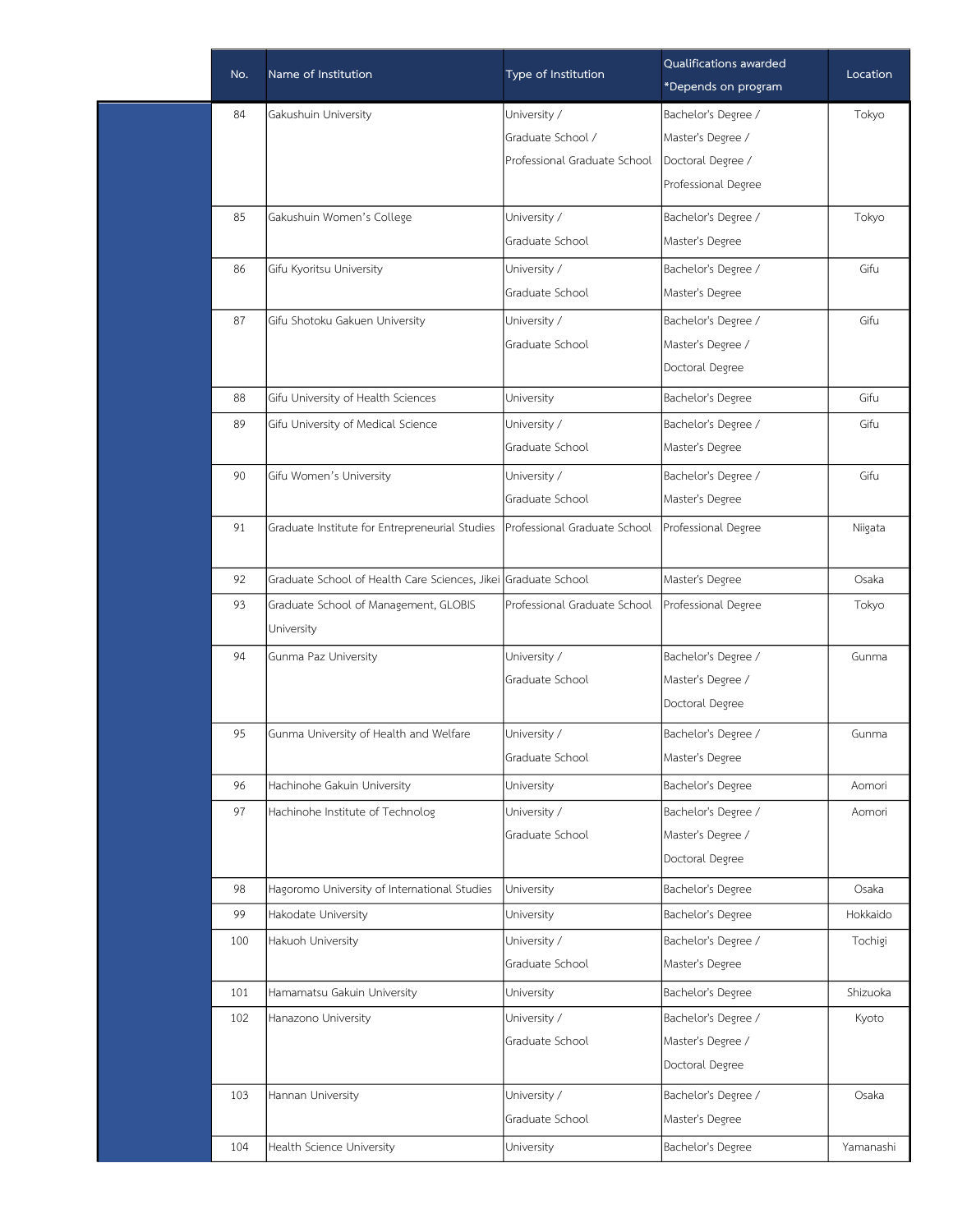| No. | Name of Institution                       | Type of Institution          | Qualifications awarded<br>*Depends on program | Location  |
|-----|-------------------------------------------|------------------------------|-----------------------------------------------|-----------|
| 105 | Health Sciences University of Hokkaido    | University /                 | Bachelor's Degree /                           | Hokkaido  |
|     |                                           | Graduate School              | Master's Degree /                             |           |
|     |                                           |                              | Doctoral Degree                               |           |
| 106 | Heian Jogakuin St. Agnes University       | University                   | Bachelor's Degree                             | Kyoto     |
| 107 | Heisei College of Music                   | University                   | Bachelor's Degree                             | Kumamoto  |
| 108 | Heisei International University           | University /                 | Bachelor's Degree /                           | Saitama   |
|     |                                           | Graduate School              | Master's Degree                               |           |
| 109 | Higashi Nippon International University   | University                   | Bachelor's Degree                             | Fukushima |
| 110 | Higashiosaka College                      | University                   | Bachelor's Degree                             | Osaka     |
| 111 | Hijiyama University                       | University /                 | Bachelor's Degree /                           | Hiroshima |
|     |                                           | Graduate School              | Master's Degree                               |           |
| 112 | Himeji Dokkyo University                  | University /                 | Bachelor's Degree /                           | Hyogo     |
|     |                                           | Graduate School              | Master's Degree                               |           |
| 113 | Himeji University                         | University /                 | Bachelor's Degree /                           | Hyogo     |
|     |                                           | Graduate School              | Master's Degree /                             |           |
|     |                                           |                              | Doctoral Degree                               |           |
| 114 | Hirosaki Gakuin University                | University /                 | Bachelor's Degree /                           | Aomori    |
|     |                                           | Graduate School              | Master's Degree                               |           |
| 115 | Hirosaki University of Health and Welfare | University                   | Bachelor's Degree                             | Aomori    |
| 116 | Hiroshima Bunka Gakuen University         | University /                 | Bachelor's Degree /                           | Hiroshima |
|     |                                           | Graduate School              | Master's Degree /                             |           |
|     |                                           |                              | Doctoral Degree                               |           |
| 117 | Hiroshima Bunkyo University               | University /                 | Bachelor's Degree /                           | Hiroshima |
|     |                                           | Graduate School              | Master's Degree                               |           |
| 118 | Hiroshima Cosmopolitan University         | University /                 | Bachelor's Degree /                           | Hiroshima |
|     |                                           | Graduate School              | Master's Degree                               |           |
| 119 | Hiroshima Institute of Technology         | University /                 | Bachelor's Degree /                           | Hiroshima |
|     |                                           | Graduate School              | Master's Degree /                             |           |
|     |                                           |                              | Doctoral Degree                               |           |
| 120 | Hiroshima International University        | University /                 | Bachelor's Degree /                           | Hiroshima |
|     |                                           | Graduate School /            | Master's Degree /                             |           |
|     |                                           | Professional Graduate School | Doctoral Degree /                             |           |
|     |                                           |                              | Professional Degree                           |           |
| 121 | Hiroshima Jogakuin University             | University /                 | Bachelor's Degree /                           | Hiroshima |
|     |                                           | Graduate School              | Master's Degree                               |           |
| 122 | Hiroshima Kokusai Gakuin University       | University /                 | Bachelor's Degree /                           | Hiroshima |
|     |                                           | Graduate School              | Master's Degree /                             |           |
|     |                                           |                              | Doctoral Degree                               |           |
| 123 | Hiroshima Shudo University                | University /                 | Bachelor's Degree /                           | Hiroshima |
|     |                                           | Graduate School              | Master's Degree /                             |           |
|     |                                           |                              | Doctoral Degree                               |           |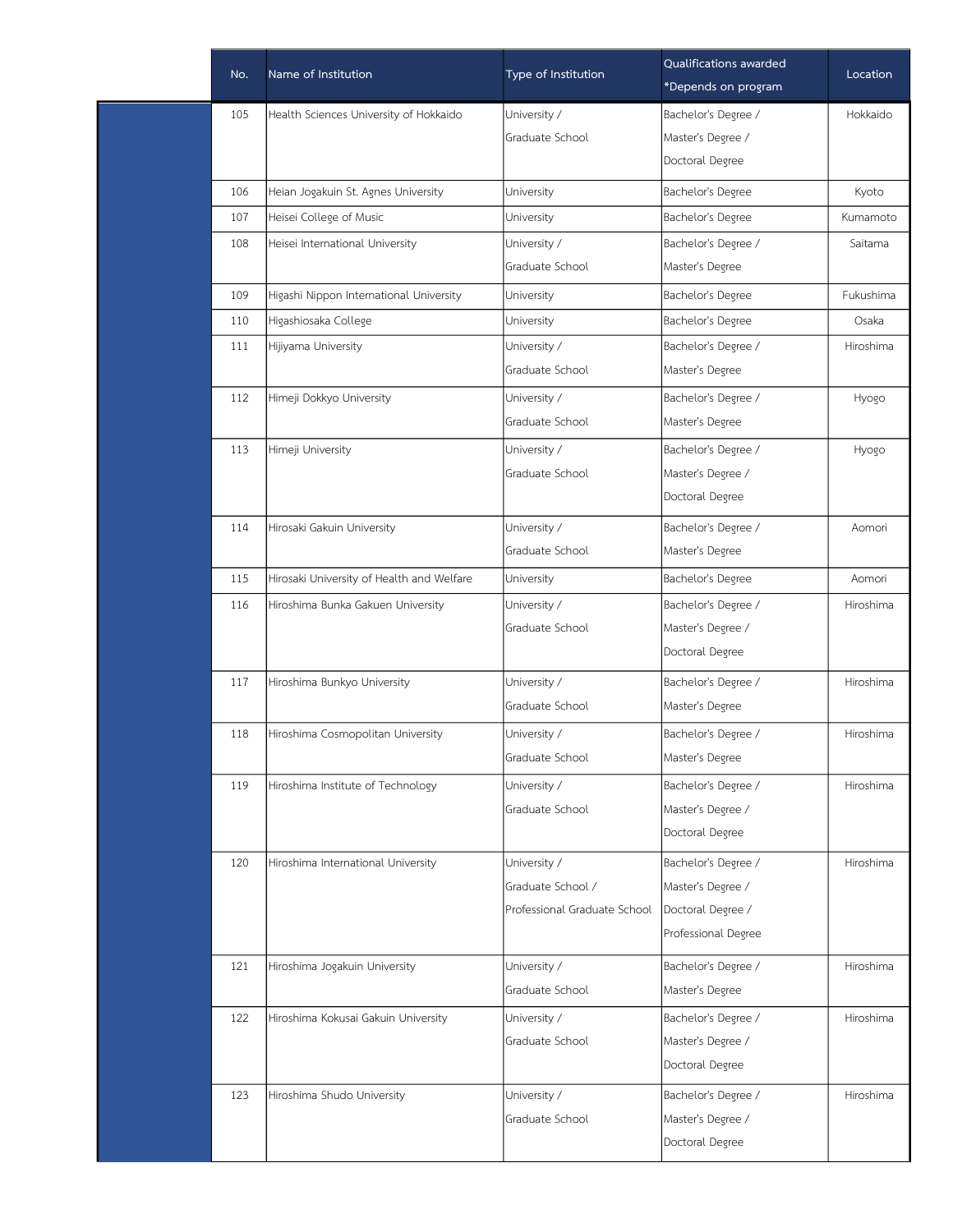| No. | Name of Institution                        | Type of Institution          | Qualifications awarded<br>*Depends on program | Location  |
|-----|--------------------------------------------|------------------------------|-----------------------------------------------|-----------|
| 124 | Hiroshima University of Economics          | University /                 | Bachelor's Degree /                           | Hiroshima |
|     |                                            | Graduate School              | Master's Degree /                             |           |
|     |                                            |                              | Doctoral Degree                               |           |
| 125 | Hokkai - Gakuen University                 | University /                 | Bachelor's Degree /                           | Hokkaido  |
|     |                                            | Graduate School              | Master's Degree /                             |           |
|     |                                            |                              | Doctoral Degree                               |           |
| 126 | Hokkai School of Commerce                  | University /                 | Bachelor's Degree /                           | Hokkaido  |
|     |                                            | Graduate School              | Master's Degree /                             |           |
|     |                                            |                              | Doctoral Degree                               |           |
| 127 | Hokkaido Bunkyo University                 | University /                 | Bachelor's Degree /                           | Hokkaido  |
|     |                                            | Graduate School              | Master's Degree                               |           |
| 128 | Hokkaido Chitose College of Rehabilitation | University                   | Bachelor's Degree                             | Hokkaido  |
| 129 | Hokkaido Information University            | University /                 | Bachelor's Degree /                           | Hokkaido  |
|     |                                            | Graduate School              | Master's Degree                               |           |
| 130 | Hokkaido University of Science             | University /                 | Bachelor's Degree /                           | Hokkaido  |
|     |                                            | Graduate School              | Master's Degree /                             |           |
|     |                                            |                              | Doctoral Degree                               |           |
| 131 | Hokuriku University                        | University                   | Bachelor's Degree                             | Ishikawa  |
| 132 | Hokurikugakuin University                  | University                   | Bachelor's Degree                             | Ishikawa  |
| 133 | Hokusei Gakuen University                  | University /                 | Bachelor's Degree /                           | Hokkaido  |
|     |                                            | Graduate School              | Master's Degree /                             |           |
|     |                                            |                              | Doctoral Degree                               |           |
| 134 | Hokusho University                         | University /                 | Bachelor's Degree /                           | Hokkaido  |
|     |                                            | Graduate School              | Doctoral Degree                               |           |
| 135 | Hollywood Graduate School of Beauty        | Professional Graduate School | Professional Degree                           | Tokyo     |
|     | <b>Business</b>                            |                              |                                               |           |
| 136 | Hosei University                           | University /                 | Bachelor's Degree /                           | Tokyo     |
|     |                                            | Graduate School /            | Master's Degree /                             |           |
|     |                                            | Professional Graduate School | Doctoral Degree /                             |           |
|     |                                            |                              | Professional Degree                           |           |
| 137 | Hosen College of Childhood Education       | University                   | Bachelor's Degree                             | Tokyo     |
| 138 | Hoshi University                           | University /                 | Bachelor's Degree /                           | Tokyo     |
|     |                                            | Graduate School              | Master's Degree /                             |           |
|     |                                            |                              | Doctoral Degree                               |           |
| 139 | Hyogo College of Medicine                  | University /                 | Bachelor's Degree /                           | Hyogo     |
|     |                                            | Graduate School              | Doctoral Degree                               |           |
| 140 | Hyogo University                           | University /                 | Bachelor's Degree /                           | Hyogo     |
|     |                                            | Graduate School              | Master's Degree /                             |           |
|     |                                            |                              | Doctoral Degree                               |           |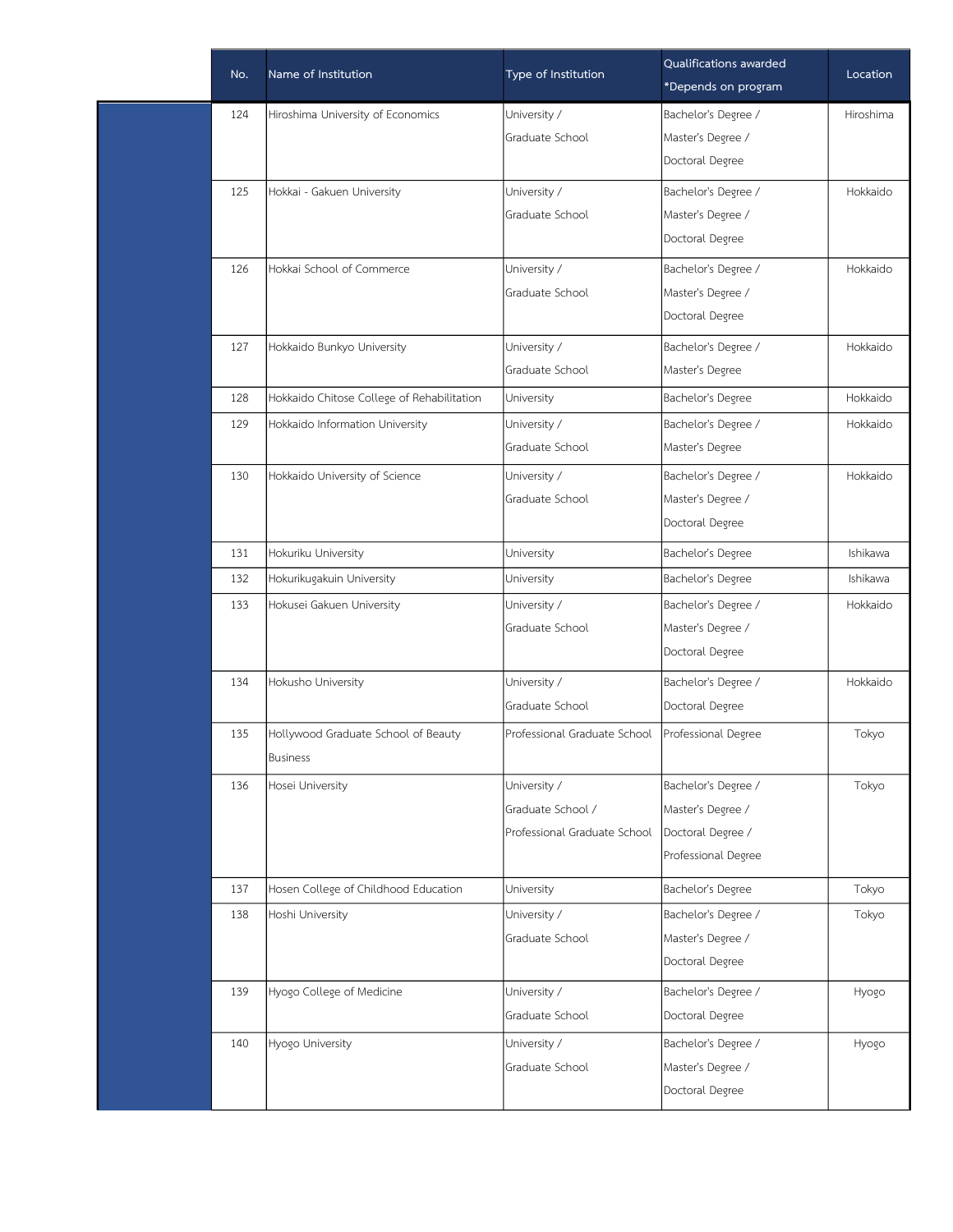| No. | Name of Institution                                               | Type of Institution             | Qualifications awarded<br>*Depends on program               | Location  |
|-----|-------------------------------------------------------------------|---------------------------------|-------------------------------------------------------------|-----------|
| 141 | Hyogo University of Health Sciences                               | University /<br>Graduate School | Bachelor's Degree /<br>Master's Degree /<br>Doctoral Degree | Hyogo     |
| 142 | Ibaraki Christian University                                      | University /<br>Graduate School | Bachelor's Degree /<br>Master's Degree                      | Ibaraki   |
| 143 | Ichinomiya Kenshin College                                        | University                      | Bachelor's Degree                                           | Aichi     |
| 144 | Ikuei University                                                  | University                      | Bachelor's Degree                                           | Gunma     |
| 145 | Institute of Information Security                                 | Graduate School                 | Master's Degree /<br>Doctoral Degree                        | Kanagawa  |
| 146 | Institute of Technologists                                        | University /<br>Graduate School | Bachelor's Degree /<br>Master's Degree                      | Saitama   |
| 147 | International Budo University                                     | University /<br>Graduate School | Bachelor's Degree /<br>Master's Degree                      | Chiba     |
| 148 | International Christian University                                | University /<br>Graduate School | Bachelor's Degree /<br>Master's Degree /<br>Doctoral Degree | Tokyo     |
| 149 | International College for Postgraduate<br><b>Buddhist Studies</b> | Graduate School                 | Master's Degree /<br>Doctoral Degree                        |           |
| 150 | International Pacific University                                  | University                      | Bachelor's Degree                                           | Okayama   |
| 151 | International Professional University of<br>Technology in Tokyo   | Professional Graduate School    | Bachelor's Degree (Professionl)                             | Tokyo     |
| 152 | International University of Health and Welfare University /       | Graduate School                 | Bachelor's Degree /<br>Master's Degree /<br>Doctoral Degree | Tochigi   |
| 153 | International University of Japan                                 | Graduate School                 | Master's Degree /<br>Doctoral Degree                        | Niigata   |
| 154 | Iryo Sosei University                                             | University /<br>Graduate School | Bachelor's Degree /<br>Master's Degree /<br>Doctoral Degree | Fukushima |
| 155 | Ishinomaki Senshu University                                      | University /<br>Graduate School | Bachelor's Degree /<br>Master's Degree /<br>Doctoral Degree | Miyagi    |
| 156 | Iwate Medical University                                          | University /<br>Graduate School | Bachelor's Degree /<br>Master's Degree /<br>Doctoral Degree | Iwate     |
| 157 | Iwate University of Health and Medical Science University         |                                 | Bachelor's Degree                                           | Iwate     |
| 158 | J. F. Oberlin University                                          | University /<br>Graduate School | Bachelor's Degree /<br>Master's Degree /<br>Doctoral Degree | Tokyo     |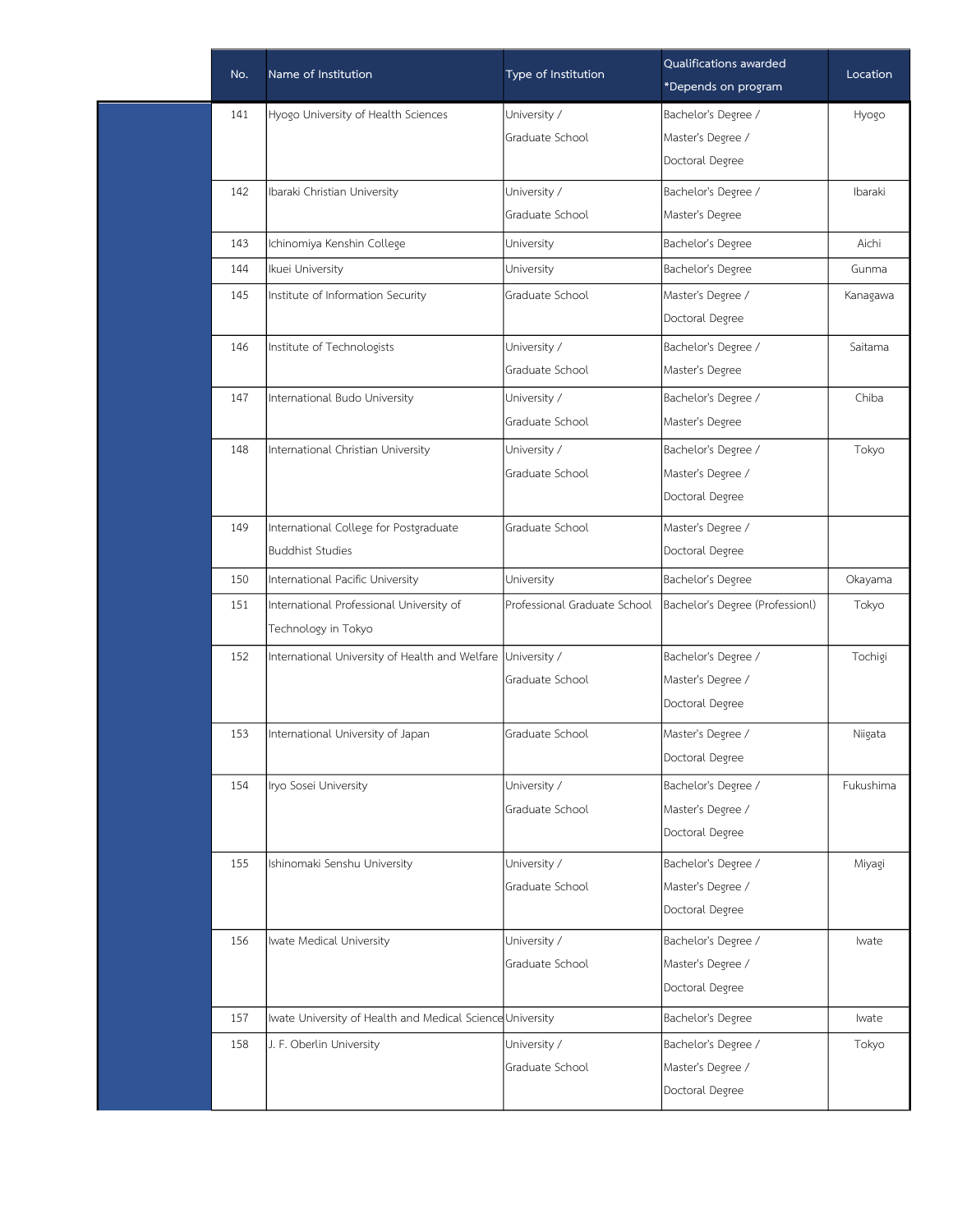|     | Name of Institution                                        | Type of Institution          | Qualifications awarded | Location  |
|-----|------------------------------------------------------------|------------------------------|------------------------|-----------|
| No. |                                                            |                              | *Depends on program    |           |
| 159 | Japan College of Social Work                               | University /                 | Bachelor's Degree /    | Tokyo     |
|     |                                                            | Graduate School /            | Master's Degree /      |           |
|     |                                                            | Professional Graduate School | Doctoral Degree /      |           |
|     |                                                            |                              | Professional Degree    |           |
| 160 | Japan Health Care College                                  | University                   | Bachelor's Degree      | Hokkaido  |
| 161 | Japan Institute of the Moving Image                        | University                   | Bachelor's Degree      | Kanagawa  |
| 162 | Japan Lutheran College                                     | University /                 | Bachelor's Degree /    | Tokyo     |
|     |                                                            | Graduate School              | Master's Degree /      |           |
|     |                                                            |                              | Doctoral Degree        |           |
| 163 | Japan University of Economics                              | University /                 | Bachelor's Degree /    | Fukuoka   |
|     |                                                            | Graduate School              | Master's Degree        |           |
| 164 | Japan University of Health Sciences                        | University                   | Bachelor's Degree      | Saitama   |
| 165 | Japan Women's College of Physical Education                | University /                 | Bachelor's Degree /    | Tokyo     |
|     |                                                            | Graduate School              | Master's Degree        |           |
| 166 | Japan Women's University                                   | University /                 | Bachelor's Degree /    | Tokyo     |
|     |                                                            | Graduate School              | Master's Degree /      |           |
|     |                                                            |                              | Doctoral Degree        |           |
| 167 | Japanese Red Cross Akita College of Nursing                | University /                 | Bachelor's Degree /    | Akita     |
|     |                                                            | Graduate School              | Master's Degree /      |           |
|     |                                                            |                              | Doctoral Degree        |           |
| 168 | Japanese Red Cross College of Nursing                      | University /                 | Bachelor's Degree /    | Tokyo     |
|     |                                                            | Graduate School              | Master's Degree /      |           |
|     |                                                            |                              | Doctoral Degree        |           |
| 169 | Japanese Red Cross Hiroshima College of Nursi University / |                              | Bachelor's Degree /    | Hiroshima |
|     |                                                            | Graduate School              | Master's Degree /      |           |
|     |                                                            |                              | Doctoral Degree        |           |
| 170 | Japanese Red Cross Hokkaido College of Nursir University / |                              | Bachelor's Degree /    | Hokkaido  |
|     |                                                            | Graduate School              | Master's Degree /      |           |
|     |                                                            |                              | Doctoral Degree        |           |
| 171 | Japanese Red Cross Kyushu International Colle University / |                              | Bachelor's Degree /    | Fukuoka   |
|     |                                                            | Graduate School              | Master's Degree /      |           |
|     |                                                            |                              | Doctoral Degree        |           |
| 172 | Japanese Red Cross Toyota College of Nursing               | University /                 | Bachelor's Degree /    | Aichi     |
|     |                                                            | Graduate School              | Master's Degree /      |           |
|     |                                                            |                              | Doctoral Degree        |           |
| 173 | Jichi Medical University                                   | University /                 | Bachelor's Degree /    | Tochigi   |
|     |                                                            | Graduate School              | Master's Degree /      |           |
|     |                                                            |                              | Doctoral Degree        |           |
| 174 | Jin-Ai University                                          | University /                 | Bachelor's Degree /    | Fukui     |
|     |                                                            | Graduate School              | Master's Degree        |           |
|     |                                                            |                              |                        |           |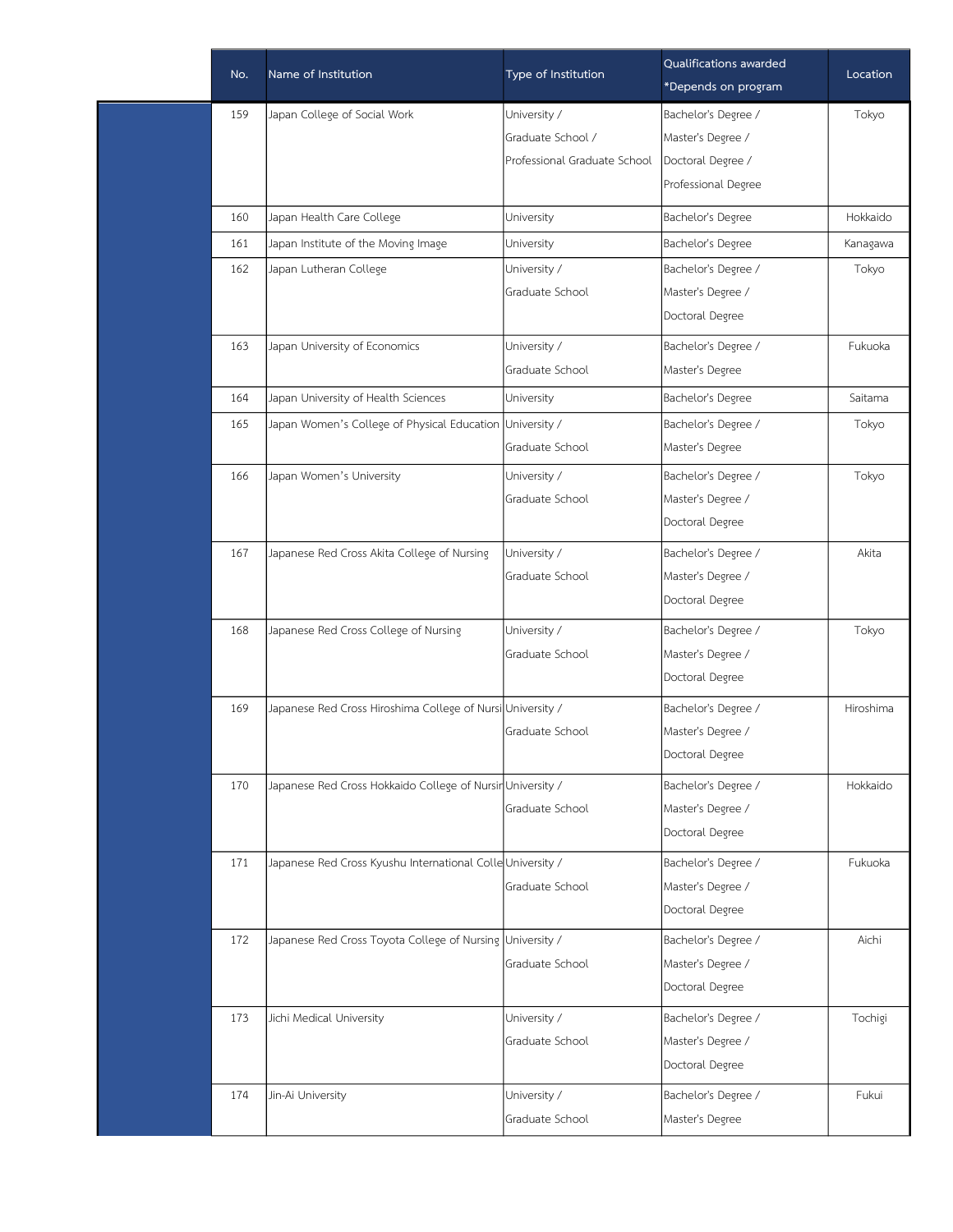| No. | Name of Institution                   | Type of Institution          | Qualifications awarded<br>*Depends on program | Location  |
|-----|---------------------------------------|------------------------------|-----------------------------------------------|-----------|
| 175 | Jissen Women's University             | University /                 | Bachelor's Degree /                           | Tokyo     |
|     |                                       | Graduate School              | Master's Degree /                             |           |
|     |                                       |                              | Doctoral Degree                               |           |
| 176 | Jobu University                       | University /                 | Bachelor's Degree /                           | Gunma     |
|     |                                       | Graduate School              | Master's Degree                               |           |
| 177 | Josai International University        | University /                 | Bachelor's Degree /                           | Chiba     |
|     |                                       | Graduate School              | Master's Degree /                             |           |
|     |                                       |                              | Doctoral Degree                               |           |
| 178 | Josai University                      | University /                 | Bachelor's Degree /                           | Saitama   |
|     |                                       | Graduate School              | Master's Degree /                             |           |
|     |                                       |                              | Doctoral Degree                               |           |
| 179 | Joshibi University of Art and Design  | University /                 | Bachelor's Degree /                           | Tokyo     |
|     |                                       | Graduate School              | Master's Degree /                             |           |
|     |                                       |                              | Doctoral Degree                               |           |
| 180 | Jumonji University                    | University /                 | Bachelor's Degree /                           | Saitama   |
|     |                                       | Graduate School              | Master's Degree /                             |           |
|     |                                       |                              | Doctoral Degree                               |           |
| 181 | Junshin Gakuen University             | University /                 | Bachelor's Degree /                           | Fukuoka   |
|     |                                       | Graduate School              | Master's Degree                               |           |
| 182 | Juntendo University                   | University /                 | Bachelor's Degree /                           | Tokyo     |
|     |                                       | Graduate School              | Master's Degree /                             |           |
|     |                                       |                              | Doctoral Degree                               |           |
| 183 | Kaetsu University                     | University /                 | Bachelor's Degree /                           | Tokyo     |
|     |                                       | Graduate School              | Master's Degree /                             |           |
|     |                                       |                              | Doctoral Degree                               |           |
| 184 | Kagawa Nutrition University           | University /                 | Bachelor's Degree /                           | Saitama   |
|     |                                       | Graduate School              | Master's Degree /                             |           |
|     |                                       |                              | Doctoral Degree                               |           |
| 185 | Kagoshima Immaculate Heart University | University /                 | Bachelor's Degree /                           | Kagoshima |
|     |                                       | Graduate School              | Master's Degree                               |           |
| 186 | Kaichi International University       | University                   | Bachelor's Degree                             | Chiba     |
| 187 | Kaishi Professional University        | Professional Graduate School | Bachelor's Degree (Professionl)               | Niigata   |
| 188 | Kamakura Women's University           | University /                 | Bachelor's Degree /                           | Kanagawa  |
|     |                                       | Graduate School              | Master's Degree                               |           |
| 189 | Kameda University of Health Sciences  | University /                 | Bachelor's Degree /                           | Chiba     |
|     |                                       | Graduate School              | Master's Degree                               |           |
| 190 | Kanagawa Dental University            | University /                 | Bachelor's Degree /                           | Kanagawa  |
|     |                                       | Graduate School              | Doctoral Degree                               |           |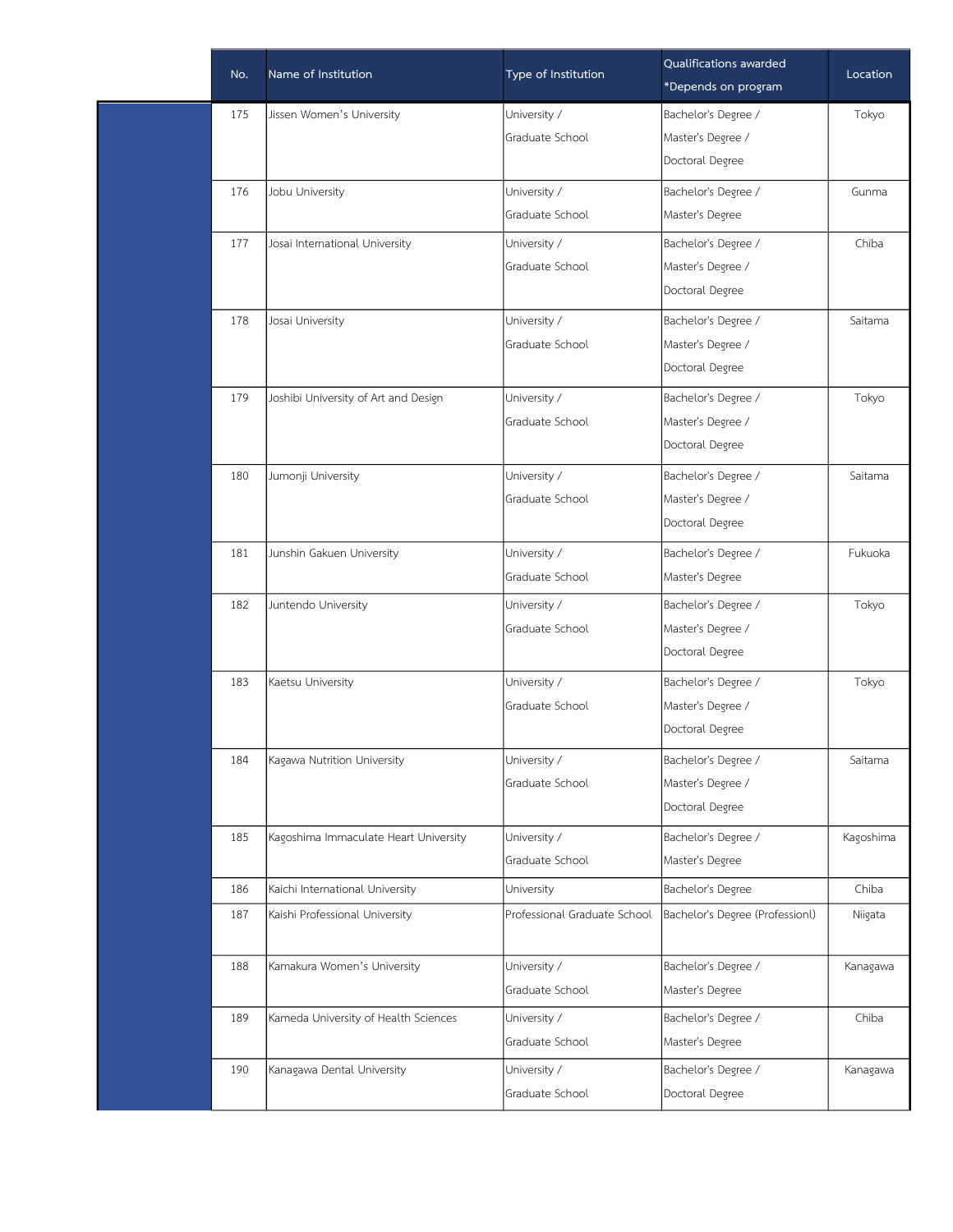| No. | Name of Institution                                          | Type of Institution          | Qualifications awarded<br>*Depends on program | Location |
|-----|--------------------------------------------------------------|------------------------------|-----------------------------------------------|----------|
| 191 | Kanagawa Institute of Technology                             | University /                 | Bachelor's Degree /                           | Kanagawa |
|     |                                                              | Graduate School              | Master's Degree /                             |          |
|     |                                                              |                              | Doctoral Degree                               |          |
| 192 | Kanagawa University                                          | University /                 | Bachelor's Degree /                           | Kanagawa |
|     |                                                              | Graduate School              | Master's Degree /                             |          |
|     |                                                              |                              | Doctoral Degree                               |          |
| 193 | Kanazawa Gakuin University                                   | University /                 | Bachelor's Degree /                           | Ishikawa |
|     |                                                              | Graduate School              | Master's Degree /                             |          |
|     |                                                              |                              | Doctoral Degree                               |          |
| 194 | Kanazawa Institute of Technology                             | University /                 | Bachelor's Degree /                           | Ishikawa |
|     |                                                              | Graduate School              | Master's Degree /                             |          |
|     |                                                              |                              | Doctoral Degree                               |          |
| 195 | Kanazawa Medical University                                  | University /                 | Bachelor's Degree /                           | Ishikawa |
|     |                                                              | Graduate School              | Master's Degree /                             |          |
|     |                                                              |                              | Doctoral Degree                               |          |
| 196 | Kanazawa Seiryo University                                   | University /                 | Bachelor's Degree /                           | Ishikawa |
|     |                                                              | Graduate School              | Master's Degree                               |          |
| 197 | Kanda University of International Studies                    | University /                 | Bachelor's Degree /                           | Chiba    |
|     |                                                              | Graduate School              | Master's Degree /                             |          |
|     |                                                              |                              | Doctoral Degree                               |          |
| 198 | Kansai Gaidai University                                     | University /                 | Bachelor's Degree /                           | Osaka    |
|     |                                                              | Graduate School              | Master's Degree /                             |          |
|     |                                                              |                              | Doctoral Degree                               |          |
| 199 | Kansai Medical University                                    | University /                 | Bachelor's Degree /                           | Osaka    |
|     |                                                              | Graduate School              | Master's Degree /                             |          |
|     |                                                              |                              | Doctoral Degree                               |          |
| 200 | Kansai University                                            | University /                 | Bachelor's Degree /                           | Osaka    |
|     |                                                              | Graduate School /            | Master's Degree /                             |          |
|     |                                                              | Professional Graduate School | Doctoral Degree /                             |          |
|     |                                                              |                              | Professional Degree                           |          |
| 201 | Kansai University of Health Sciences                         | University /                 | Bachelor's Degree /                           | Osaka    |
|     |                                                              | Graduate School              | Master's Degree                               |          |
| 202 | Kansai University of International Studies                   | University /                 | Bachelor's Degree /                           | Hyogo    |
|     |                                                              | Graduate School              | Master's Degree /                             |          |
|     |                                                              |                              | Doctoral Degree                               |          |
| 203 | Kansai University of Nursing and Health Science University / |                              | Bachelor's Degree /                           | Hyogo    |
|     |                                                              | Graduate School              | Master's Degree                               |          |
| 204 | Kansai University of Social Welfare                          | University /                 | Bachelor's Degree /                           | Hyogo    |
|     |                                                              | Graduate School              | Master's Degree /                             |          |
|     |                                                              |                              | Doctoral Degree                               |          |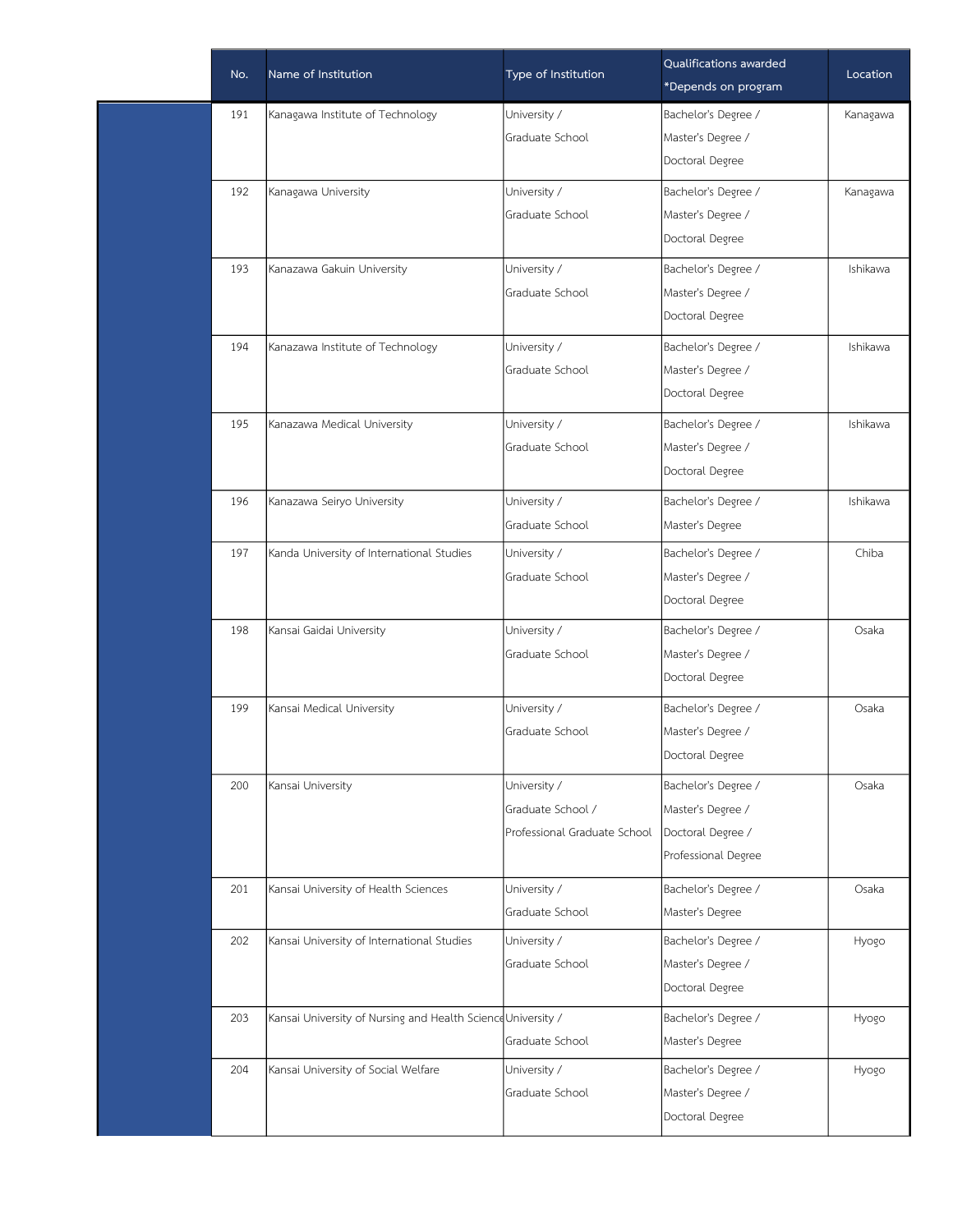| No. | Name of Institution                    | Type of Institution          | Qualifications awarded<br>*Depends on program | Location |
|-----|----------------------------------------|------------------------------|-----------------------------------------------|----------|
| 205 | Kansai University of Welfare Sciences  | University /                 | Bachelor's Degree /                           | Osaka    |
|     |                                        | Graduate School              | Master's Degree /                             |          |
|     |                                        |                              | Doctoral Degree                               |          |
| 206 | Kanto Gakuen University                | University                   | Bachelor's Degree                             | Gunma    |
| 207 | Kanto Gakuin University                | University /                 | Bachelor's Degree /                           | Kanagawa |
|     |                                        | Graduate School              | Master's Degree /                             |          |
|     |                                        |                              | Doctoral Degree                               |          |
| 208 | Kawamura Gakuen Woman's University     | University /                 | Bachelor's Degree /                           | Chiba    |
|     |                                        | Graduate School              | Master's Degree /                             |          |
|     |                                        |                              | Doctoral Degree                               |          |
| 209 | Kawasaki Medical School                | University /                 | Bachelor's Degree /                           | Okayama  |
|     |                                        | Graduate School              | Doctoral Degree                               |          |
| 210 | Kawasaki University of Medical Welfare | University /                 | Bachelor's Degree /                           | Okayama  |
|     |                                        | Graduate School              | Master's Degree /                             |          |
|     |                                        |                              | Doctoral Degree                               |          |
| 211 | Keiai University                       | University                   | Bachelor's Degree                             | Chiba    |
| 212 | Keio University                        | University /                 | Bachelor's Degree /                           | Tokyo    |
|     |                                        | Graduate School /            | Master's Degree /                             |          |
|     |                                        | Professional Graduate School | Doctoral Degree /                             |          |
|     |                                        |                              | Professional Degree                           |          |
| 213 | Keisen University                      | University /                 | Bachelor's Degree /                           | Tokyo    |
|     |                                        | Graduate School              | Master's Degree                               |          |
| 214 | Keiwa College                          | University                   | Bachelor's Degree                             | Niigata  |
| 215 | Kibi International University          | University /                 | Bachelor's Degree /                           | Okayama  |
|     |                                        | Graduate School              | Master's Degree /                             |          |
|     |                                        |                              | Doctoral Degree                               |          |
| 216 | Kindai University                      | University /                 | Bachelor's Degree /                           | Osaka    |
|     |                                        | Graduate School /            | Master's Degree /                             |          |
|     |                                        | Professional Graduate School | Doctoral Degree /                             |          |
|     |                                        |                              | Professional Degree                           |          |
| 217 | Kinjo University                       | University /                 | Bachelor's Degree /                           | Ishikawa |
|     |                                        | Graduate School              | Master's Degree                               |          |
| 218 | Kinjogakuin University                 | University /                 | Bachelor's Degree /                           | Aichi    |
|     |                                        | Graduate School              | Master's Degree /                             |          |
|     |                                        |                              | Doctoral Degree                               |          |
| 219 | Kio University                         | University /                 | Bachelor's Degree /                           | Nara     |
|     |                                        | Graduate School              | Master's Degree /                             |          |
|     |                                        |                              | Doctoral Degree                               |          |
| 220 | Kiryu University                       | University                   | Bachelor's Degree                             | Gunma    |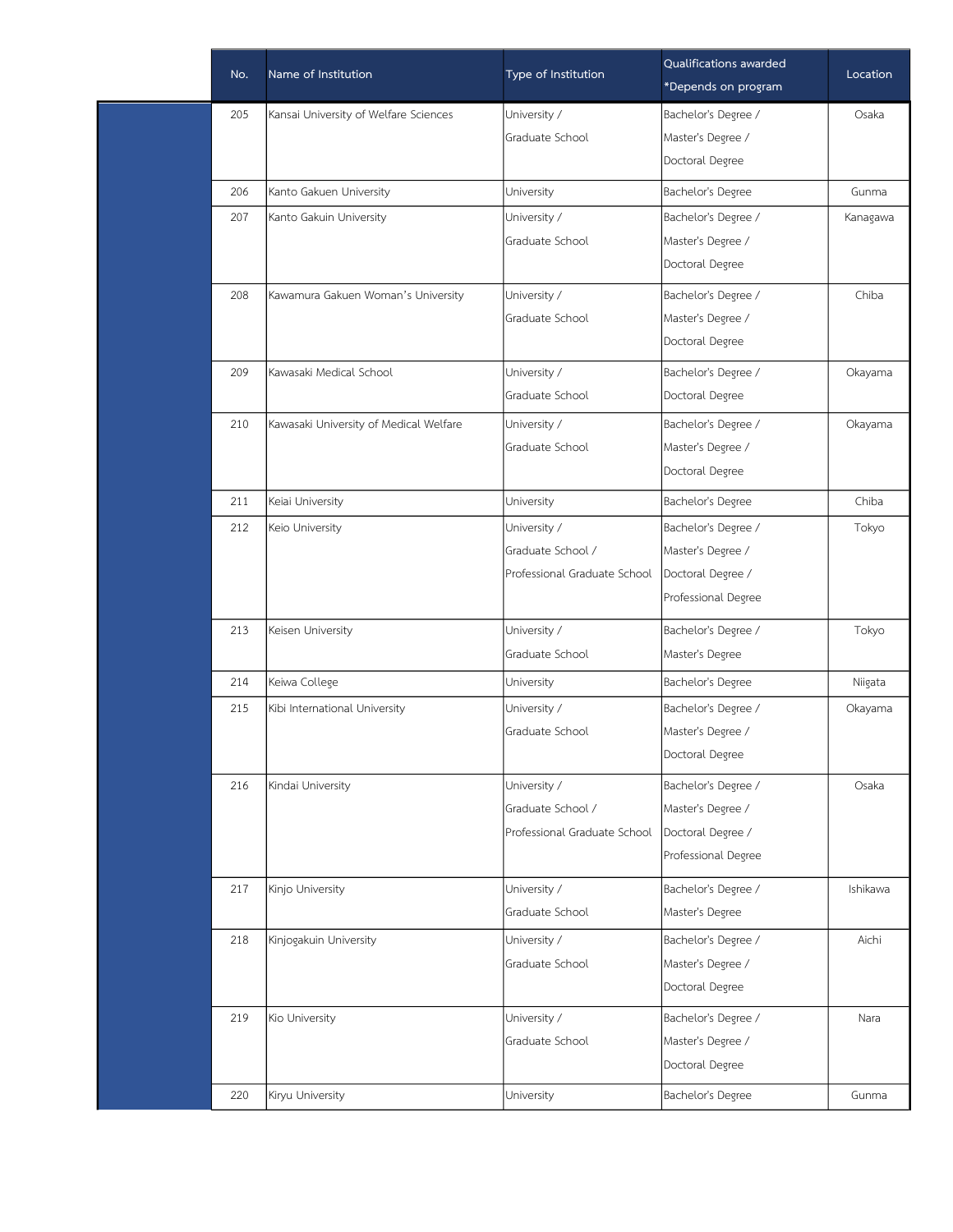| No. | Name of Institution                                                        | Type of Institution          | Qualifications awarded<br>*Depends on program | Location |
|-----|----------------------------------------------------------------------------|------------------------------|-----------------------------------------------|----------|
| 221 | Kitasato University                                                        | University /                 | Bachelor's Degree /                           | Tokyo    |
|     |                                                                            | Graduate School              | Master's Degree /                             |          |
|     |                                                                            |                              | Doctoral Degree                               |          |
| 222 | Kobe College                                                               | University /                 | Bachelor's Degree /                           | Hyogo    |
|     |                                                                            | Graduate School              | Master's Degree /                             |          |
|     |                                                                            |                              | Doctoral Degree                               |          |
| 223 | Kobe Design University                                                     | University /                 | Bachelor's Degree /                           | Hyogo    |
|     |                                                                            | Graduate School              | Master's Degree /                             |          |
|     |                                                                            |                              | Doctoral Degree                               |          |
| 224 | Kobe Gakuin University                                                     | University /                 | Bachelor's Degree /                           | Hyogo    |
|     |                                                                            | Graduate School              | Master's Degree /                             |          |
|     |                                                                            |                              | Doctoral Degree                               |          |
| 225 | Kobe Institute of Computing - Graduate School Professional Graduate School |                              | Professional Degree                           | Hyogo    |
|     |                                                                            |                              |                                               |          |
| 226 | Kobe International University                                              | University                   | Bachelor's Degree                             | Hyogo    |
| 227 | Kobe Kaisei College                                                        | University                   | Bachelor's Degree                             | Hyogo    |
| 228 | Kobe Pharmaceutical University                                             | University /                 | Bachelor's Degree /                           | Hyogo    |
|     |                                                                            | Graduate School              | Master's Degree /                             |          |
|     |                                                                            |                              | Doctoral Degree                               |          |
| 229 | Kobe Shinwa Women's University                                             | University /                 | Bachelor's Degree /                           | Hyogo    |
|     |                                                                            | Graduate School              | Master's Degree                               |          |
| 230 | Kobe Shoin Women's University                                              | University /                 | Bachelor's Degree /                           | Hyogo    |
|     |                                                                            | Graduate School              | Master's Degree /                             |          |
|     |                                                                            |                              | Doctoral Degree                               |          |
| 231 | Kobe Tokiwa University                                                     | University                   | Bachelor's Degree                             | Hyogo    |
| 232 | Kobe University of Welfare                                                 | University                   | Bachelor's Degree                             | Hyogo    |
| 233 | Kobe Women's University                                                    | University /                 | Bachelor's Degree /                           | Hyogo    |
|     |                                                                            | Graduate School              | Master's Degree /                             |          |
|     |                                                                            |                              | Doctoral Degree                               |          |
| 234 | Kochi Gakuen University                                                    | University                   | Bachelor's Degree                             | Kochi    |
| 235 | Kochi Professional University of Rehabilitation                            | Professional Graduate School | Bachelor's Degree (Professional)              | Kochi    |
| 236 | Kogakkan University                                                        | University /                 | Bachelor's Degree /                           | Mie      |
|     |                                                                            | Graduate School              | Master's Degree /                             |          |
|     |                                                                            |                              | Doctoral Degree                               |          |
| 237 | Kogakuin University                                                        | University /                 | Bachelor's Degree /                           | Tokyo    |
|     |                                                                            | Graduate School              | Master's Degree /                             |          |
|     |                                                                            |                              | Doctoral Degree                               |          |
| 238 | Kokugakuin University                                                      | University /                 | Bachelor's Degree /                           | Tokyo    |
|     |                                                                            | Graduate School              | Master's Degree /                             |          |
|     |                                                                            |                              | Doctoral Degree                               |          |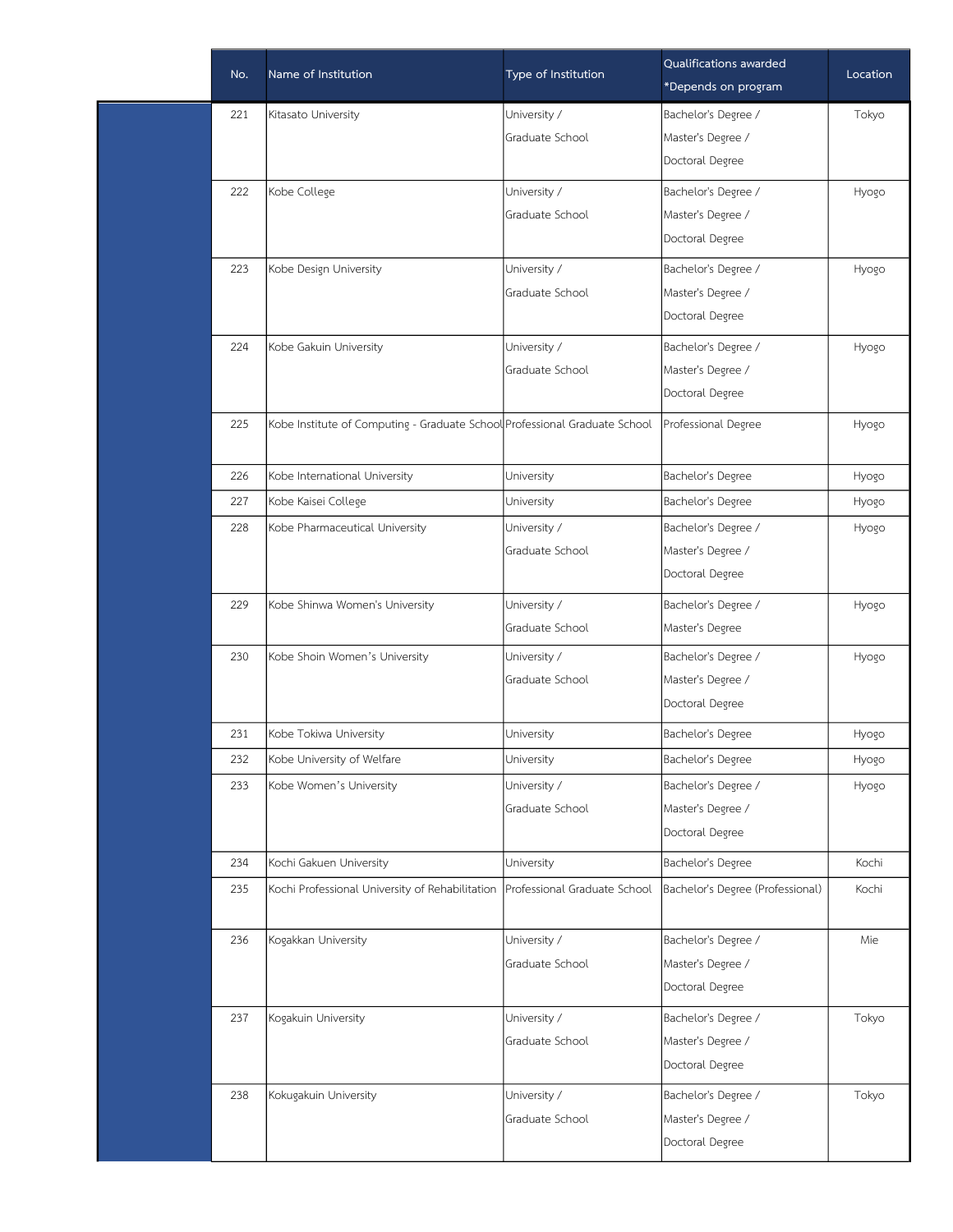| No. | Name of Institution                          | Type of Institution          | Qualifications awarded<br>*Depends on program | Location  |
|-----|----------------------------------------------|------------------------------|-----------------------------------------------|-----------|
| 239 | Kokushikan University                        | University /                 | Bachelor's Degree /                           | Tokyo     |
|     |                                              | Graduate School              | Master's Degree /                             |           |
|     |                                              |                              | Doctoral Degree                               |           |
| 240 | Komazawa University                          | University /                 | Bachelor's Degree /                           | Tokyo     |
|     |                                              | Graduate School /            | Master's Degree /                             |           |
|     |                                              | Professional Graduate School | Doctoral Degree /                             |           |
|     |                                              |                              | Professional Degree                           |           |
| 241 | Komazawa Women's University                  | University /                 | Bachelor's Degree /                           | Tokyo     |
|     |                                              | Graduate School              | Master's Degree                               |           |
| 242 | Konan University                             | University /                 | Bachelor's Degree /                           | Hyogo     |
|     |                                              | Graduate School /            | Master's Degree /                             |           |
|     |                                              | Professional Graduate School | Doctoral Degree /                             |           |
|     |                                              |                              | Professional Degree                           |           |
| 243 | Konan Women's University                     | University /                 | Bachelor's Degree /                           | Hyogo     |
|     |                                              | Graduate School              | Master's Degree /                             |           |
|     |                                              |                              | Doctoral Degree                               |           |
| 244 | Koriyama Women's University                  | University /                 | Bachelor's Degree /                           | Fukushima |
|     |                                              | Graduate School              | Master's Degree /                             |           |
|     |                                              |                              | Doctoral Degree                               |           |
| 245 | Koshien University                           | University /                 | Bachelor's Degree /                           | Hyogo     |
|     |                                              | Graduate School              | Master's Degree /                             |           |
|     |                                              |                              | Doctoral Degree                               |           |
| 246 | Koyasan University                           | University /                 | Bachelor's Degree /                           | Wakayama  |
|     |                                              | Graduate School              | Master's Degree /                             |           |
|     |                                              |                              | Doctoral Degree                               |           |
| 247 | Kumamoto Gakuen University                   | University /                 | Bachelor's Degree /                           | Kumamoto  |
|     |                                              | Graduate School /            | Master's Degree /                             |           |
|     |                                              | Professional Graduate School | Doctoral Degree /                             |           |
|     |                                              |                              | Professional Degree                           |           |
| 248 | Kumamoto Health Science University           | University /                 | Bachelor's Degree /                           | Kumamoto  |
|     |                                              | Graduate School              | Doctoral Degree                               |           |
| 249 | Kunitachi College of Music                   | University /                 | Bachelor's Degree /                           | Tokyo     |
|     |                                              | Graduate School              | Master's Degree /                             |           |
|     |                                              |                              | Doctoral Degree                               |           |
| 250 | Kurashiki Sakuyo University                  | University /                 | Bachelor's Degree /                           | Okayama   |
|     |                                              | Graduate School              | Master's Degree                               |           |
| 251 | Kurashiki University of Science and the Arts | University /                 | Bachelor's Degree /                           | Okayama   |
|     |                                              | Graduate School              | Master's Degree /                             |           |
|     |                                              |                              | Doctoral Degree                               |           |
| 252 | Kurume Institute of Technology               | University /                 | Bachelor's Degree /                           | Fukuoka   |
|     |                                              | Graduate School              | Master's Degree                               |           |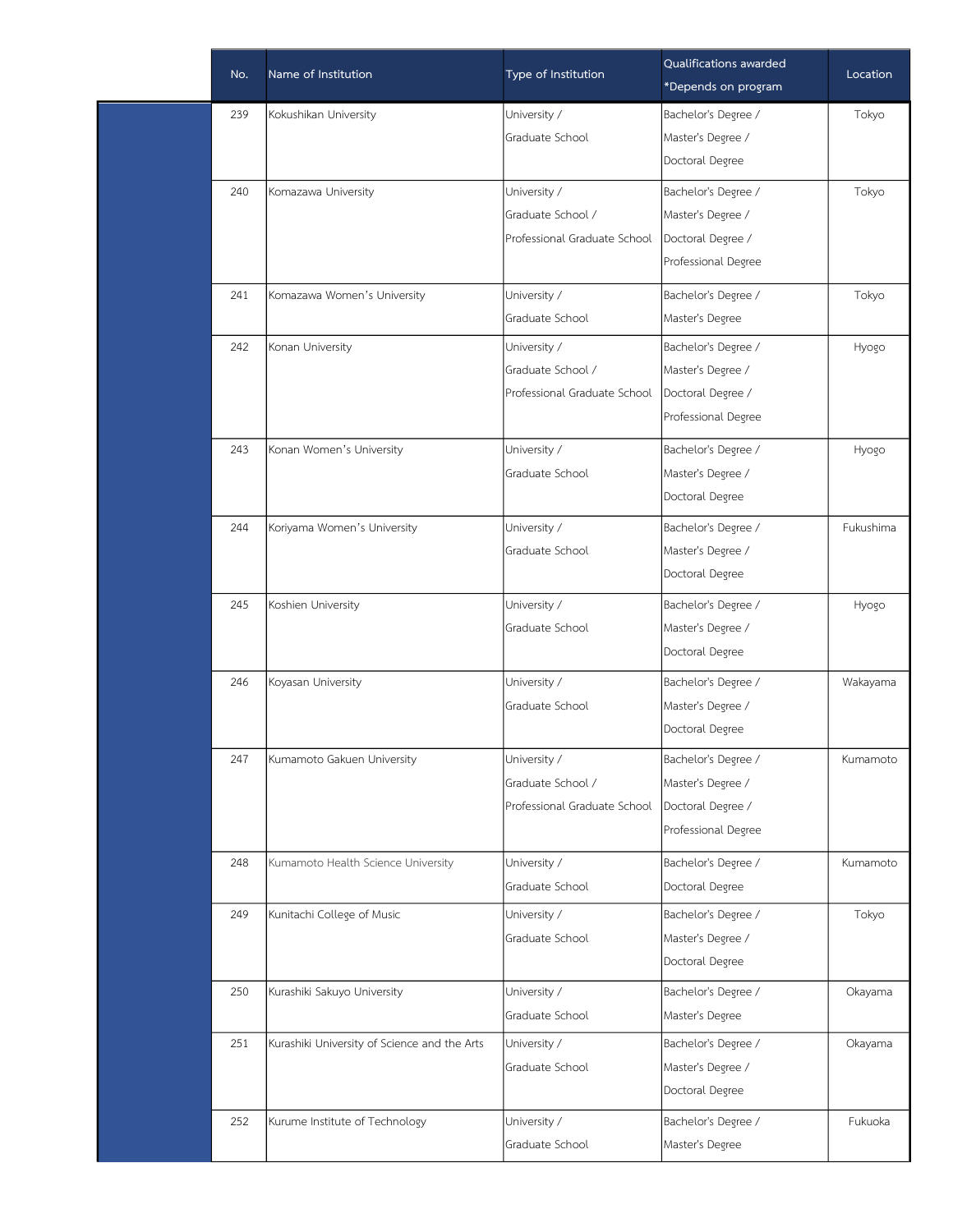| 253<br>University /<br>Bachelor's Degree /<br>Kurume University<br>Graduate School<br>Master's Degree /<br>Doctoral Degree<br>254<br>University /<br>Bachelor's Degree /<br>Kwansei Gakuin University<br>Graduate School /<br>Master's Degree /<br>Doctoral Degree /<br>Professional Graduate School<br>Professional Degree<br>Bachelor's Degree /<br>255<br>Kwassui Women's University<br>University /<br>Graduate School<br>Master's Degree<br>Kyoai Gakuen University<br>256<br>Bachelor's Degree<br>University<br>257<br>Kyoei University<br>Bachelor's Degree<br>University<br>Bachelor's Degree /<br>258<br>Kyorin University<br>University / | Location |
|-----------------------------------------------------------------------------------------------------------------------------------------------------------------------------------------------------------------------------------------------------------------------------------------------------------------------------------------------------------------------------------------------------------------------------------------------------------------------------------------------------------------------------------------------------------------------------------------------------------------------------------------------------|----------|
|                                                                                                                                                                                                                                                                                                                                                                                                                                                                                                                                                                                                                                                     | Fukuoka  |
|                                                                                                                                                                                                                                                                                                                                                                                                                                                                                                                                                                                                                                                     |          |
|                                                                                                                                                                                                                                                                                                                                                                                                                                                                                                                                                                                                                                                     |          |
|                                                                                                                                                                                                                                                                                                                                                                                                                                                                                                                                                                                                                                                     | Hyogo    |
|                                                                                                                                                                                                                                                                                                                                                                                                                                                                                                                                                                                                                                                     |          |
|                                                                                                                                                                                                                                                                                                                                                                                                                                                                                                                                                                                                                                                     |          |
|                                                                                                                                                                                                                                                                                                                                                                                                                                                                                                                                                                                                                                                     |          |
|                                                                                                                                                                                                                                                                                                                                                                                                                                                                                                                                                                                                                                                     | Nagasaki |
|                                                                                                                                                                                                                                                                                                                                                                                                                                                                                                                                                                                                                                                     |          |
|                                                                                                                                                                                                                                                                                                                                                                                                                                                                                                                                                                                                                                                     | Gunma    |
|                                                                                                                                                                                                                                                                                                                                                                                                                                                                                                                                                                                                                                                     | Saitama  |
|                                                                                                                                                                                                                                                                                                                                                                                                                                                                                                                                                                                                                                                     | Tokyo    |
| Master's Degree /<br>Graduate School                                                                                                                                                                                                                                                                                                                                                                                                                                                                                                                                                                                                                |          |
| Doctoral Degree                                                                                                                                                                                                                                                                                                                                                                                                                                                                                                                                                                                                                                     |          |
| 259<br>University /<br>Bachelor's Degree /<br>Kyoritsu Women's University                                                                                                                                                                                                                                                                                                                                                                                                                                                                                                                                                                           | Tokyo    |
| Master's Degree /<br>Graduate School                                                                                                                                                                                                                                                                                                                                                                                                                                                                                                                                                                                                                |          |
| Doctoral Degree                                                                                                                                                                                                                                                                                                                                                                                                                                                                                                                                                                                                                                     |          |
| Bachelor's Degree /<br>Kyoto Arts and Crafts University<br>University /<br>260                                                                                                                                                                                                                                                                                                                                                                                                                                                                                                                                                                      | Kyoto    |
| Graduate School<br>Master's Degree                                                                                                                                                                                                                                                                                                                                                                                                                                                                                                                                                                                                                  |          |
| Bachelor's Degree /<br>261<br>Kyoto Bunkyo University<br>University /                                                                                                                                                                                                                                                                                                                                                                                                                                                                                                                                                                               | Kyoto    |
| Graduate School<br>Master's Degree /                                                                                                                                                                                                                                                                                                                                                                                                                                                                                                                                                                                                                |          |
| Doctoral Degree                                                                                                                                                                                                                                                                                                                                                                                                                                                                                                                                                                                                                                     |          |
| Kyoto College of Medical Science<br>Bachelor's Degree<br>262<br>University                                                                                                                                                                                                                                                                                                                                                                                                                                                                                                                                                                          | Kyoto    |
| Bachelor's Degree /<br>263<br>Kyoto College of Nursing<br>University /                                                                                                                                                                                                                                                                                                                                                                                                                                                                                                                                                                              | Kyoto    |
| Graduate School<br>Master's Degree                                                                                                                                                                                                                                                                                                                                                                                                                                                                                                                                                                                                                  |          |
| Bachelor's Degree<br>264<br>Kyoto Kacho University<br>University                                                                                                                                                                                                                                                                                                                                                                                                                                                                                                                                                                                    | Kyoto    |
| University /<br>Bachelor's Degree /<br>265<br>Kyoto Koka Women's University                                                                                                                                                                                                                                                                                                                                                                                                                                                                                                                                                                         | Kyoto    |
| Graduate School<br>Master's Degree                                                                                                                                                                                                                                                                                                                                                                                                                                                                                                                                                                                                                  |          |
| Bachelor's Degree /<br>266<br>Kyoto Notre Dame University<br>University /                                                                                                                                                                                                                                                                                                                                                                                                                                                                                                                                                                           | Kyoto    |
| Master's Degree /<br>Graduate School                                                                                                                                                                                                                                                                                                                                                                                                                                                                                                                                                                                                                |          |
| Doctoral Degree                                                                                                                                                                                                                                                                                                                                                                                                                                                                                                                                                                                                                                     |          |
| 267<br>University /<br>Bachelor's Degree /<br>Kyoto Pharmaceutical University                                                                                                                                                                                                                                                                                                                                                                                                                                                                                                                                                                       | Kyoto    |
| Graduate School<br>Master's Degree /                                                                                                                                                                                                                                                                                                                                                                                                                                                                                                                                                                                                                |          |
| Doctoral Degree                                                                                                                                                                                                                                                                                                                                                                                                                                                                                                                                                                                                                                     |          |
| Kyoto Saga University of Arts<br>University /<br>Bachelor's Degree /<br>268                                                                                                                                                                                                                                                                                                                                                                                                                                                                                                                                                                         | Kyoto    |
| Graduate School<br>Master's Degree                                                                                                                                                                                                                                                                                                                                                                                                                                                                                                                                                                                                                  |          |
| 269<br>Kyoto Sangyo University<br>Bachelor's Degree /<br>University /                                                                                                                                                                                                                                                                                                                                                                                                                                                                                                                                                                               | Kyoto    |
| Graduate School /<br>Master's Degree /                                                                                                                                                                                                                                                                                                                                                                                                                                                                                                                                                                                                              |          |
| Professional Graduate School<br>Doctoral Degree /                                                                                                                                                                                                                                                                                                                                                                                                                                                                                                                                                                                                   |          |
| Professional Degree                                                                                                                                                                                                                                                                                                                                                                                                                                                                                                                                                                                                                                 |          |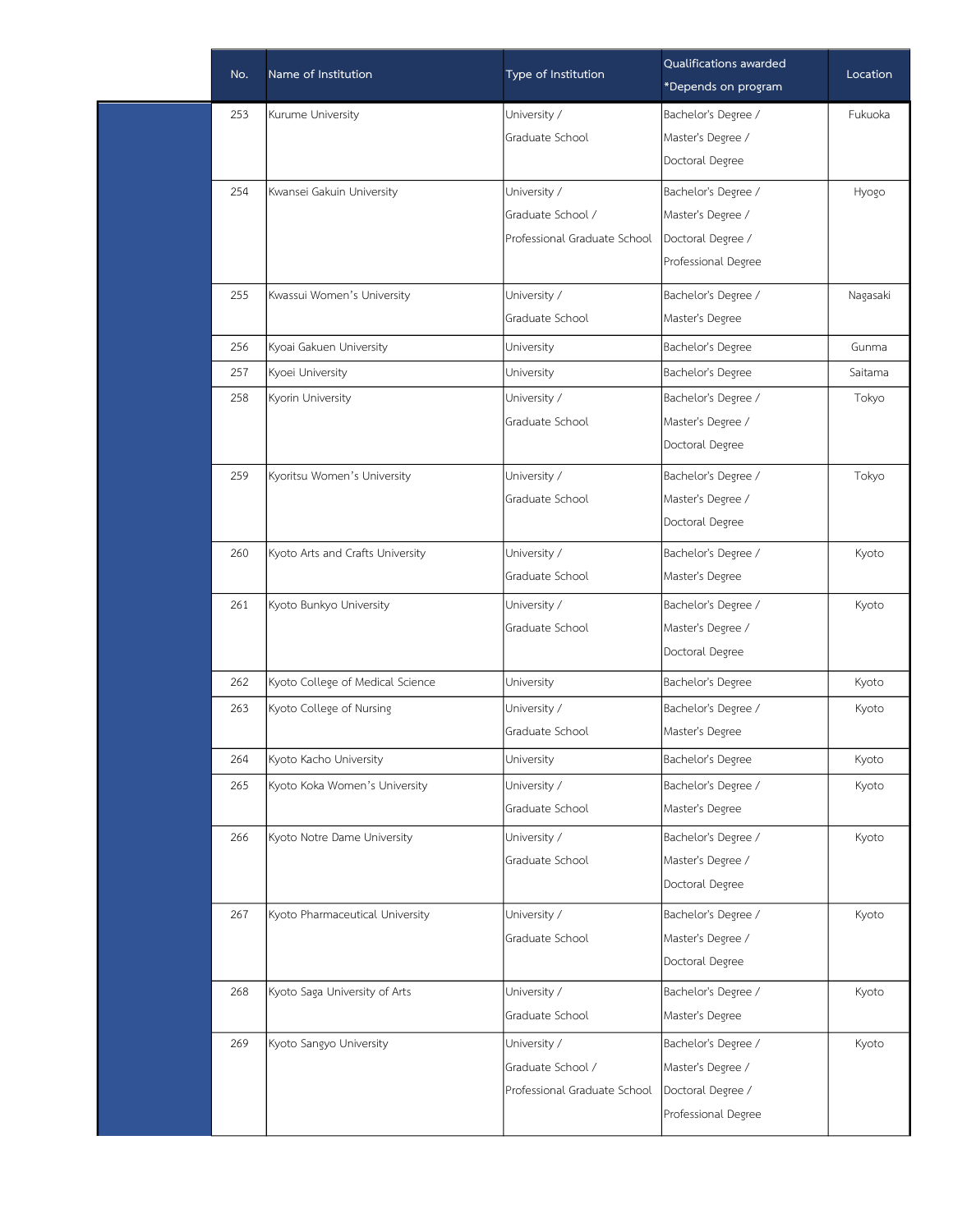| No. | Name of Institution                                          | Type of Institution          | Qualifications awarded<br>*Depends on program | Location |
|-----|--------------------------------------------------------------|------------------------------|-----------------------------------------------|----------|
| 270 | Kyoto Seika University                                       | University /                 | Bachelor's Degree /                           | Kyoto    |
|     |                                                              | Graduate School              | Master's Degree /                             |          |
|     |                                                              |                              | Doctoral Degree                               |          |
| 271 | Kyoto Tachibana University                                   | University /                 | Bachelor's Degree /                           | Kyoto    |
|     |                                                              | Graduate School              | Master's Degree /                             |          |
|     |                                                              |                              | Doctoral Degree                               |          |
| 272 | Kyoto University of Advanced Science                         | University /                 | Bachelor's Degree /                           | Kyoto    |
|     |                                                              | Graduate School              | Master's Degree                               |          |
| 273 | Kyoto University of Foreign Studies                          | University /                 | Bachelor's Degree /                           | Kyoto    |
|     |                                                              | Graduate School              | Master's Degree /                             |          |
|     |                                                              |                              | Doctoral Degree                               |          |
| 274 | Kyoto University of the Arts                                 | University /                 | Bachelor's Degree /                           | Kyoto    |
|     |                                                              | Graduate School              | Master's Degree /                             |          |
|     |                                                              |                              | Doctoral Degree                               |          |
| 275 | Kyoto Women's University                                     | University /                 | Bachelor's Degree /                           | Kyoto    |
|     |                                                              | Graduate School              | Master's Degree /                             |          |
|     |                                                              |                              | Doctoral Degree                               |          |
| 276 | Kyushu Institute of Information Sciences UniverUniversity /  |                              | Bachelor's Degree /                           | Fukuoka  |
|     |                                                              | Graduate School              | Master's Degree /                             |          |
|     |                                                              |                              | Doctoral Degree                               |          |
| 277 | Kyushu International University                              | University /                 | Bachelor's Degree /                           | Fukuoka  |
|     |                                                              | Graduate School              | Master's Degree                               |          |
| 278 | Kyushu Kyoritsu University                                   | University /                 | Bachelor's Degree /                           | Fukuoka  |
|     |                                                              | Graduate School              | Master's Degree                               |          |
| 279 | Kyushu Lutheran College                                      | University /                 | Bachelor's Degree /                           | Kumamoto |
|     |                                                              | Graduate School              | Master's Degree                               |          |
| 280 | Kyushu Nutrition Welfare University                          | University /                 | Bachelor's Degree /                           | Fukuoka  |
|     |                                                              | Graduate School              | Master's Degree                               |          |
| 281 | Kyushu Sangyo University                                     | University /                 | Bachelor's Degree /                           | Fukuoka  |
|     |                                                              | Graduate School              | Master's Degree /                             |          |
|     |                                                              |                              | Doctoral Degree                               |          |
| 282 | Kyushu University of Health and Welfare                      | University /                 | Bachelor's Degree /                           | Miyazaki |
|     |                                                              | Graduate School              | Master's Degree /                             |          |
|     |                                                              |                              | Doctoral Degree                               |          |
| 283 | Kyushu University of Nursing and Social Welfard University / |                              | Bachelor's Degree /                           | Kumamoto |
|     |                                                              | Graduate School              | Master's Degree                               |          |
| 284 | Kyushu Women's University                                    | University                   | Bachelor's Degree                             | Fukuoka  |
| 285 | LEC Graduate University                                      | Professional Graduate School | Professional Degree                           | Tokyo    |
|     |                                                              |                              |                                               |          |
| 286 | Matsumoto Dental University                                  | University /                 | Bachelor's Degree /                           | Nagano   |
|     |                                                              | Graduate School              | Doctoral Degree                               |          |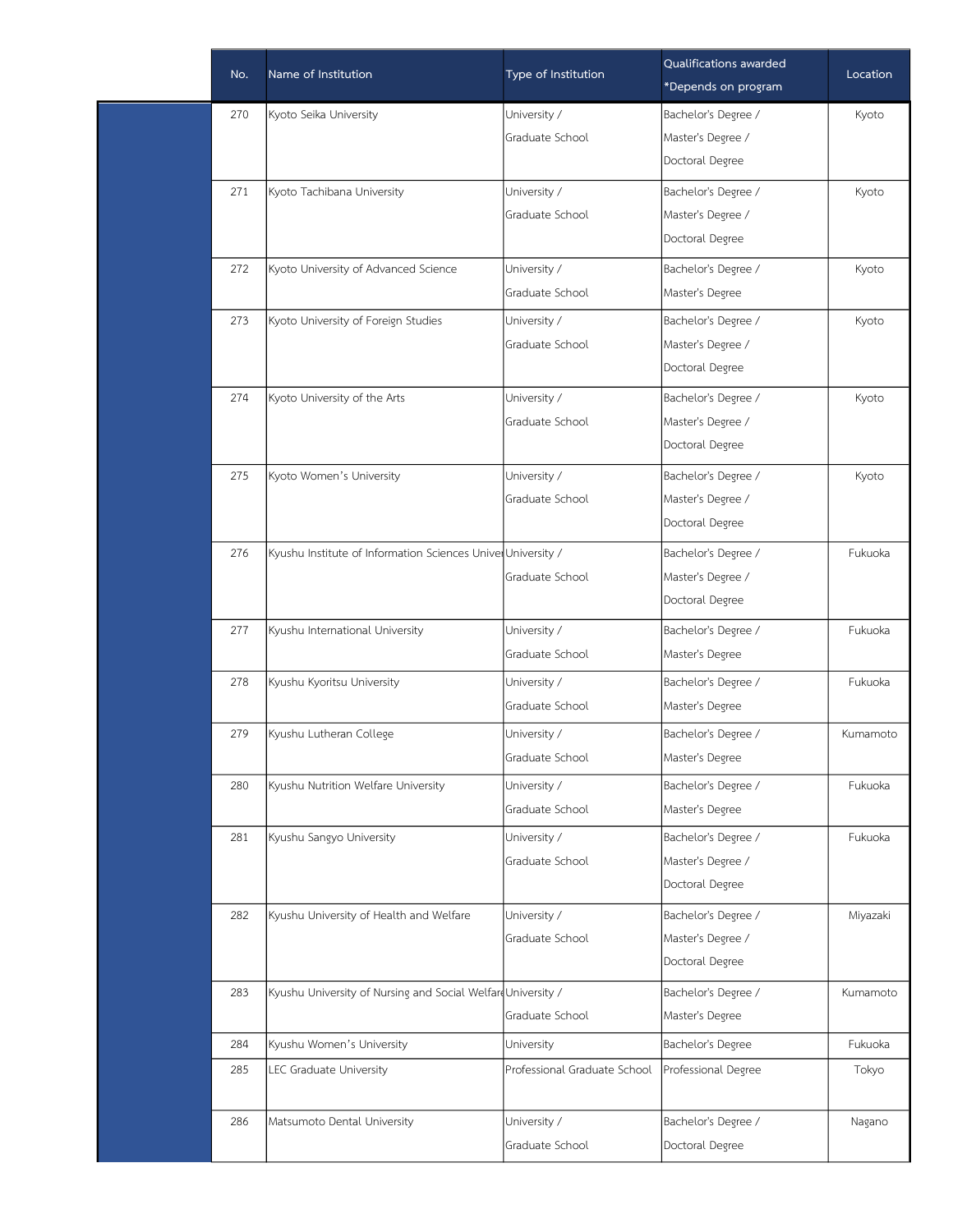|     | Name of Institution                      | Type of Institution          | Qualifications awarded | Location  |
|-----|------------------------------------------|------------------------------|------------------------|-----------|
| No. |                                          |                              | *Depends on program    |           |
| 287 | Matsumoto University                     | University /                 | Bachelor's Degree /    | Nagano    |
|     |                                          | Graduate School              | Master's Degree        |           |
| 288 | Matsuyama Shinonome College              | University                   | Bachelor's Degree      | Ehime     |
| 289 | Matsuyama University                     | University /                 | Bachelor's Degree /    | Ehime     |
|     |                                          | Graduate School              | Master's Degree /      |           |
|     |                                          |                              | Doctoral Degree        |           |
| 290 | Meiji Gakuin University                  | University /                 | Bachelor's Degree /    | Tokyo     |
|     |                                          | Graduate School              | Master's Degree /      |           |
|     |                                          |                              | Doctoral Degree        |           |
| 291 | Meiji Pharmaceutical University          | University /                 | Bachelor's Degree /    | Tokyo     |
|     |                                          | Graduate School              | Master's Degree /      |           |
|     |                                          |                              | Doctoral Degree        |           |
| 292 | Meiji University                         | University /                 | Bachelor's Degree /    | Tokyo     |
|     |                                          | Graduate School /            | Master's Degree /      |           |
|     |                                          | Professional Graduate School | Doctoral Degree /      |           |
|     |                                          |                              | Professional Degree    |           |
| 293 | Meiji University of Integrative Medicine | University /                 | Bachelor's Degree /    | Kyoto     |
|     |                                          | Graduate School              | Master's Degree /      |           |
|     |                                          |                              | Doctoral Degree        |           |
| 294 | Meijo University                         | University /                 | Bachelor's Degree /    | Aichi     |
|     |                                          | Graduate School /            | Master's Degree /      |           |
|     |                                          | Professional Graduate School | Doctoral Degree /      |           |
|     |                                          |                              | Professional Degree    |           |
| 295 | Meikai University                        | University /                 | Bachelor's Degree /    | Saitama   |
|     |                                          | Graduate School              | Master's Degree /      |           |
|     |                                          |                              | Doctoral Degree        |           |
| 296 | Meisei University                        | University /                 | Bachelor's Degree /    | Tokyo     |
|     |                                          | Graduate School              | Master's Degree /      |           |
|     |                                          |                              | Doctoral Degree        |           |
| 297 | Mejiro University                        | University /                 | Bachelor's Degree /    | Tokyo     |
|     |                                          | Graduate School              | Master's Degree /      |           |
|     |                                          |                              | Doctoral Degree        |           |
| 298 | Mimasaka University                      | University /                 | Bachelor's Degree /    | Okayama   |
|     |                                          | Graduate School              | Master's Degree        |           |
| 299 | Minami Kyushu University                 | University /                 | Bachelor's Degree /    | Miyazaki  |
|     |                                          | Graduate School              | Master's Degree        |           |
| 300 | Minobusan University                     | University                   | Bachelor's Degree      | Yamanashi |
| 301 | Miyagi Gakuin Women's University         | University /                 | Bachelor's Degree /    | Miyagi    |
|     |                                          | Graduate School              | Master's Degree        |           |
| 302 | Miyazaki International College           | University                   | Bachelor's Degree      | Miyazaki  |
| 303 | Miyazaki Sangyo-Keiei University         | University                   | Bachelor's Degree      | Miyazaki  |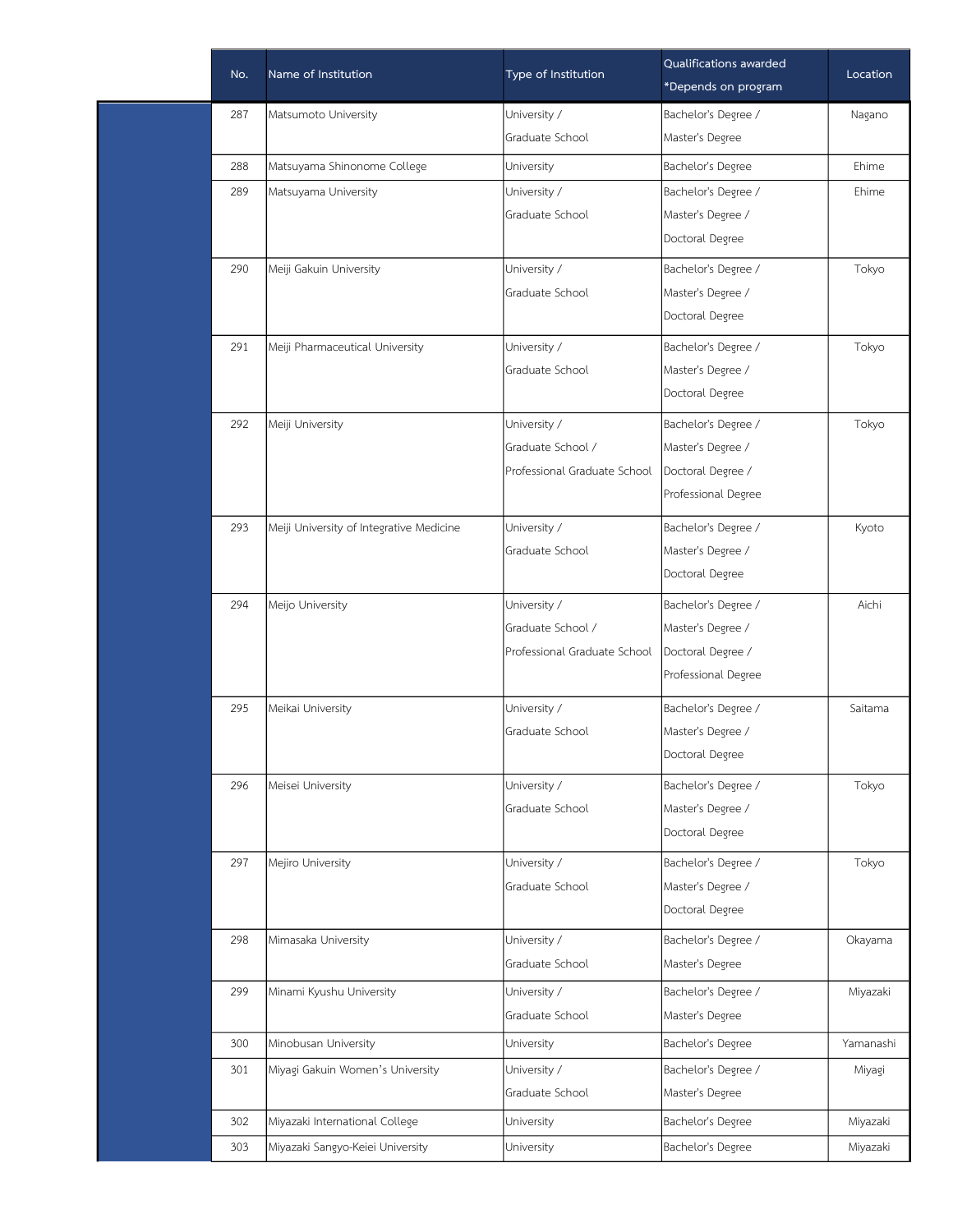| No. | Name of Institution                       | Type of Institution | Qualifications awarded<br>*Depends on program | Location |
|-----|-------------------------------------------|---------------------|-----------------------------------------------|----------|
| 304 | Momoyama Gakuin University                | University /        | Bachelor's Degree /                           | Osaka    |
|     |                                           | Graduate School     | Master's Degree /                             |          |
|     |                                           |                     | Doctoral Degree                               |          |
| 305 | Momoyama Gakuin University of Education   | University          | Bachelor's Degree                             | Osaka    |
| 306 | Morinomiya University of Medical Sciences | University /        | Bachelor's Degree /                           | Osaka    |
|     |                                           | Graduate School     | Master's Degree /                             |          |
|     |                                           |                     | Doctoral Degree                               |          |
| 307 | Mukogawa Women's University               | University /        | Bachelor's Degree /                           | Hyogo    |
|     |                                           | Graduate School     | Master's Degree /                             |          |
|     |                                           |                     | Doctoral Degree                               |          |
| 308 | Musashi University                        | University /        | Bachelor's Degree /                           | Tokyo    |
|     |                                           | Graduate School     | Master's Degree /                             |          |
|     |                                           |                     | Doctoral Degree                               |          |
| 309 | Musashino Academia Musicae                | University /        | Bachelor's Degree /                           | Tokyo    |
|     |                                           | Graduate School     | Master's Degree /                             |          |
|     |                                           |                     | Doctoral Degree                               |          |
| 310 | Musashino Art University                  | University /        | Bachelor's Degree /                           | Tokyo    |
|     |                                           | Graduate School     | Master's Degree /                             |          |
|     |                                           |                     | Doctoral Degree                               |          |
| 311 | Musashino Gakuin University               | University /        | Bachelor's Degree /                           | Saitama  |
|     |                                           | Graduate School     | Master's Degree /                             |          |
|     |                                           |                     | Doctoral Degree                               |          |
| 312 | Musashino University                      | University /        | Bachelor's Degree /                           | Tokyo    |
|     |                                           | Graduate School     | Master's Degree /                             |          |
|     |                                           |                     | Doctoral Degree                               |          |
| 313 | Nagahama Institute of Bio-Science and     | University /        | Bachelor's Degree /                           | Shiga    |
|     | Technology                                | Graduate School     | Master's Degree /                             |          |
|     |                                           |                     | Doctoral Degree                               |          |
| 314 | Nagano University of Health and Medicine  | University          | Bachelor's Degree                             | Nagano   |
| 315 | Nagaoka Sutoku University                 | University          | Bachelor's Degree                             | Niigata  |
| 316 | Nagaoka University                        | University          | Bachelor's Degree                             | Niigata  |
| 317 | Nagasaki Institute of Applied Science     | University /        | Bachelor's Degree /                           | Nagasaki |
|     |                                           | Graduate School     | Master's Degree /                             |          |
|     |                                           |                     | Doctoral Degree                               |          |
| 318 | Nagasaki International University         | University /        | Bachelor's Degree /                           | Nagasaki |
|     |                                           | Graduate School     | Master's Degree /                             |          |
|     |                                           |                     | Doctoral Degree                               |          |
| 319 | Nagasaki Junshin Catholic University      | University /        | Bachelor's Degree /                           | Nagasaki |
|     |                                           | Graduate School     | Master's Degree /                             |          |
|     |                                           |                     | Doctoral Degree                               |          |
| 320 | Nagasaki University of Foreign Studies    | University          | Bachelor's Degree                             | Nagasaki |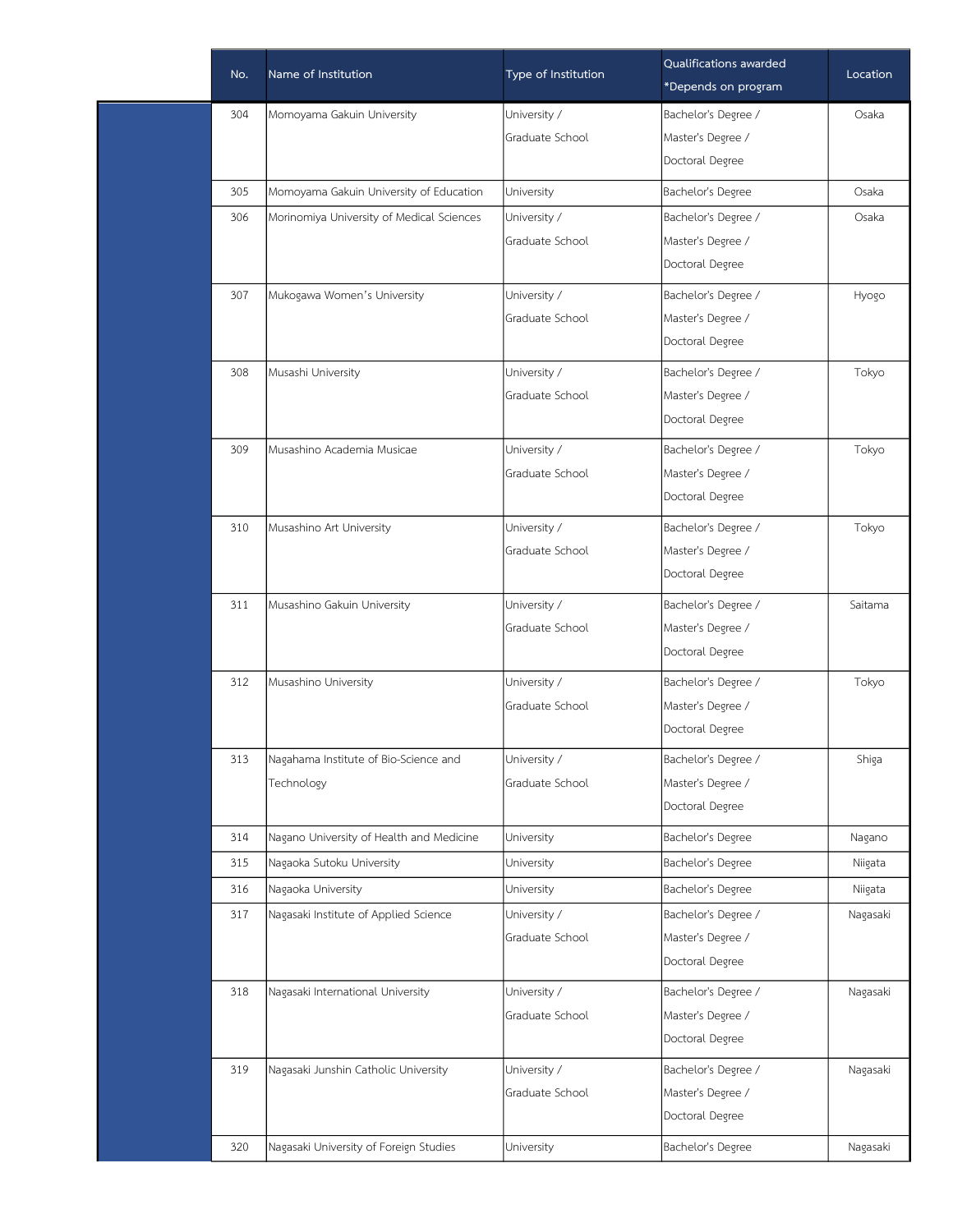| Name of Institution<br>Type of Institution<br>Location<br>No.<br>*Depends on program<br>321<br>Nagasaki Wesleyan University<br>University<br>Bachelor's Degree<br>Nagasaki<br>322<br>Nagoya Bunri University<br>University<br>Bachelor's Degree<br>Aichi<br>323<br>Nagoya College of Music<br>University /<br>Bachelor's Degree /<br>Aichi<br>Graduate School<br>Master's Degree<br>Bachelor's Degree /<br>324<br>Nagoya Gakuin University<br>University /<br>Aichi<br>Graduate School<br>Master's Degree /<br>Doctoral Degree<br>325<br>Nagoya Ryujo Women's University<br>University<br>Bachelor's Degree<br>Aichi<br>Bachelor's Degree /<br>326<br>Nagoya Sangyo University<br>University /<br>Aichi<br>Graduate School<br>Master's Degree /<br>Doctoral Degree<br>327<br>University /<br>Bachelor's Degree /<br>Aichi<br>Nagoya University of Arts and Sciences<br>Master's Degree /<br>Graduate School<br>Doctoral Degree<br>University /<br>Bachelor's Degree /<br>328<br>Nagoya University of Commerce & Business<br>Aichi<br>Graduate School<br>Master's Degree<br>329<br>Nagoya University of Economics<br>Aichi<br>University /<br>Bachelor's Degree /<br>Graduate School<br>Master's Degree /<br>Doctoral Degree |
|-----------------------------------------------------------------------------------------------------------------------------------------------------------------------------------------------------------------------------------------------------------------------------------------------------------------------------------------------------------------------------------------------------------------------------------------------------------------------------------------------------------------------------------------------------------------------------------------------------------------------------------------------------------------------------------------------------------------------------------------------------------------------------------------------------------------------------------------------------------------------------------------------------------------------------------------------------------------------------------------------------------------------------------------------------------------------------------------------------------------------------------------------------------------------------------------------------------------------------|
|                                                                                                                                                                                                                                                                                                                                                                                                                                                                                                                                                                                                                                                                                                                                                                                                                                                                                                                                                                                                                                                                                                                                                                                                                             |
|                                                                                                                                                                                                                                                                                                                                                                                                                                                                                                                                                                                                                                                                                                                                                                                                                                                                                                                                                                                                                                                                                                                                                                                                                             |
|                                                                                                                                                                                                                                                                                                                                                                                                                                                                                                                                                                                                                                                                                                                                                                                                                                                                                                                                                                                                                                                                                                                                                                                                                             |
|                                                                                                                                                                                                                                                                                                                                                                                                                                                                                                                                                                                                                                                                                                                                                                                                                                                                                                                                                                                                                                                                                                                                                                                                                             |
|                                                                                                                                                                                                                                                                                                                                                                                                                                                                                                                                                                                                                                                                                                                                                                                                                                                                                                                                                                                                                                                                                                                                                                                                                             |
|                                                                                                                                                                                                                                                                                                                                                                                                                                                                                                                                                                                                                                                                                                                                                                                                                                                                                                                                                                                                                                                                                                                                                                                                                             |
|                                                                                                                                                                                                                                                                                                                                                                                                                                                                                                                                                                                                                                                                                                                                                                                                                                                                                                                                                                                                                                                                                                                                                                                                                             |
|                                                                                                                                                                                                                                                                                                                                                                                                                                                                                                                                                                                                                                                                                                                                                                                                                                                                                                                                                                                                                                                                                                                                                                                                                             |
|                                                                                                                                                                                                                                                                                                                                                                                                                                                                                                                                                                                                                                                                                                                                                                                                                                                                                                                                                                                                                                                                                                                                                                                                                             |
|                                                                                                                                                                                                                                                                                                                                                                                                                                                                                                                                                                                                                                                                                                                                                                                                                                                                                                                                                                                                                                                                                                                                                                                                                             |
|                                                                                                                                                                                                                                                                                                                                                                                                                                                                                                                                                                                                                                                                                                                                                                                                                                                                                                                                                                                                                                                                                                                                                                                                                             |
|                                                                                                                                                                                                                                                                                                                                                                                                                                                                                                                                                                                                                                                                                                                                                                                                                                                                                                                                                                                                                                                                                                                                                                                                                             |
|                                                                                                                                                                                                                                                                                                                                                                                                                                                                                                                                                                                                                                                                                                                                                                                                                                                                                                                                                                                                                                                                                                                                                                                                                             |
|                                                                                                                                                                                                                                                                                                                                                                                                                                                                                                                                                                                                                                                                                                                                                                                                                                                                                                                                                                                                                                                                                                                                                                                                                             |
|                                                                                                                                                                                                                                                                                                                                                                                                                                                                                                                                                                                                                                                                                                                                                                                                                                                                                                                                                                                                                                                                                                                                                                                                                             |
|                                                                                                                                                                                                                                                                                                                                                                                                                                                                                                                                                                                                                                                                                                                                                                                                                                                                                                                                                                                                                                                                                                                                                                                                                             |
|                                                                                                                                                                                                                                                                                                                                                                                                                                                                                                                                                                                                                                                                                                                                                                                                                                                                                                                                                                                                                                                                                                                                                                                                                             |
|                                                                                                                                                                                                                                                                                                                                                                                                                                                                                                                                                                                                                                                                                                                                                                                                                                                                                                                                                                                                                                                                                                                                                                                                                             |
|                                                                                                                                                                                                                                                                                                                                                                                                                                                                                                                                                                                                                                                                                                                                                                                                                                                                                                                                                                                                                                                                                                                                                                                                                             |
|                                                                                                                                                                                                                                                                                                                                                                                                                                                                                                                                                                                                                                                                                                                                                                                                                                                                                                                                                                                                                                                                                                                                                                                                                             |
| University /<br>330<br>Nagoya University of Foreign Studies<br>Bachelor's Degree /<br>Aichi                                                                                                                                                                                                                                                                                                                                                                                                                                                                                                                                                                                                                                                                                                                                                                                                                                                                                                                                                                                                                                                                                                                                 |
| Master's Degree /<br>Graduate School                                                                                                                                                                                                                                                                                                                                                                                                                                                                                                                                                                                                                                                                                                                                                                                                                                                                                                                                                                                                                                                                                                                                                                                        |
| Doctoral Degree                                                                                                                                                                                                                                                                                                                                                                                                                                                                                                                                                                                                                                                                                                                                                                                                                                                                                                                                                                                                                                                                                                                                                                                                             |
|                                                                                                                                                                                                                                                                                                                                                                                                                                                                                                                                                                                                                                                                                                                                                                                                                                                                                                                                                                                                                                                                                                                                                                                                                             |
| Bachelor's Degree /<br>331<br>Nagoya University of the Arts<br>University /<br>Aichi                                                                                                                                                                                                                                                                                                                                                                                                                                                                                                                                                                                                                                                                                                                                                                                                                                                                                                                                                                                                                                                                                                                                        |
| Graduate School<br>Master's Degree /<br>Doctoral Degree                                                                                                                                                                                                                                                                                                                                                                                                                                                                                                                                                                                                                                                                                                                                                                                                                                                                                                                                                                                                                                                                                                                                                                     |
|                                                                                                                                                                                                                                                                                                                                                                                                                                                                                                                                                                                                                                                                                                                                                                                                                                                                                                                                                                                                                                                                                                                                                                                                                             |
| University /<br>Bachelor's Degree /<br>332<br>Nagoya Women's University<br>Aichi                                                                                                                                                                                                                                                                                                                                                                                                                                                                                                                                                                                                                                                                                                                                                                                                                                                                                                                                                                                                                                                                                                                                            |
| Graduate School<br>Master's Degree                                                                                                                                                                                                                                                                                                                                                                                                                                                                                                                                                                                                                                                                                                                                                                                                                                                                                                                                                                                                                                                                                                                                                                                          |
| University /<br>Bachelor's Degree /<br>333<br>Nagoya Zokei University of Art & Design<br>Aichi                                                                                                                                                                                                                                                                                                                                                                                                                                                                                                                                                                                                                                                                                                                                                                                                                                                                                                                                                                                                                                                                                                                              |
| Graduate School<br>Master's Degree                                                                                                                                                                                                                                                                                                                                                                                                                                                                                                                                                                                                                                                                                                                                                                                                                                                                                                                                                                                                                                                                                                                                                                                          |
| 334<br>Bachelor's Degree /<br>Nakamura Gakuen University<br>University /<br>Fukuoka                                                                                                                                                                                                                                                                                                                                                                                                                                                                                                                                                                                                                                                                                                                                                                                                                                                                                                                                                                                                                                                                                                                                         |
| Graduate School<br>Master's Degree /                                                                                                                                                                                                                                                                                                                                                                                                                                                                                                                                                                                                                                                                                                                                                                                                                                                                                                                                                                                                                                                                                                                                                                                        |
| Doctoral Degree                                                                                                                                                                                                                                                                                                                                                                                                                                                                                                                                                                                                                                                                                                                                                                                                                                                                                                                                                                                                                                                                                                                                                                                                             |
| University /<br>Bachelor's Degree /<br>335<br>Nanzan University<br>Aichi                                                                                                                                                                                                                                                                                                                                                                                                                                                                                                                                                                                                                                                                                                                                                                                                                                                                                                                                                                                                                                                                                                                                                    |
| Graduate School /<br>Master's Degree /                                                                                                                                                                                                                                                                                                                                                                                                                                                                                                                                                                                                                                                                                                                                                                                                                                                                                                                                                                                                                                                                                                                                                                                      |
| Doctoral Degree /<br>Professional Graduate School                                                                                                                                                                                                                                                                                                                                                                                                                                                                                                                                                                                                                                                                                                                                                                                                                                                                                                                                                                                                                                                                                                                                                                           |
| Professional Degree                                                                                                                                                                                                                                                                                                                                                                                                                                                                                                                                                                                                                                                                                                                                                                                                                                                                                                                                                                                                                                                                                                                                                                                                         |
| University /<br>Bachelor's Degree /<br>336<br>Nara University<br>Nara                                                                                                                                                                                                                                                                                                                                                                                                                                                                                                                                                                                                                                                                                                                                                                                                                                                                                                                                                                                                                                                                                                                                                       |
| Master's Degree /<br>Graduate School                                                                                                                                                                                                                                                                                                                                                                                                                                                                                                                                                                                                                                                                                                                                                                                                                                                                                                                                                                                                                                                                                                                                                                                        |
| Doctoral Degree                                                                                                                                                                                                                                                                                                                                                                                                                                                                                                                                                                                                                                                                                                                                                                                                                                                                                                                                                                                                                                                                                                                                                                                                             |
| University /<br>Bachelor's Degree /<br>337<br>Naragakuen University<br>Nara                                                                                                                                                                                                                                                                                                                                                                                                                                                                                                                                                                                                                                                                                                                                                                                                                                                                                                                                                                                                                                                                                                                                                 |
| Graduate School<br>Doctoral Degree                                                                                                                                                                                                                                                                                                                                                                                                                                                                                                                                                                                                                                                                                                                                                                                                                                                                                                                                                                                                                                                                                                                                                                                          |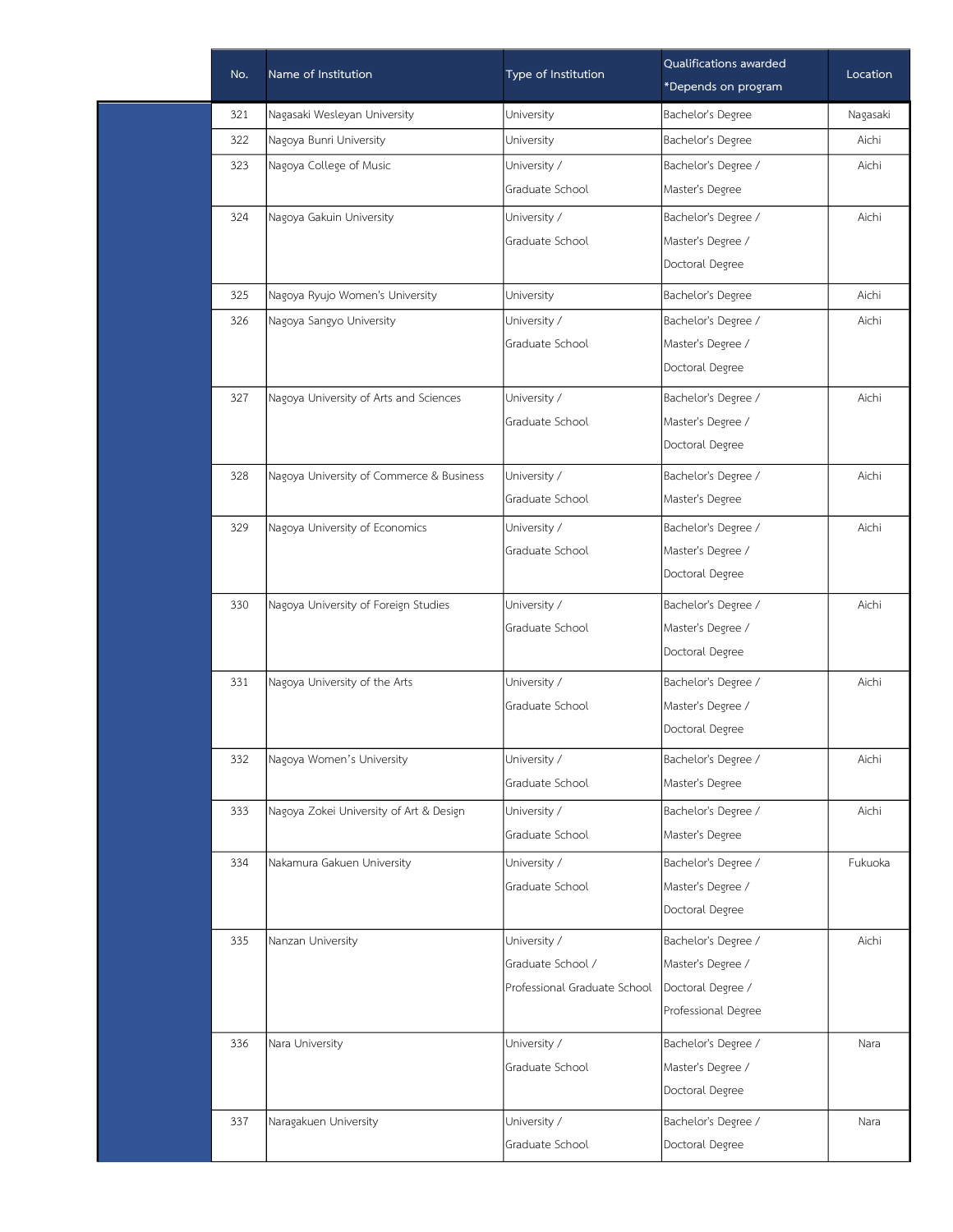| No. | Name of Institution                        | Type of Institution          | Qualifications awarded<br>*Depends on program | Location |
|-----|--------------------------------------------|------------------------------|-----------------------------------------------|----------|
| 338 | Nihon Bunka University                     | University                   | Bachelor's Degree                             | Tokyo    |
| 339 | Nihon Fukushi University                   | University /                 | Bachelor's Degree /                           | Aichi    |
|     |                                            | Graduate School              | Master's Degree /                             |          |
|     |                                            |                              | Doctoral Degree                               |          |
| 340 | Nihon Institute of Medical Science         | University                   | Bachelor's Degree                             | Saitama  |
| 341 | Nihon Pharmaceutical University            | University /                 | Bachelor's Degree /                           | Saitama  |
|     |                                            | Graduate School              | Doctoral Degree                               |          |
| 342 | Nihon University                           | University /                 | Bachelor's Degree /                           | Tokyo    |
|     |                                            | Graduate School /            | Master's Degree /                             |          |
|     |                                            | Professional Graduate School | Doctoral Degree /                             |          |
|     |                                            |                              | Professional Degree                           |          |
| 343 | Nihon Wellness Sports University           | University                   | Bachelor's Degree                             | Ibaraki  |
| 344 | Niigata Agro-Food University               | University                   | Bachelor's Degree                             | Niigata  |
| 345 | Niigata Institute of Technology            | University /                 | Bachelor's Degree /                           | Niigata  |
|     |                                            | Graduate School              | Master's Degree /                             |          |
|     |                                            |                              | Doctoral Degree                               |          |
| 346 | Niigata Sangyo University                  | University /                 | Bachelor's Degree /                           | Niigata  |
|     |                                            | Graduate School              | Master's Degree                               |          |
| 347 | Niigata Seiryo University                  | University /                 | Bachelor's Degree /                           | Niigata  |
|     |                                            | Graduate School              | Master's Degree                               |          |
| 348 | Niigata University of Health and Welfare   | University /                 | Bachelor's Degree /                           | Niigata  |
|     |                                            | Graduate School              | Master's Degree /                             |          |
|     |                                            |                              | Doctoral Degree                               |          |
| 349 | Niigata University of International and    | University                   | Bachelor's Degree                             | Niigata  |
|     | Information Studies                        |                              |                                               |          |
| 350 | Niigata University of Management           | University                   | Bachelor's Degree                             | Niigata  |
| 351 | Niigata University of Pharmacy and Applied | University /                 | Bachelor's Degree /                           | Niigata  |
|     | Life Sciences                              | Graduate School              | Master's Degree /                             |          |
|     |                                            |                              | Doctoral Degree                               |          |
| 352 | Niigata University of Rehabilitation       | University /                 | Bachelor's Degree /                           | Niigata  |
|     |                                            | Graduate School              | Master's Degree                               |          |
| 353 | Nippon Bunri University                    | University /                 | Bachelor's Degree /                           | Oita     |
|     |                                            | Graduate School              | Master's Degree                               |          |
| 354 | Nippon Institute of Technology             | University /                 | Bachelor's Degree /                           | Saitama  |
|     |                                            | Graduate School /            | Master's Degree /                             |          |
|     |                                            | Professional Graduate School | Doctoral Degree /                             |          |
|     |                                            |                              | Professional Degree                           |          |
| 355 | Nippon Medical School                      | University /                 | Bachelor's Degree /                           | Tokyo    |
|     |                                            | Graduate School              | Doctoral Degree                               |          |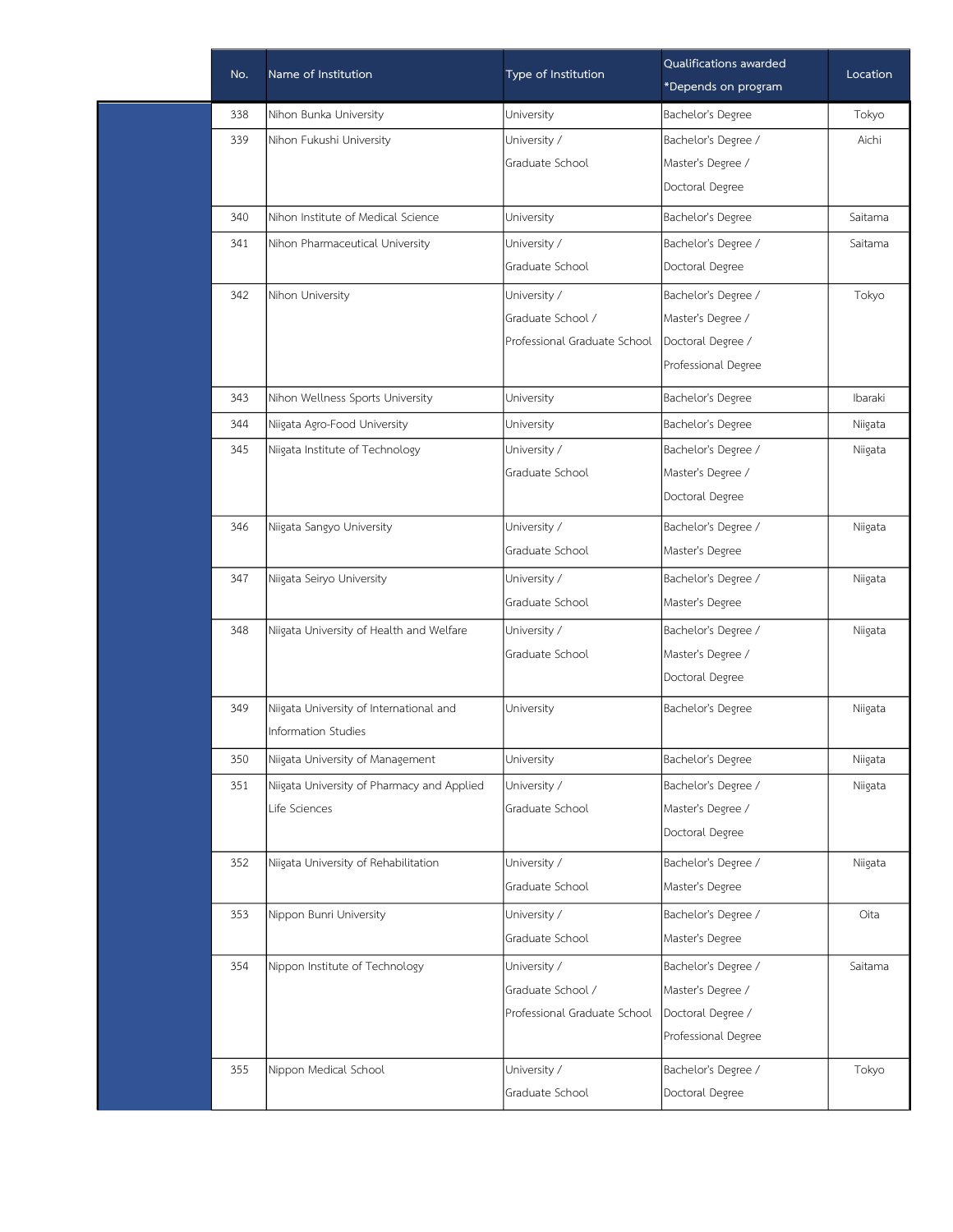| No. | Name of Institution                                          | Type of Institution          | Qualifications awarded<br>*Depends on program | Location  |
|-----|--------------------------------------------------------------|------------------------------|-----------------------------------------------|-----------|
| 356 | Nippon Sport Science University                              | University /                 | Bachelor's Degree /                           | Tokyo     |
|     |                                                              | Graduate School              | Master's Degree /                             |           |
|     |                                                              |                              | Doctoral Degree                               |           |
| 357 | Nippon Veterinary and Life Science University                | University /                 | Bachelor's Degree /                           | Tokyo     |
|     |                                                              | Graduate School              | Master's Degree /                             |           |
|     |                                                              |                              | Doctoral Degree                               |           |
| 358 | Nishikyushu University                                       | University /                 | Bachelor's Degree /                           | Saga      |
|     |                                                              | Graduate School              | Master's Degree /                             |           |
|     |                                                              |                              | Doctoral Degree                               |           |
| 359 | Nishinippon Institute of Technology                          | University /                 | Bachelor's Degree /                           | Fukuoka   |
|     |                                                              | Graduate School              | Master's Degree                               |           |
| 360 | Nishogakusha University                                      | University /                 | Bachelor's Degree /                           | Tokyo     |
|     |                                                              | Graduate School              | Master's Degree /                             |           |
|     |                                                              |                              | Doctoral Degree                               |           |
| 361 | North Asia University                                        | University                   | Bachelor's Degree                             | Akita     |
| 362 | Notre Dame Seishin University                                | University /                 | Bachelor's Degree /                           | Okayama   |
|     |                                                              | Graduate School              | Master's Degree /                             |           |
|     |                                                              |                              | Doctoral Degree                               |           |
| 363 | Ohara Graduate School of Accounting                          | Professional Graduate School | Professional Degree                           | Tokyo     |
|     |                                                              |                              |                                               |           |
| 364 | Ohkagakuen University                                        | University                   | Bachelor's Degree                             | Aichi     |
| 365 | Ohu University                                               | University /                 | Bachelor's Degree /                           | Fukushima |
|     |                                                              | Graduate School              | Doctoral Degree                               |           |
| 366 | Okayama Gakuin University                                    | University                   | Bachelor's Degree                             | Okayama   |
| 367 | Okayama Healthcare Professional University                   | Professional Graduate School | Bachelor's Degree (Professional)              | Okayama   |
| 368 | Okayama Shoka University                                     | University /                 | Bachelor's Degree /                           | Okayama   |
|     |                                                              | Graduate School              | Master's Degree                               |           |
| 369 | Okayama University of Science                                | University /                 | Bachelor's Degree /                           | Okayama   |
|     |                                                              | Graduate School              | Master's Degree /                             |           |
|     |                                                              |                              | Doctoral Degree                               |           |
| 370 | Okazaki Women's University                                   | University                   | Bachelor's Degree                             | Aichi     |
| 371 | Okinawa Christian University                                 | University /                 | Bachelor's Degree /                           | Okinawa   |
|     |                                                              | Graduate School              | Master's Degree                               |           |
| 372 | Okinawa Institute of Science and Technology GGraduate School |                              | Master's Degree /                             | Okinawa   |
|     |                                                              |                              | Doctoral Degree                               |           |
| 373 | Okinawa International University                             | University /                 | Bachelor's Degree /                           | Okinawa   |
|     |                                                              | Graduate School              | Master's Degree                               |           |
| 374 | Okinawa University                                           | University /                 | Bachelor's Degree /                           | Okinawa   |
|     |                                                              | Graduate School              | Master's Degree                               |           |
| 375 | Osaka Aoyama University                                      | University                   | Bachelor's Degree                             | Osaka     |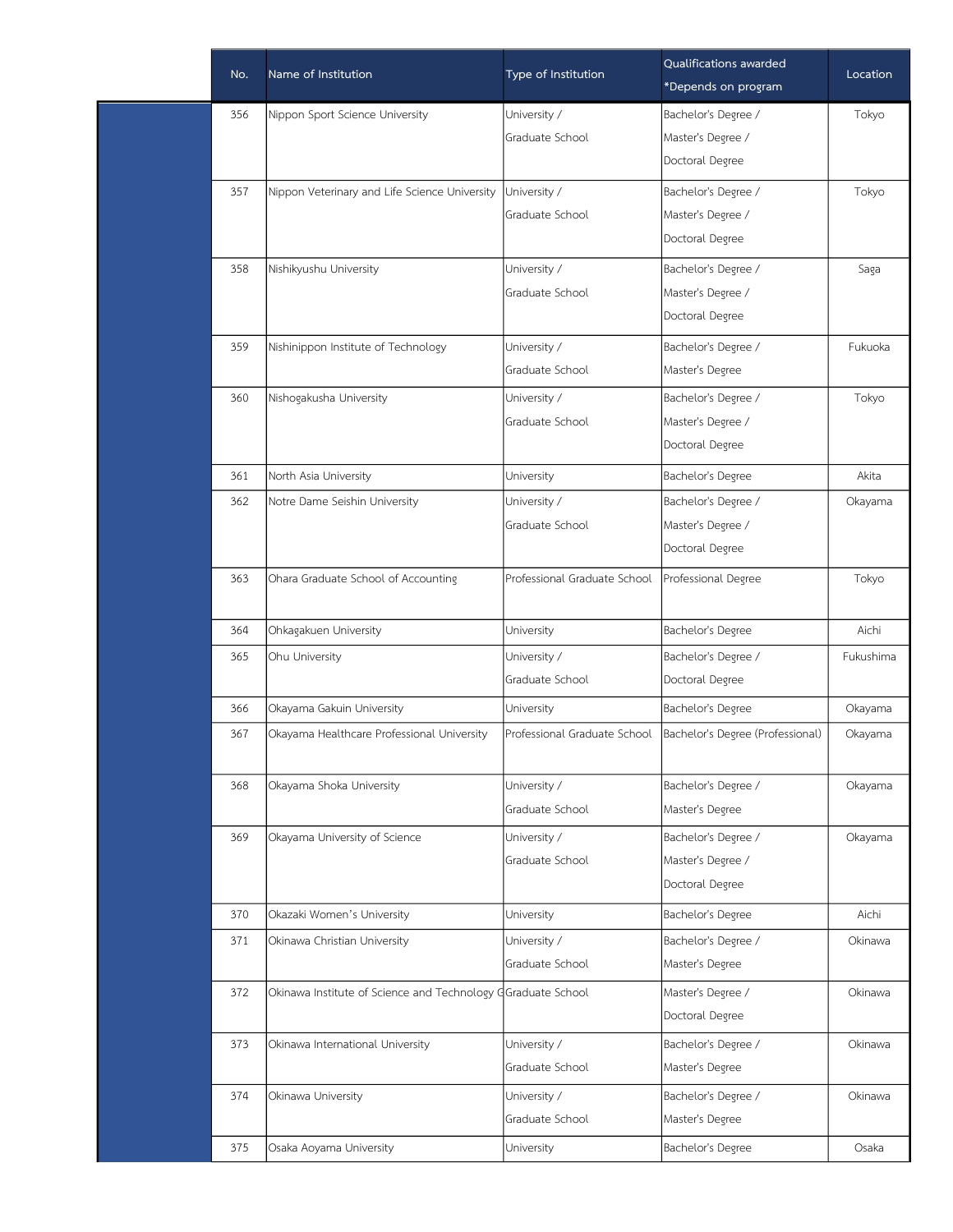| No. | Name of Institution                      | Type of Institution          | Qualifications awarded<br>*Depends on program | Location |
|-----|------------------------------------------|------------------------------|-----------------------------------------------|----------|
| 376 | Osaka College of Music                   | University /                 | Bachelor's Degree /                           | Osaka    |
|     |                                          | Graduate School              | Master's Degree                               |          |
| 377 | Osaka Dental University                  | University /                 | Bachelor's Degree /                           | Osaka    |
|     |                                          | Graduate School              | Master's Degree /                             |          |
|     |                                          |                              | Doctoral Degree                               |          |
| 378 | Osaka Electro-Communication University   | University /                 | Bachelor's Degree /                           | Osaka    |
|     |                                          | Graduate School              | Master's Degree /                             |          |
|     |                                          |                              | Doctoral Degree                               |          |
| 379 | Osaka Gakuin University                  | University /                 | Bachelor's Degree /                           | Osaka    |
|     |                                          | Graduate School              | Master's Degree /                             |          |
|     |                                          |                              | Doctoral Degree                               |          |
| 380 | Osaka Health Science University          | University /                 | Bachelor's Degree /                           | Osaka    |
|     |                                          | Graduate School              | Master's Degree                               |          |
| 381 | Osaka Institute of Technology            | University /                 | Bachelor's Degree /                           | Osaka    |
|     |                                          | Graduate School /            | Master's Degree /                             |          |
|     |                                          | Professional Graduate School | Doctoral Degree /                             |          |
|     |                                          |                              | Professional Degree                           |          |
| 382 | Osaka International University           | University /                 | Bachelor's Degree /                           | Osaka    |
|     |                                          | Graduate School              | Master's Degree /                             |          |
|     |                                          |                              | Doctoral Degree                               |          |
| 383 | Osaka Jogakuin University                | University /                 | Bachelor's Degree /                           | Osaka    |
|     |                                          | Graduate School              | Master's Degree /                             |          |
|     |                                          |                              | Doctoral Degree                               |          |
| 384 | Osaka Kawasaki Rehabilitation University | University                   | Bachelor's Degree                             | Osaka    |
| 385 | Osaka Medical College                    | University /                 | Bachelor's Degree /                           | Osaka    |
|     |                                          | Graduate School              | Master's Degree /                             |          |
|     |                                          |                              | Doctoral Degree                               |          |
| 386 | Osaka Ohtani University                  | University /                 | Bachelor's Degree /                           | Osaka    |
|     |                                          | Graduate School              | Master's Degree /                             |          |
|     |                                          |                              | Doctoral Degree                               |          |
| 387 | Osaka Sangyo University                  | University /                 | Bachelor's Degree /                           | Osaka    |
|     |                                          | Graduate School              | Master's Degree /                             |          |
|     |                                          |                              | Doctoral Degree                               |          |
| 388 | Osaka Seikei University                  | University /                 | Bachelor's Degree /                           | Osaka    |
|     |                                          | Graduate School              | Master's Degree                               |          |
| 389 | Osaka Shoin Women's University           | University /                 | Bachelor's Degree /                           | Osaka    |
|     |                                          | Graduate School              | Master's Degree                               |          |
| 390 | Osaka University of Arts                 | University /                 | Bachelor's Degree /                           | Osaka    |
|     |                                          | Graduate School              | Master's Degree /                             |          |
|     |                                          |                              | Doctoral Degree                               |          |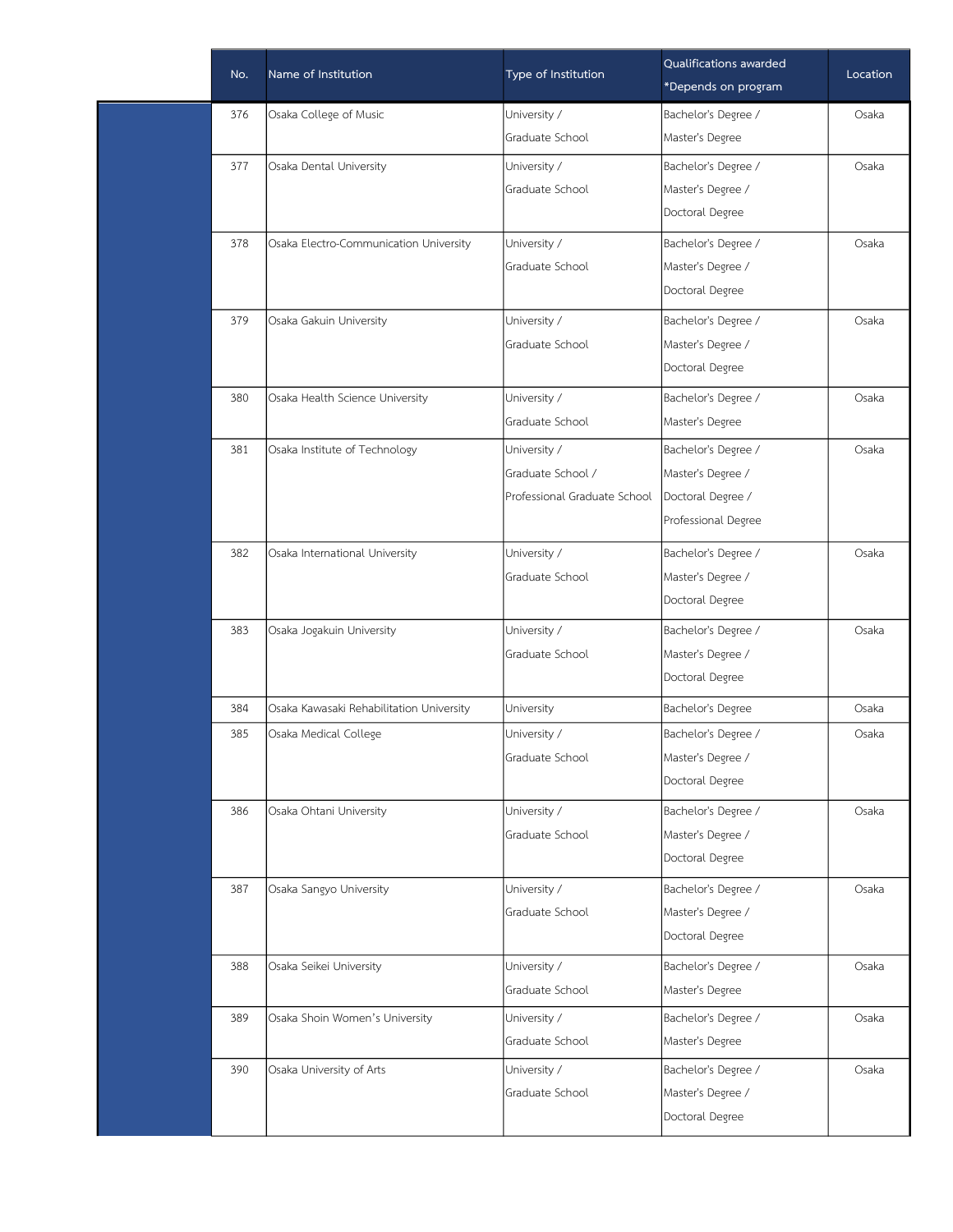| No. | Name of Institution                                        | Type of Institution          | Qualifications awarded<br>*Depends on program | Location |
|-----|------------------------------------------------------------|------------------------------|-----------------------------------------------|----------|
| 391 | Osaka University of Commerce                               | University /                 | Bachelor's Degree /                           | Osaka    |
|     |                                                            | Graduate School              | Master's Degree /                             |          |
|     |                                                            |                              | Doctoral Degree                               |          |
| 392 | Osaka University of Comprehensive Children                 | University /                 | Bachelor's Degree /                           | Osaka    |
|     | Education                                                  | Graduate School              | Master's Degree /                             |          |
|     |                                                            |                              | Doctoral Degree                               |          |
| 393 | Osaka University of Economics                              | University /                 | Bachelor's Degree /                           | Osaka    |
|     |                                                            | Graduate School              | Master's Degree /                             |          |
|     |                                                            |                              | Doctoral Degree                               |          |
| 394 | Osaka University of Economics and Law                      | University /                 | Bachelor's Degree /                           | Osaka    |
|     |                                                            | Graduate School              | Master's Degree                               |          |
| 395 | Osaka University of Health and Sport Sciences University / |                              | Bachelor's Degree /                           | Osaka    |
|     |                                                            | Graduate School              | Master's Degree /                             |          |
|     |                                                            |                              | Doctoral Degree                               |          |
| 396 | Osaka University of Human Sciences                         | University /                 | Bachelor's Degree /                           | Osaka    |
|     |                                                            | Graduate School              | Master's Degree                               |          |
| 397 | Osaka University of Pharmaceutical Sciences                | University /                 | Bachelor's Degree /                           | Osaka    |
|     |                                                            | Graduate School              | Master's Degree /                             |          |
|     |                                                            |                              | Doctoral Degree                               |          |
| 398 | Osaka University of Tourism                                | University                   | Bachelor's Degree                             | Osaka    |
| 399 | Osaka Yukioka College of Health Science                    | University                   | Bachelor's Degree                             | Osaka    |
| 400 | Otani University                                           | University /                 | Bachelor's Degree /                           | Kyoto    |
|     |                                                            | Graduate School              | Master's Degree /                             |          |
|     |                                                            |                              | Doctoral Degree                               |          |
| 401 | Otemae University                                          | University /                 | Bachelor's Degree /                           | Hyogo    |
|     |                                                            | Graduate School              | Master's Degree /                             |          |
|     |                                                            |                              | Doctoral Degree                               |          |
| 402 | Otemon Gakuin University                                   | University /                 | Bachelor's Degree /                           | Osaka    |
|     |                                                            | Graduate School              | Master's Degree /                             |          |
|     |                                                            |                              | Doctoral Degree                               |          |
| 403 | Otsuma Women's University                                  | University /                 | Bachelor's Degree /                           | Tokyo    |
|     |                                                            | Graduate School              | Master's Degree /                             |          |
|     |                                                            |                              | Doctoral Degree                               |          |
| 404 | Professional Institute of International Fashion            | Professional Graduate School | Bachelor's Degree (Professionl)               | Tokyo    |
| 405 | Professional University of Information and                 | Professional Graduate School | Bachelor's Degree (Professionl)               | Tokyo    |
|     | Management for Innovation                                  |                              |                                               |          |
| 406 | Rakuno Gakuen University                                   | University /                 | Bachelor's Degree /                           | Hokkaido |
|     |                                                            | Graduate School              | Master's Degree /                             |          |
|     |                                                            |                              | Doctoral Degree                               |          |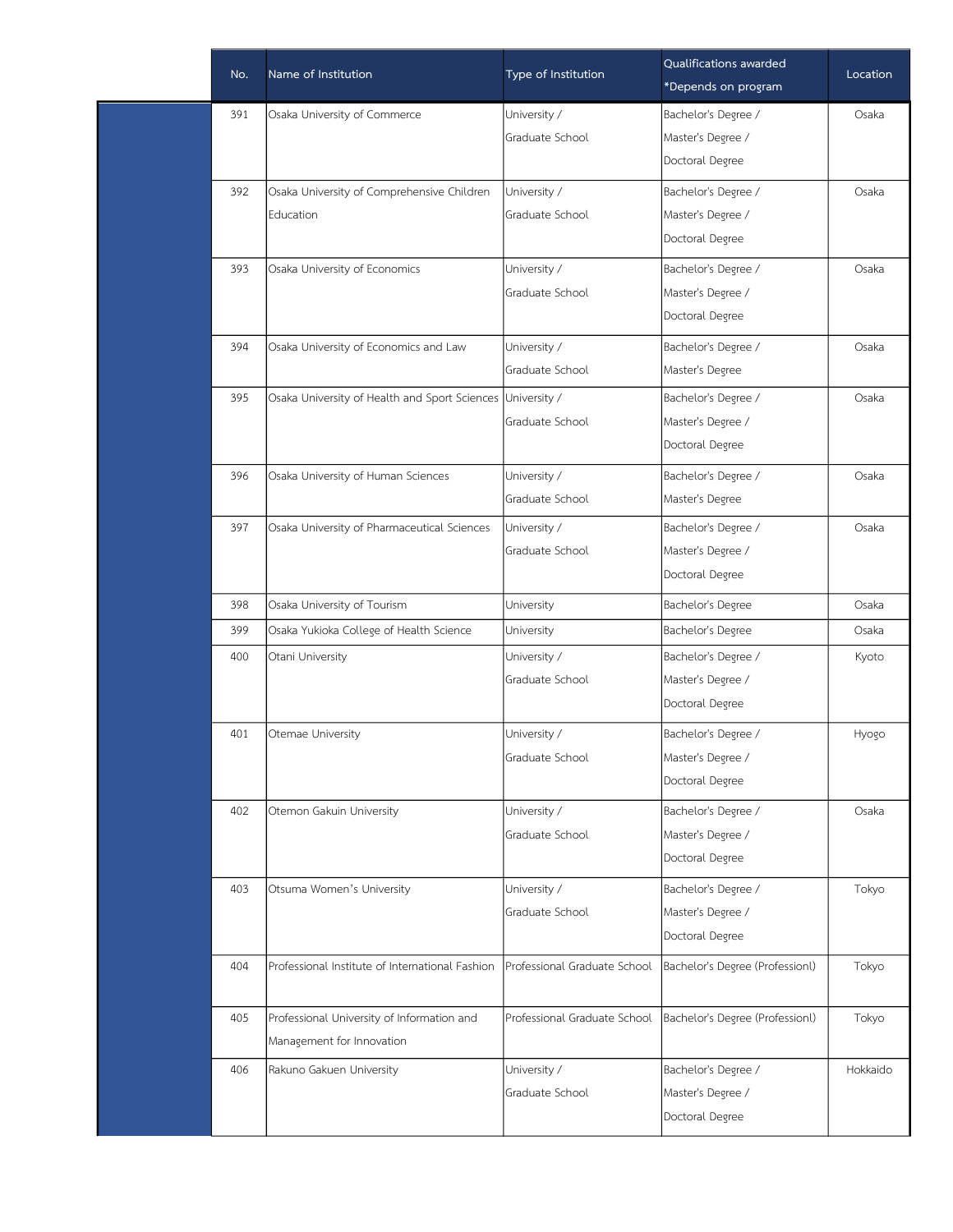| No. | Name of Institution                 | Type of Institution          | Qualifications awarded<br>*Depends on program | Location  |
|-----|-------------------------------------|------------------------------|-----------------------------------------------|-----------|
| 407 | Reitaku University                  | University /                 | Bachelor's Degree /                           | Chiba     |
|     |                                     | Graduate School              | Master's Degree /                             |           |
|     |                                     |                              | Doctoral Degree                               |           |
| 408 | Rikkyo University                   | University /                 | Bachelor's Degree /                           | Tokyo     |
|     |                                     | Graduate School /            | Master's Degree /                             |           |
|     |                                     | Professional Graduate School | Doctoral Degree /                             |           |
|     |                                     |                              | Professional Degree                           |           |
| 409 | Rissho University                   | University /                 | Bachelor's Degree /                           | Tokyo     |
|     |                                     | Graduate School              | Master's Degree /                             |           |
|     |                                     |                              | Doctoral Degree                               |           |
| 410 | Ritsumeikan Asia Pacific University | University /                 | Bachelor's Degree /                           | Oita      |
|     |                                     | Graduate School              | Master's Degree /                             |           |
|     |                                     |                              | Doctoral Degree                               |           |
| 411 | Ritsumeikan University              | University /                 | Bachelor's Degree /                           | Kyoto     |
|     |                                     | Graduate School /            | Master's Degree /                             |           |
|     |                                     | Professional Graduate School | Doctoral Degree /                             |           |
|     |                                     |                              | Professional Degree                           |           |
| 412 | Ryotokuji University                | University                   | Bachelor's Degree                             | Chiba     |
| 413 | Ryukoku University                  | University /                 | Bachelor's Degree /                           | Kyoto     |
|     |                                     | Graduate School              | Master's Degree /                             |           |
|     |                                     |                              | Doctoral Degree                               |           |
| 414 | Ryutsu Keizai University            | University /                 | Bachelor's Degree /                           | Ibaraki   |
|     |                                     | Graduate School              | Master's Degree /                             |           |
|     |                                     |                              | Doctoral Degree                               |           |
| 415 | Sagami Women's University           | University /                 | Bachelor's Degree /                           | Tokyo     |
|     |                                     | Graduate School /            | Master's Degree /                             |           |
|     |                                     | Professional Graduate School | Doctoral Degree /                             |           |
|     |                                     |                              | Professional Degree                           |           |
| 416 | Saitama Gakuen University           | University /                 | Bachelor's Degree /                           | Saitama   |
|     |                                     | Graduate School              | Master's Degree /                             |           |
|     |                                     |                              | Doctoral Degree                               |           |
| 417 | Saitama Institute of Technology     | University /                 | Bachelor's Degree /                           | Saitama   |
|     |                                     | Graduate School              | Master's Degree /                             |           |
|     |                                     |                              | Doctoral Degree                               |           |
| 418 | Saitama Medical University          | University /                 | Bachelor's Degree /                           | Saitama   |
|     |                                     | Graduate School              | Master's Degree /                             |           |
|     |                                     |                              | Doctoral Degree                               |           |
| 419 | Saku University                     | University /                 | Bachelor's Degree /                           | Yamanashi |
|     |                                     | Graduate School              | Master's Degree                               |           |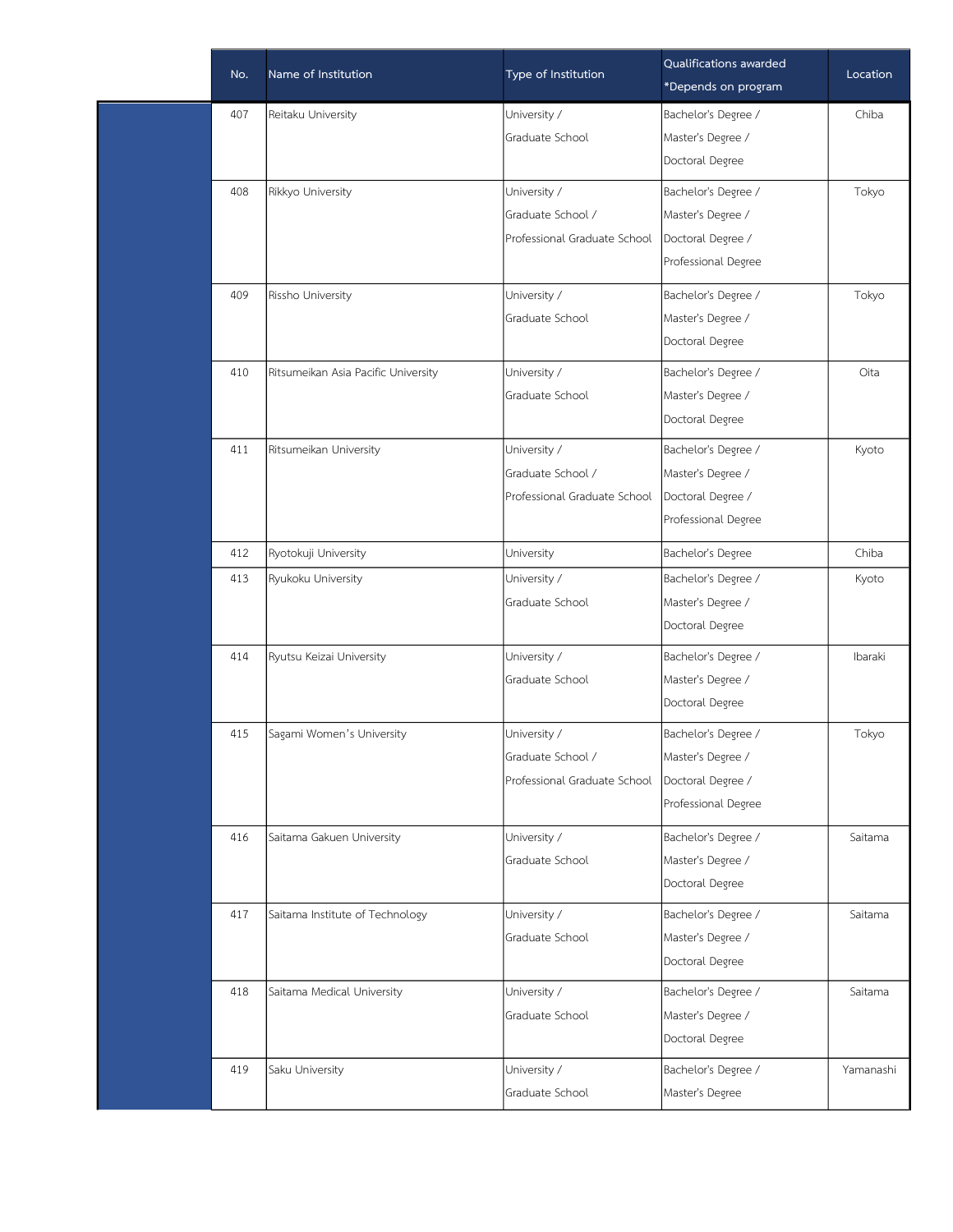| No. | Name of Institution                   | Type of Institution          | Qualifications awarded<br>*Depends on program | Location |
|-----|---------------------------------------|------------------------------|-----------------------------------------------|----------|
| 420 | Sakushin Gakuin University            | University /                 | Bachelor's Degree /                           | Tochigi  |
|     |                                       | Graduate School              | Master's Degree /                             |          |
|     |                                       |                              | Doctoral Degree                               |          |
| 421 | Saniku Gakuin College                 | University /                 | Bachelor's Degree /                           | Chiba    |
|     |                                       | Graduate School              | Master's Degree                               |          |
| 422 | Sanno University                      | University /                 | Bachelor's Degree /                           | Tokyo    |
|     |                                       | Graduate School              | Master's Degree                               |          |
| 423 | Sanyo Gakuen University               | University /                 | Bachelor's Degree /                           | Okayama  |
|     |                                       | Graduate School              | Master's Degree                               |          |
| 424 | Sapporo Gakuin University             | University /                 | Bachelor's Degree /                           | Hokkaido |
|     |                                       | Graduate School              | Master's Degree                               |          |
| 425 | Sapporo International University      | University /                 | Bachelor's Degree /                           | Hokkaido |
|     |                                       | Graduate School              | Master's Degree                               |          |
| 426 | Sapporo Otani University              | University                   | Bachelor's Degree                             | Hokkaido |
| 427 | Sapporo University                    | University /                 | Bachelor's Degree /                           | Hokkaido |
|     |                                       | Graduate School              | Master's Degree                               |          |
| 428 | Sapporo University of Health Sciences | University                   | Bachelor's Degree                             | Hokkaido |
| 429 | Sbi Graduate School                   | Professional Graduate School | Professional Degree                           | Tokyo    |
|     |                                       |                              |                                               |          |
| 430 | Seian University of Art and Design    | University                   | Bachelor's Degree                             | Shiga    |
| 431 | Seigakuin University                  | University /                 | Bachelor's Degree /                           | Saitama  |
|     |                                       | Graduate School              | Master's Degree /                             |          |
|     |                                       |                              | Doctoral Degree                               |          |
| 432 | Seijo University                      | University /                 | Bachelor's Degree /                           | Tokyo    |
|     |                                       | Graduate School              | Master's Degree /                             |          |
|     |                                       |                              | Doctoral Degree                               |          |
| 433 | Seijoh University                     | University /                 | Bachelor's Degree /                           | Aichi    |
|     |                                       | Graduate School              | Master's Degree                               |          |
| 434 | Seikei University                     | University /                 | Bachelor's Degree /                           | Tokyo    |
|     |                                       | Graduate School /            | Master's Degree /                             |          |
|     |                                       | Professional Graduate School | Doctoral Degree /                             |          |
|     |                                       |                              | Professional Degree                           |          |
| 435 | Seinan Gakuin University              | University /                 | Bachelor's Degree /                           | Fukuoka  |
|     |                                       | Graduate School /            | Master's Degree /                             |          |
|     |                                       | Professional Graduate School | Doctoral Degree /                             |          |
|     |                                       |                              | Professional Degree                           |          |
| 436 | Seinan Jo Gakuin University           | University                   | Bachelor's Degree                             | Fukuoka  |
| 437 | Seirei Christopher University         | University /                 | Bachelor's Degree /                           | Shizuoka |
|     |                                       | Graduate School              | Master's Degree /                             |          |
|     |                                       |                              | Doctoral Degree                               |          |
| 438 | Seisa Dohto University                | University                   | Bachelor's Degree                             | Hokkaido |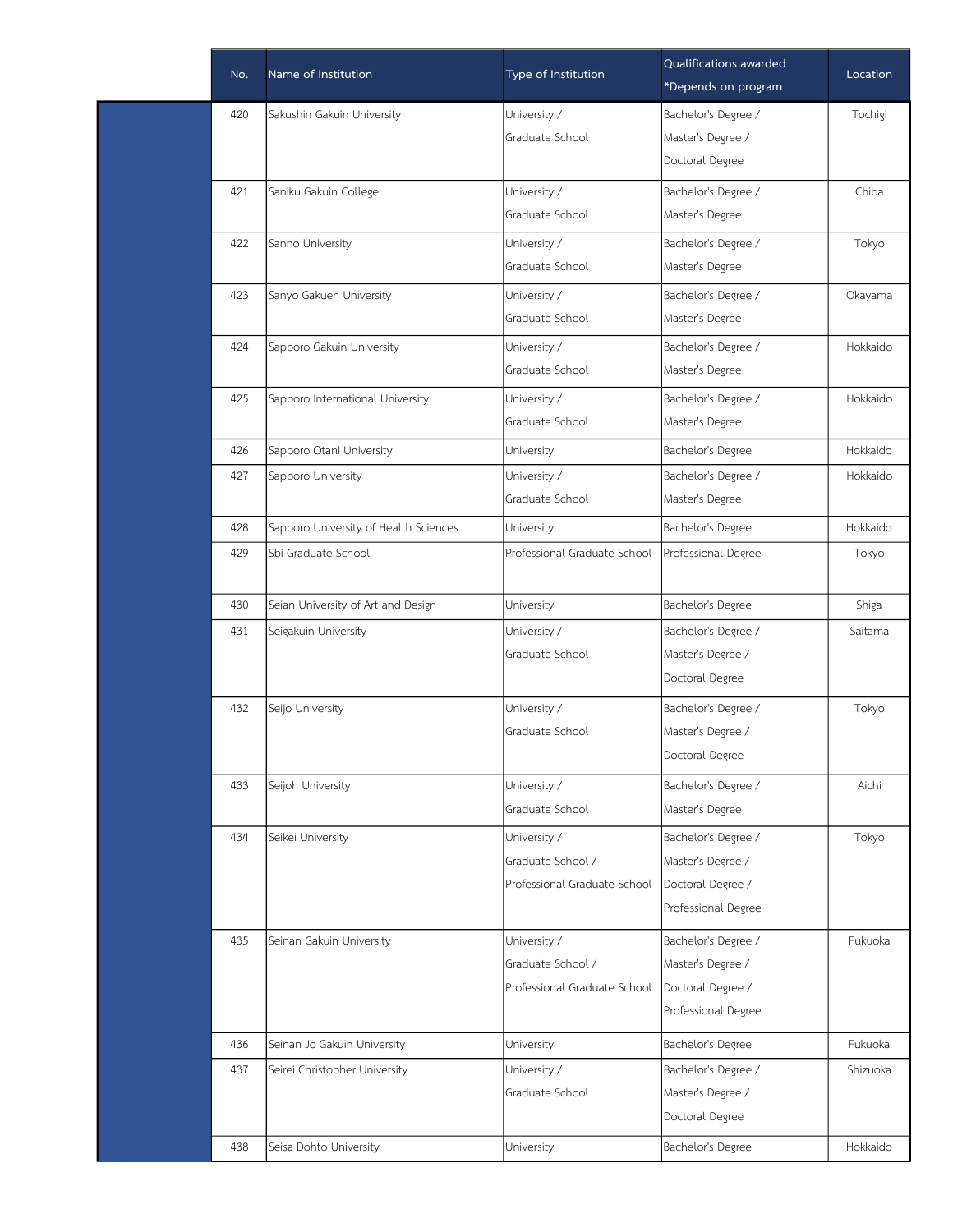| No. | Name of Institution              | Type of Institution          | Qualifications awarded<br>*Depends on program | Location  |
|-----|----------------------------------|------------------------------|-----------------------------------------------|-----------|
| 439 | Seisa University                 | University /                 | Bachelor's Degree /                           | Kanagawa  |
|     |                                  | Graduate School /            | Master's Degree /                             |           |
|     |                                  | Professional Graduate School | Doctoral Degree /                             |           |
|     |                                  |                              | Professional Degree                           |           |
| 440 | Seisen Jogakuin College          | University                   | Bachelor's Degree                             | Nagano    |
| 441 | Seisen University                | University /                 | Bachelor's Degree /                           | Tokyo     |
|     |                                  | Graduate School              | Master's Degree /                             |           |
|     |                                  |                              | Doctoral Degree                               |           |
| 442 | Seisen University                | University /                 | Bachelor's Degree /                           | Shiga     |
|     |                                  | Graduate School              | Master's Degree                               |           |
| 443 | Seitoku University               | University /                 | Bachelor's Degree /                           | Chiba     |
|     |                                  | Graduate School /            | Master's Degree /                             |           |
|     |                                  | Professional Graduate School | Doctoral Degree /                             |           |
|     |                                  |                              | Professional Degree                           |           |
| 444 | Seiwa University                 | University                   | Bachelor's Degree                             | Chiba     |
| 445 | Sendai Shirayuri Women's College | University                   | Bachelor's Degree                             | Miyagi    |
| 446 | Sendai University                | University /                 | Bachelor's Degree /                           | Miyagi    |
|     |                                  | Graduate School              | Master's Degree                               |           |
| 447 | Senri Kinran University          | University                   | Bachelor's Degree                             | Osaka     |
| 448 | Senshu University                | University /                 | Bachelor's Degree /                           | Tokyo     |
|     |                                  | Graduate School /            | Master's Degree /                             |           |
|     |                                  | Professional Graduate School | Doctoral Degree /                             |           |
|     |                                  |                              | Professional Degree                           |           |
| 449 | Senzoku Gakuen College of Music  | University /                 | Bachelor's Degree /                           | Kanagawa  |
|     |                                  | Graduate School              | Master's Degree                               |           |
| 450 | Setsunan University              | University /                 | Bachelor's Degree /                           | Osaka     |
|     |                                  | Graduate School              | Master's Degree /                             |           |
|     |                                  |                              | Doctoral Degree                               |           |
| 451 | Shibaura Institute of Technology | University /                 | Bachelor's Degree /                           | Tokyo     |
|     |                                  | Graduate School              | Master's Degree /                             |           |
|     |                                  |                              | Doctoral Degree                               |           |
| 452 | Shigakkan University             | University /                 | Bachelor's Degree /                           | Aichi     |
|     |                                  | Graduate School              | Master's Degree                               |           |
| 453 | Shigakukan University            | University /                 | Bachelor's Degree /                           | Kagoshima |
|     |                                  | Graduate School              | Master's Degree                               |           |
| 454 | Shijonawate Gakuen University    | University                   | Bachelor's Degree                             | Osaka     |
| 455 | Shikoku Gakuin University        | University /                 | Bachelor's Degree /                           | Kagawa    |
|     |                                  | Graduate School              | Master's Degree                               |           |
| 456 | Shikoku University               | University /                 | Bachelor's Degree /                           | Tokushima |
|     |                                  | Graduate School              | Master's Degree /                             |           |
|     |                                  |                              | Doctoral Degree                               |           |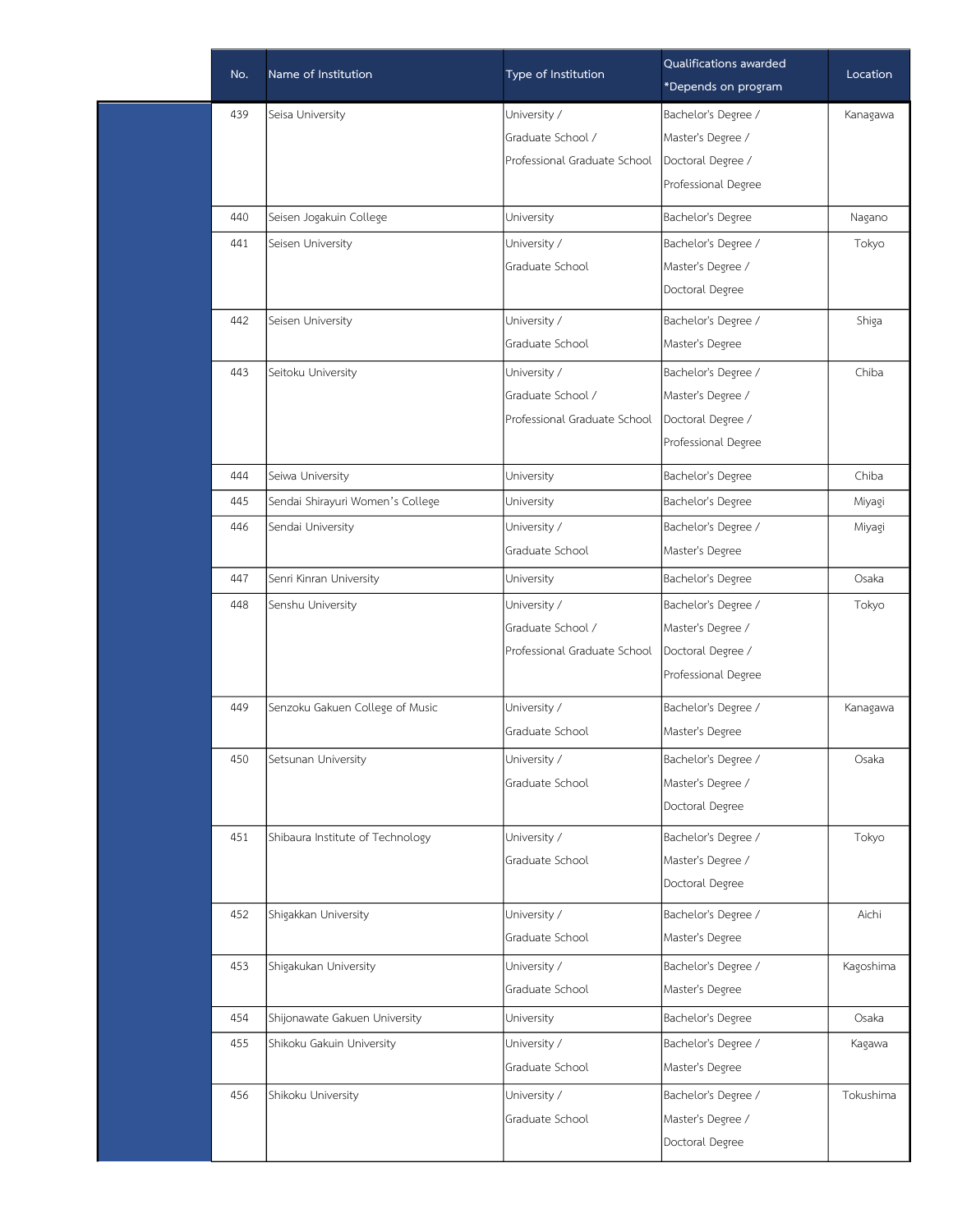| No. | Name of Institution                          | Type of Institution          | Qualifications awarded<br>*Depends on program | Location  |
|-----|----------------------------------------------|------------------------------|-----------------------------------------------|-----------|
| 457 | Shiraume Gakuen University                   | University /                 | Bachelor's Degree /                           | Tokyo     |
|     |                                              | Graduate School              | Master's Degree /                             |           |
|     |                                              |                              | Doctoral Degree                               |           |
| 458 | Shirayuri University                         | University /                 | Bachelor's Degree /                           | Tokyo     |
|     |                                              | Graduate School              | Master's Degree /                             |           |
|     |                                              |                              | Doctoral Degree                               |           |
| 459 | Shiseikan University                         | University                   | Bachelor's Degree                             | Yamaguchi |
| 460 | Shitennoji University                        | University /                 | Bachelor's Degree /                           | Osaka     |
|     |                                              | Graduate School              | Master's Degree /                             |           |
|     |                                              |                              | Doctoral Degree                               |           |
| 461 | Shizenkan University                         | Professional Graduate School | Professional Degree                           | Tokyo     |
|     |                                              |                              |                                               |           |
| 462 | Shizuoka Eiwa Gakuin University              | University                   | Bachelor's Degree                             | Shizuoka  |
| 463 | Shizuoka Institute of Science and Technology | University /                 | Bachelor's Degree /                           | Shizuoka  |
|     |                                              | Graduate School              | Master's Degree                               |           |
| 464 | Shizuoka Sangyo University                   | University                   | Bachelor's Degree                             | Shizuoka  |
| 465 | Shizuoka University of Welfare               | University                   | Bachelor's Degree                             | Shizuoka  |
| 466 | Shobi University                             | University /                 | Bachelor's Degree /                           | Saitama   |
|     |                                              | Graduate School              | Master's Degree                               |           |
| 467 | Shoin University                             | University /                 | Bachelor's Degree /                           | Kanagawa  |
|     |                                              | Graduate School              | Master's Degree                               |           |
| 468 | Shokei Gakuin University                     | University /                 | Bachelor's Degree /                           | Miyagi    |
|     |                                              | Graduate School              | Master's Degree                               |           |
| 469 | Shokei University                            | University                   | Bachelor's Degree                             | Kumamoto  |
| 470 | Shonan Institute of Technology               | University /                 | Bachelor's Degree /                           | Kanagawa  |
|     |                                              | Graduate School              | Master's Degree /                             |           |
|     |                                              |                              | Doctoral Degree                               |           |
| 471 | Shonan Kamakura University of Medical        | University                   | Bachelor's Degree                             | Kanagawa  |
|     | Sciences                                     |                              |                                               |           |
| 472 | Shonan University of Medical Sciences        | University /                 | Bachelor's Degree /                           | Kanagawa  |
|     |                                              | Graduate School              | Master's Degree                               |           |
| 473 | Showa Pharmaceutical University              | University /                 | Bachelor's Degree /                           | Tokyo     |
|     |                                              | Graduate School              | Master's Degree /                             |           |
|     |                                              |                              | Doctoral Degree                               |           |
| 474 | Showa University                             | University /                 | Bachelor's Degree /                           | Tokyo     |
|     |                                              | Graduate School              | Master's Degree /                             |           |
|     |                                              |                              | Doctoral Degree                               |           |
| 475 | Showa University of Music                    | University /                 | Bachelor's Degree /                           | Kanagawa  |
|     |                                              | Graduate School              | Master's Degree /                             |           |
|     |                                              |                              | Doctoral Degree                               |           |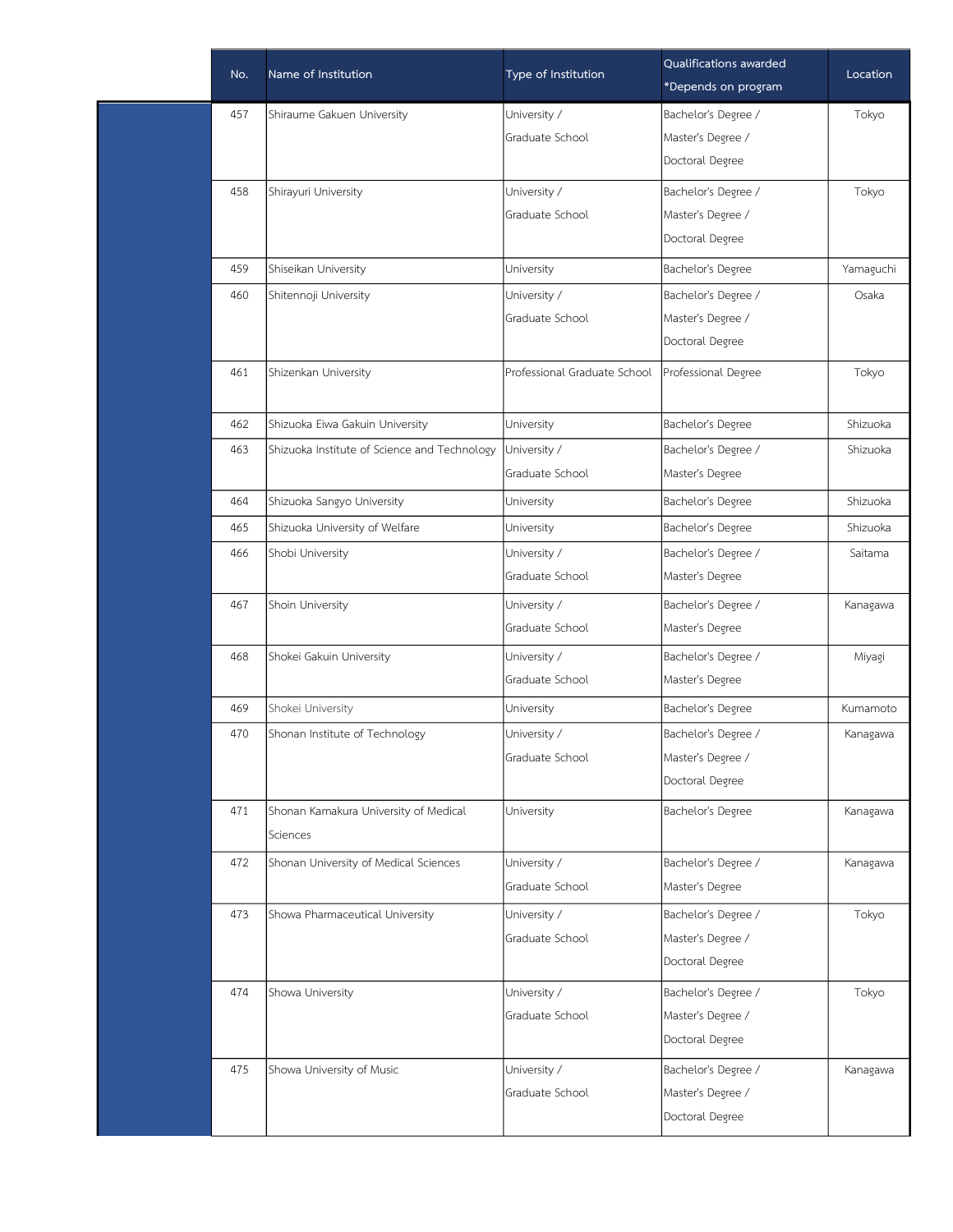| No. | Name of Institution                        | Type of Institution          | Qualifications awarded | Location |
|-----|--------------------------------------------|------------------------------|------------------------|----------|
|     |                                            |                              | *Depends on program    |          |
| 476 | Showa Women's University                   | University /                 | Bachelor's Degree /    | Tokyo    |
|     |                                            | Graduate School              | Master's Degree /      |          |
|     |                                            |                              | Doctoral Degree        |          |
| 477 | Shubun University                          | University                   | Bachelor's Degree      | Aichi    |
| 478 | Shuchiin University                        | University                   | Bachelor's Degree      | Kyoto    |
| 479 | Shujitsu University                        | University /                 | Bachelor's Degree /    | Okayama  |
|     |                                            | Graduate School              | Master's Degree /      |          |
|     |                                            |                              | Doctoral Degree        |          |
| 480 | Shukutoku University                       | University /                 | Bachelor's Degree /    | Chiba    |
|     |                                            | Graduate School              | Master's Degree /      |          |
|     |                                            |                              | Doctoral Degree        |          |
| 481 | Shumei University                          | University                   | Bachelor's Degree      | Chiba    |
| 482 | Soai University                            | University /                 | Bachelor's Degree /    | Osaka    |
|     |                                            | Graduate School              | Master's Degree        |          |
| 483 | Sojo University                            | University /                 | Bachelor's Degree /    | Kumamoto |
|     |                                            | Graduate School              | Master's Degree /      |          |
|     |                                            |                              | Doctoral Degree        |          |
| 484 | Soka University                            | University /                 | Bachelor's Degree /    | Tokyo    |
|     |                                            | Graduate School /            | Master's Degree /      |          |
|     |                                            | Professional Graduate School | Doctoral Degree /      |          |
|     |                                            |                              | Professional Degree    |          |
| 485 | Sonoda Women's University                  | University                   | Bachelor's Degree      | Hyogo    |
| 486 | Sophia University                          | University /                 | Bachelor's Degree /    | Tokyo    |
|     |                                            | Graduate School /            | Master's Degree /      |          |
|     |                                            | Professional Graduate School | Doctoral Degree /      |          |
|     |                                            |                              | Professional Degree    |          |
| 487 | St. Catherine University                   | University                   | Bachelor's Degree      | Ehime    |
| 488 | St. Luke's International University        | University /                 | Bachelor's Degree /    | Tokyo    |
|     |                                            | Graduate School /            | Master's Degree /      |          |
|     |                                            | Professional Graduate School | Doctoral Degree /      |          |
|     |                                            |                              | Professional Degree    |          |
| 489 | St. Marianna University School of Medicine | University /                 | Bachelor's Degree /    | Kanagawa |
|     |                                            | Graduate School              | Doctoral Degree        |          |
| 490 | St. Mary's College                         | University /                 | Bachelor's Degree /    | Fukuoka  |
|     |                                            | Graduate School              | Master's Degree        |          |
| 491 | Sugino Fashion College                     | University /                 | Bachelor's Degree /    | Tokyo    |
|     |                                            | Graduate School              | Master's Degree        |          |
| 492 | Sugiyama Jogakuen University               | University /                 | Bachelor's Degree /    | Aichi    |
|     |                                            | Graduate School              | Master's Degree /      |          |
|     |                                            |                              | Doctoral Degree        |          |
|     |                                            |                              |                        |          |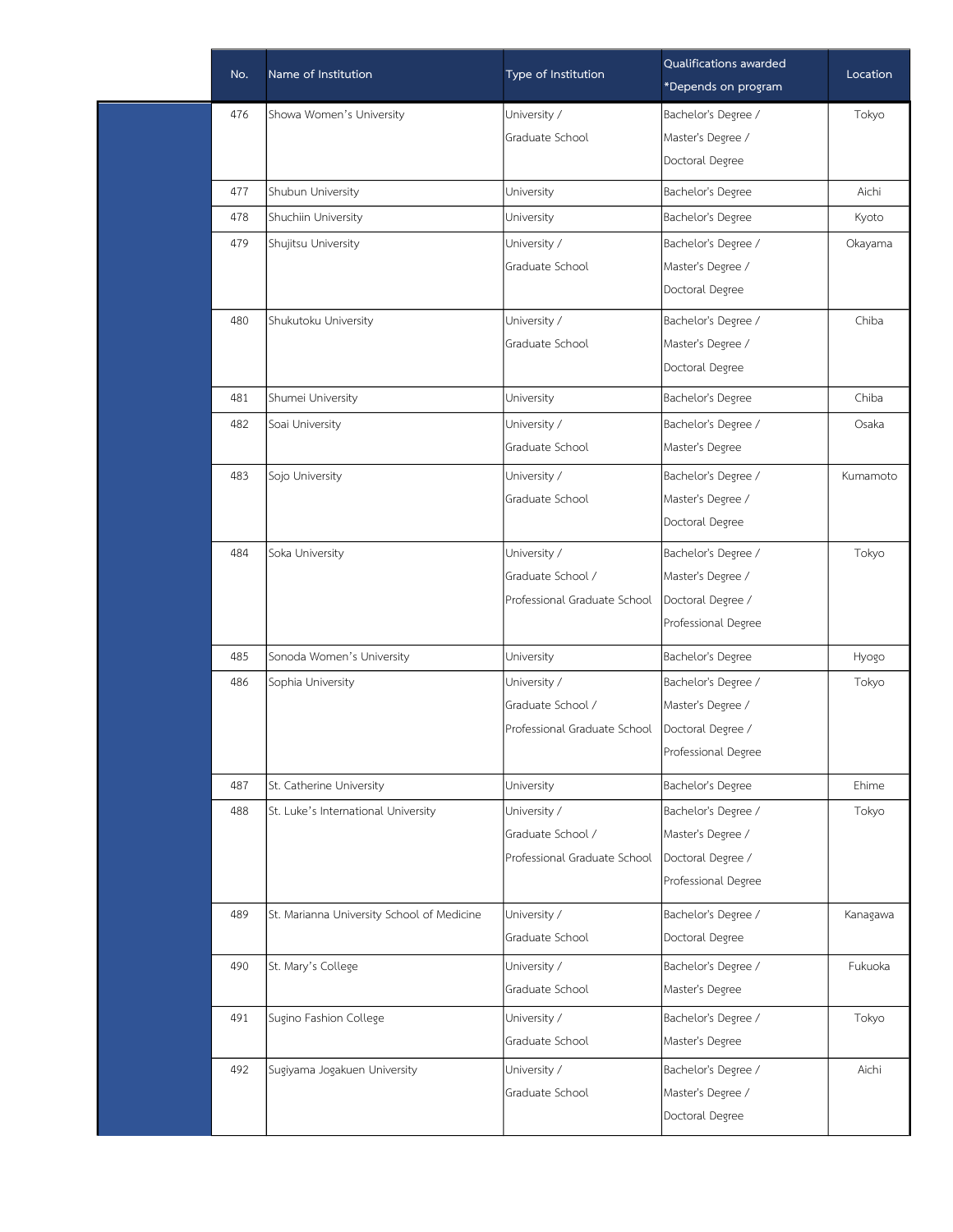| No. | Name of Institution                                      | Type of Institution          | Qualifications awarded<br>*Depends on program | Location |
|-----|----------------------------------------------------------|------------------------------|-----------------------------------------------|----------|
| 493 | Surugadai University                                     | University /                 | Bachelor's Degree /                           | Saitama  |
|     |                                                          | Graduate School              | Master's Degree                               |          |
| 494 | Suzuka University                                        | University /                 | Bachelor's Degree /                           | Mie      |
|     |                                                          | Graduate School              | Master's Degree                               |          |
| 495 | Suzuka University of Medical Science                     | University /                 | Bachelor's Degree /                           | Mie      |
|     |                                                          | Graduate School              | Master's Degree /                             |          |
|     |                                                          |                              | Doctoral Degree                               |          |
| 496 | Taisei Gakuin University                                 | University                   | Bachelor's Degree                             | Osaka    |
| 497 | Taisho University                                        | University /                 | Bachelor's Degree /                           | Tokyo    |
|     |                                                          | Graduate School              | Master's Degree /                             |          |
|     |                                                          |                              | Doctoral Degree                               |          |
| 498 | Takachiho University                                     | University /                 | Bachelor's Degree /                           | Tokyo    |
|     |                                                          | Graduate School              | Master's Degree /                             |          |
|     |                                                          |                              | Doctoral Degree                               |          |
| 499 | Takamatsu University                                     | University /                 | Bachelor's Degree /                           | Kagawa   |
|     |                                                          | Graduate School              | Master's Degree                               |          |
| 500 | Takaoka University of Law                                | University                   | Bachelor's Degree                             | Toyama   |
| 501 | Takarazuka University                                    | University /                 | Bachelor's Degree /                           | Hyogo    |
|     |                                                          | Graduate School              | Master's Degree                               |          |
| 502 | Takarazuka University of Medical and Health CoUniversity |                              | Bachelor's Degree                             | Hyogo    |
| 503 | Takasaki University of Commerce                          | University /                 | Bachelor's Degree /                           | Gunma    |
|     |                                                          | Graduate School              | Master's Degree                               |          |
| 504 | Takasaki University of Health and Welfare                | University /                 | Bachelor's Degree /                           | Gunma    |
|     |                                                          | Graduate School              | Master's Degree /                             |          |
|     |                                                          |                              | Doctoral Degree                               |          |
| 505 | Takushoku University                                     | University /                 | Bachelor's Degree /                           | Tokyo    |
|     |                                                          | Graduate School              | Master's Degree /                             |          |
|     |                                                          |                              | Doctoral Degree                               |          |
| 506 | Tama Art University                                      | University /                 | Bachelor's Degree /                           | Tokyo    |
|     |                                                          | Graduate School              | Master's Degree /                             |          |
|     |                                                          |                              | Doctoral Degree                               |          |
| 507 | Tama University                                          | University /                 | Bachelor's Degree /                           | Tokyo    |
|     |                                                          | Graduate School              | Master's Degree /                             |          |
|     |                                                          |                              | Doctoral Degree                               |          |
| 508 | Tamagawa University                                      | University /                 | Bachelor's Degree /                           | Tokyo    |
|     |                                                          | Graduate School /            | Master's Degree /                             |          |
|     |                                                          | Professional Graduate School | Doctoral Degree /                             |          |
|     |                                                          |                              | Professional Degree                           |          |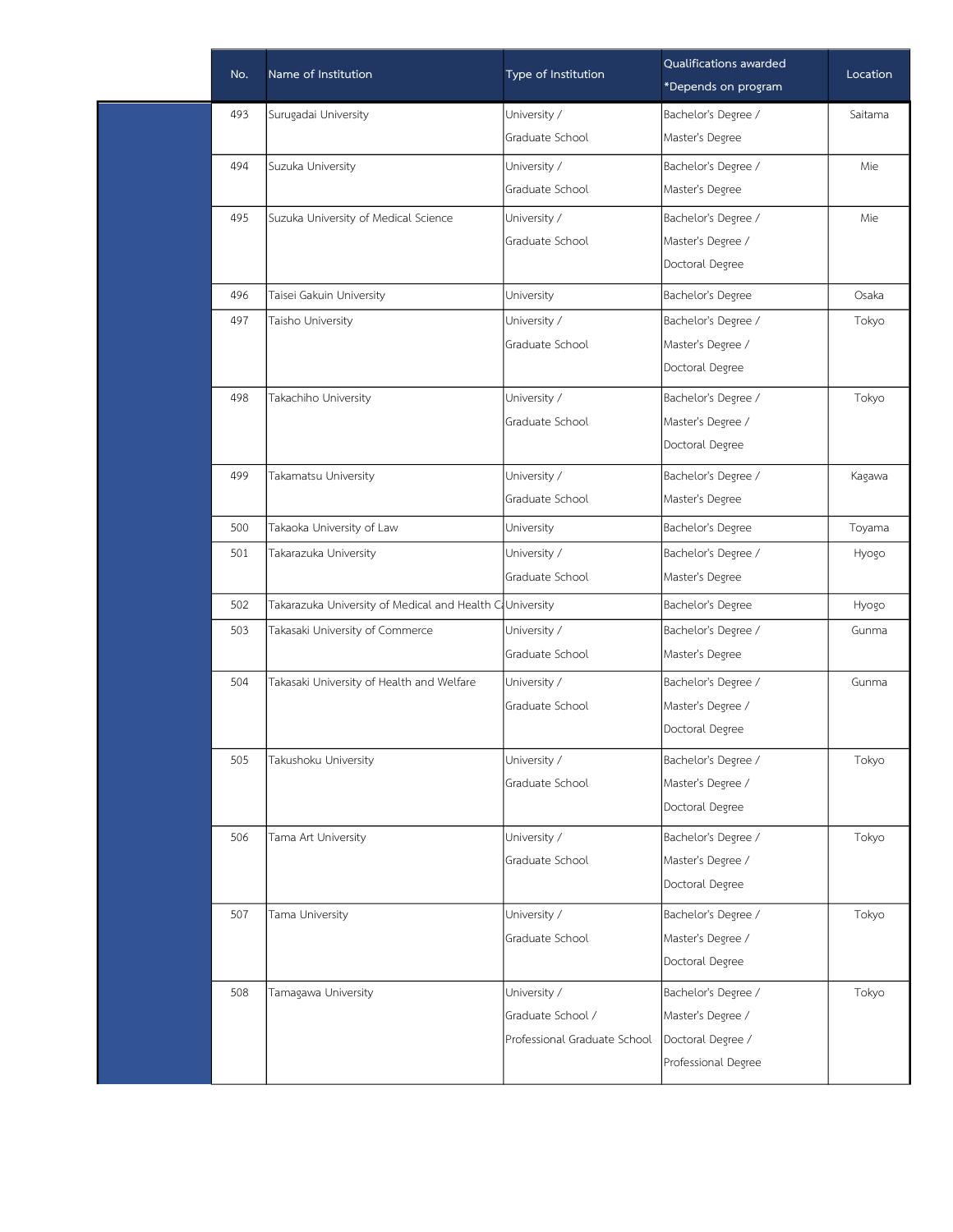| No. | Name of Institution                         | Type of Institution          | Qualifications awarded<br>*Depends on program | Location  |
|-----|---------------------------------------------|------------------------------|-----------------------------------------------|-----------|
| 509 | Teikyo Heisei University                    | University /                 | Bachelor's Degree /                           | Tokyo     |
|     |                                             | Graduate School /            | Master's Degree /                             |           |
|     |                                             | Professional Graduate School | Doctoral Degree /                             |           |
|     |                                             |                              | Professional Degree                           |           |
| 510 | Teikyo University                           | University /                 | Bachelor's Degree /                           | Tokyo     |
|     |                                             | Graduate School /            | Master's Degree /                             |           |
|     |                                             | Professional Graduate School | Doctoral Degree /                             |           |
|     |                                             |                              | Professional Degree                           |           |
| 511 | Teikyo University of Science                | University /                 | Bachelor's Degree /                           | Tokyo     |
|     |                                             | Graduate School              | Master's Degree /                             |           |
|     |                                             |                              | Doctoral Degree                               |           |
| 512 | Tenri Health Care University                | University                   | Bachelor's Degree                             | Nara      |
| 513 | Tenri University                            | University /                 | Bachelor's Degree /                           | Nara      |
|     |                                             | Graduate School              | Master's Degree                               |           |
| 514 | Tenshi College                              | University /                 | Bachelor's Degree /                           | Hokkaido  |
|     |                                             | Graduate School /            | Master's Degree /                             |           |
|     |                                             | Professional Graduate School | Doctoral Degree /                             |           |
|     |                                             |                              | Professional Degree                           |           |
| 515 | Tezukayama University                       | University /                 | Bachelor's Degree /                           | Nara      |
|     |                                             | Graduate School              | Master's Degree /                             |           |
|     |                                             |                              | Doctoral Degree                               |           |
| 516 | Tezukayamagakuin University                 | University /                 | Bachelor's Degree /                           | Osaka     |
|     |                                             | Graduate School /            | Master's Degree /                             |           |
|     |                                             | Professional Graduate School | Professional Degree                           |           |
| 517 | The Graduate School for the Creation of New | Graduate School              | Doctoral Degree                               | Shizuoka  |
|     | Photonics Industries                        |                              |                                               |           |
| 518 | The Graduate School of Information &        | Professional Graduate School | Professional Degree                           | Tokyo     |
|     | Communication                               |                              |                                               |           |
| 519 | The Graduate School of Project Design       | Professional Graduate School | Professional Degree                           | Tokyo     |
| 520 | The International University of Kagoshima   | University /                 | Bachelor's Degree /                           | Kagoshima |
|     |                                             | Graduate School              | Master's Degree /                             |           |
|     |                                             |                              | Doctoral Degree                               |           |
| 521 | The Jikei University School of Medicine     | University /                 | Bachelor's Degree /                           | Tokyo     |
|     |                                             | Graduate School              | Master's Degree /                             |           |
|     |                                             |                              | Doctoral Degree                               |           |
| 522 | The Kyoto College of Graduate Studies for   | Professional Graduate School | Professional Degree                           | Kyoto     |
|     | Informatics                                 |                              |                                               |           |
| 523 | The Nippon Dental University                | University /                 | Bachelor's Degree /                           | Tokyo     |
|     |                                             | Graduate School              | Doctoral Degree                               |           |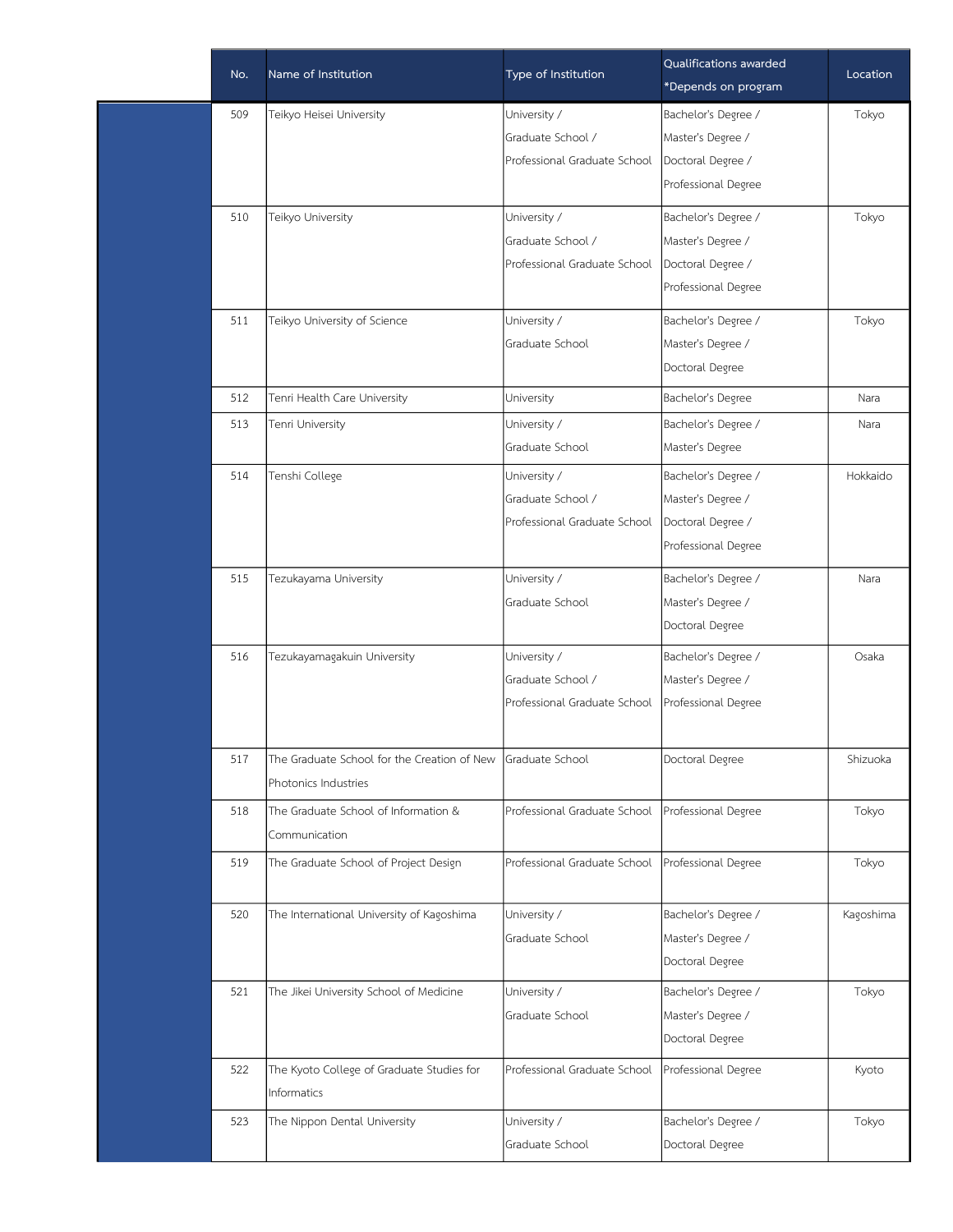| No. | Name of Institution                                       | Type of Institution | Qualifications awarded<br>*Depends on program | Location  |
|-----|-----------------------------------------------------------|---------------------|-----------------------------------------------|-----------|
| 524 | The University of East Asia                               | University /        | Bachelor's Degree /                           | Yamaguchi |
|     | View more                                                 | Graduate School     | Master's Degree /                             |           |
|     |                                                           |                     | Doctoral Degree                               |           |
| 525 | The University of Morioka                                 | University          | Bachelor's Degree                             | Iwate     |
| 526 | Toho College of Music                                     | University /        | Bachelor's Degree /                           | Saitama   |
|     |                                                           | Graduate School     | Master's Degree                               |           |
| 527 | Toho Gakuen Graduate School                               | Graduate School     | Master's Degree                               | Toyama    |
| 528 | Toho Gakuen School of Music                               | University /        | Bachelor's Degree /                           | Tokyo     |
|     |                                                           | Graduate School     | Master's Degree /                             |           |
|     |                                                           |                     | Doctoral Degree                               |           |
| 529 | Toho University                                           | University /        | Bachelor's Degree /                           | Tokyo     |
|     |                                                           | Graduate School     | Master's Degree /                             |           |
|     |                                                           |                     | Doctoral Degree                               |           |
| 530 | Tohoku Bunka Gakuen University                            | University /        | Bachelor's Degree /                           | Miyagi    |
|     |                                                           | Graduate School     | Master's Degree /                             |           |
|     |                                                           |                     | Doctoral Degree                               |           |
| 531 | Tohoku Bunkyo College                                     | University          | Bachelor's Degree                             | Yamagata  |
| 532 | Tohoku Fukushi University                                 | University /        | Bachelor's Degree /                           | Miyagi    |
|     |                                                           | Graduate School     | Master's Degree /                             |           |
|     |                                                           |                     | Doctoral Degree                               |           |
| 533 | Tohoku Gakuin University                                  | University /        | Bachelor's Degree /                           | Miyagi    |
|     |                                                           | Graduate School     | Master's Degree /                             |           |
|     |                                                           |                     | Doctoral Degree                               |           |
| 534 | Tohoku Institute of Technology                            | University /        | Bachelor's Degree /                           | Miyagi    |
|     |                                                           | Graduate School     | Master's Degree /                             |           |
|     |                                                           |                     | Doctoral Degree                               |           |
| 535 | Tohoku Medical and Pharmaceutical University University / |                     | Bachelor's Degree /                           | Miyagi    |
|     |                                                           | Graduate School     | Master's Degree /                             |           |
|     |                                                           |                     | Doctoral Degree                               |           |
| 536 | Tohoku Seikatsu Bunka University                          | University          | Bachelor's Degree                             | Miyagi    |
| 537 | Tohoku University of Art & Design                         | University /        | Bachelor's Degree /                           | Yamagata  |
|     |                                                           | Graduate School     | Master's Degree /                             |           |
|     |                                                           |                     | Doctoral Degree                               |           |
| 538 | Tohoku University of Community Service and SUniversity /  |                     | Bachelor's Degree /                           | Yamagata  |
|     |                                                           | Graduate School     | Master's Degree /                             |           |
|     |                                                           |                     | Doctoral Degree                               |           |
| 539 | Tohoku Women's College                                    | University          | Bachelor's Degree                             | Aomori    |
| 540 | Tohto University                                          | University          | Bachelor's Degree                             | Saitama   |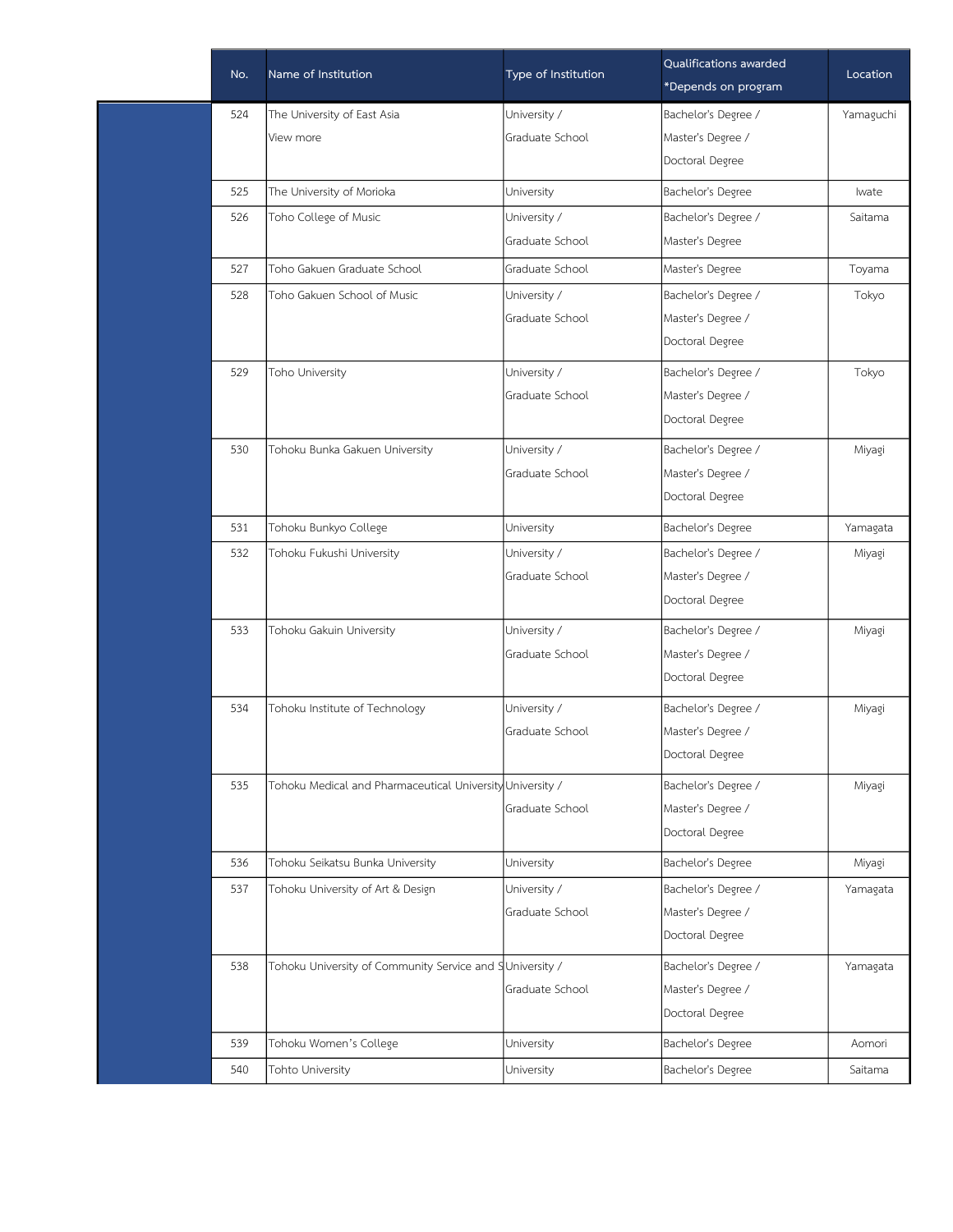| No. | Name of Institution                                        | Type of Institution          | Qualifications awarded<br>*Depends on program | Location  |
|-----|------------------------------------------------------------|------------------------------|-----------------------------------------------|-----------|
| 541 | Toin University of Yokohama                                | University /                 | Bachelor's Degree /                           | Kanagawa  |
|     |                                                            | Graduate School /            | Master's Degree /                             |           |
|     |                                                            | Professional Graduate School | Doctoral Degree /                             |           |
|     |                                                            |                              | Professional Degree                           |           |
| 542 | Tokai Gakuen University                                    | University /                 | Bachelor's Degree /                           | Aichi     |
|     |                                                            | Graduate School              | Master's Degree                               |           |
| 543 | Tokai Gakuin University                                    | University /                 | Bachelor's Degree /                           | Gifu      |
|     |                                                            | Graduate School              | Master's Degree                               |           |
| 544 | Tokai University                                           | University /                 | Bachelor's Degree /                           | Kanagawa  |
|     |                                                            | Graduate School              | Master's Degree /                             |           |
|     |                                                            |                              | Doctoral Degree                               |           |
| 545 | Tokiwa University                                          | University /                 | Bachelor's Degree /                           | Ibaraki   |
|     |                                                            | Graduate School              | Master's Degree /                             |           |
|     |                                                            |                              | Doctoral Degree                               |           |
| 546 | Tokiwakai Gakuen University                                | University                   | Bachelor's Degree                             | Osaka     |
| 547 | Tokoha University                                          | University /                 | Bachelor's Degree /                           | Shizuoka  |
|     |                                                            | Graduate School /            | Master's Degree /                             |           |
|     |                                                            | Professional Graduate School | Professional Degree                           |           |
|     |                                                            |                              |                                               |           |
| 548 | Tokushima Bunri University                                 | University /                 | Bachelor's Degree /                           | Tokushima |
|     |                                                            | Graduate School              | Master's Degree /                             |           |
|     |                                                            |                              | Doctoral Degree                               |           |
| 549 | Tokuyama University                                        | University                   | Bachelor's Degree                             | Yamaguchi |
| 550 | Tokyo Ariake University of Medical and Health University / |                              | Bachelor's Degree /                           | Tokyo     |
|     | Sciences                                                   | Graduate School              | Master's Degree /                             |           |
|     |                                                            |                              | Doctoral Degree                               |           |
| 551 | Tokyo Christian University                                 | University /                 | Bachelor's Degree /                           | Chiba     |
|     |                                                            | Graduate School              | Master's Degree /                             |           |
|     |                                                            |                              | Doctoral Degree                               |           |
| 552 | Tokyo City University                                      | University /                 | Bachelor's Degree /                           | Tokyo     |
|     |                                                            | Graduate School              | Master's Degree /                             |           |
|     |                                                            |                              | Doctoral Degree                               |           |
| 553 | Tokyo College of Music                                     | University /                 | Bachelor's Degree /                           | Tokyo     |
|     |                                                            | Graduate School              | Master's Degree /                             |           |
|     |                                                            |                              | Doctoral Degree                               |           |
| 554 | Tokyo Denki University                                     | University /                 | Bachelor's Degree /                           | Tokyo     |
|     |                                                            | Graduate School              | Master's Degree /                             |           |
|     |                                                            |                              | Doctoral Degree                               |           |
| 555 | Tokyo Dental College                                       | University /                 | Bachelor's Degree /                           | Tokyo     |
|     |                                                            | Graduate School              | Doctoral Degree                               |           |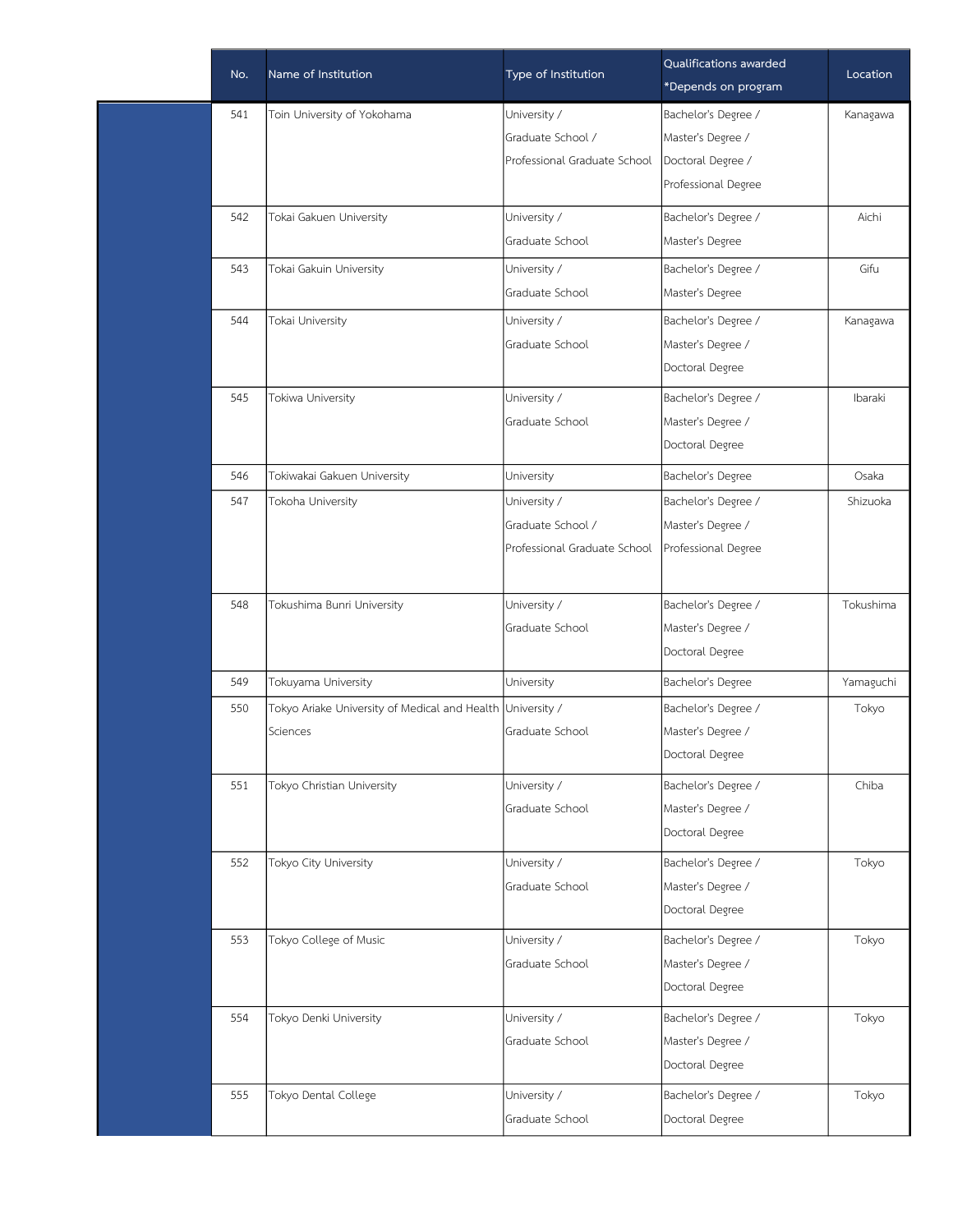| No. | Name of Institution                      | Type of Institution | Qualifications awarded                                         | Location |
|-----|------------------------------------------|---------------------|----------------------------------------------------------------|----------|
|     |                                          |                     | *Depends on program                                            |          |
| 556 | Tokyo Fuji University                    | University /        | Bachelor's Degree /                                            | Tokyo    |
|     |                                          | Graduate School     | Master's Degree                                                |          |
| 557 | Tokyo Future University                  | University          | Bachelor's Degree                                              | Tokyo    |
| 558 | Tokyo Healthcare University              | University /        | Bachelor's Degree /                                            | Tokyo    |
|     |                                          | Graduate School     | Master's Degree /                                              |          |
|     |                                          |                     | Doctoral Degree                                                |          |
| 559 | Tokyo International University           | University /        | Bachelor's Degree /                                            | Saitama  |
|     |                                          | Graduate School     | Master's Degree /                                              |          |
|     |                                          |                     | Doctoral Degree                                                |          |
| 560 | Tokyo Junshin University                 | University          | Bachelor's Degree                                              | Tokyo    |
| 561 | Tokyo Kasei Gakuin University            | University /        | Bachelor's Degree /                                            | Tokyo    |
|     |                                          | Graduate School     | Master's Degree                                                |          |
| 562 | Tokyo Kasei University                   | University /        | Bachelor's Degree /                                            | Tokyo    |
|     |                                          | Graduate School     | Master's Degree /                                              |          |
|     |                                          |                     | Doctoral Degree                                                |          |
| 563 | Tokyo Keizai University                  | University /        | Bachelor's Degree /                                            | Tokyo    |
|     |                                          | Graduate School     | Master's Degree /                                              |          |
|     |                                          |                     | Doctoral Degree                                                |          |
| 564 | Tokyo Medical University                 | University /        | Bachelor's Degree /                                            | Tokyo    |
|     |                                          | Graduate School     | Master's Degree /                                              |          |
|     |                                          |                     | Doctoral Degree                                                |          |
| 565 | Tokyo Online University                  | University          | Bachelor's Degree                                              | Tokyo    |
| 566 | Tokyo Polytechnic University             | University /        | Bachelor's Degree /                                            | Tokyo    |
|     |                                          | Graduate School     | Master's Degree /                                              |          |
|     |                                          |                     | Doctoral Degree                                                |          |
| 567 | Tokyo Professional University of Health  |                     | Professional Graduate School   Bachelor's Degree (Professionl) | Tokyo    |
|     | Sciences                                 |                     |                                                                |          |
| 568 | Tokyo Seiei College                      | University          | Bachelor's Degree                                              | Tokyo    |
| 569 | Tokyo Seitoku University                 | University /        | Bachelor's Degree /                                            | Tokyo    |
|     |                                          | Graduate School     | Master's Degree /                                              |          |
|     |                                          |                     | Doctoral Degree                                                |          |
| 570 | Tokyo Union Theological Seminary         | University /        | Bachelor's Degree /                                            | Tokyo    |
|     |                                          | Graduate School     | Master's Degree /                                              |          |
|     |                                          |                     | Doctoral Degree                                                |          |
| 571 | Tokyo University of Agriculture          | University /        | Bachelor's Degree /                                            | Tokyo    |
|     |                                          | Graduate School     | Master's Degree /                                              |          |
|     |                                          |                     | Doctoral Degree                                                |          |
| 572 | Tokyo University of Information Sciences | University /        | Bachelor's Degree /                                            | Chiba    |
|     |                                          | Graduate School     | Master's Degree /                                              |          |
|     |                                          |                     | Doctoral Degree                                                |          |
|     |                                          |                     |                                                                |          |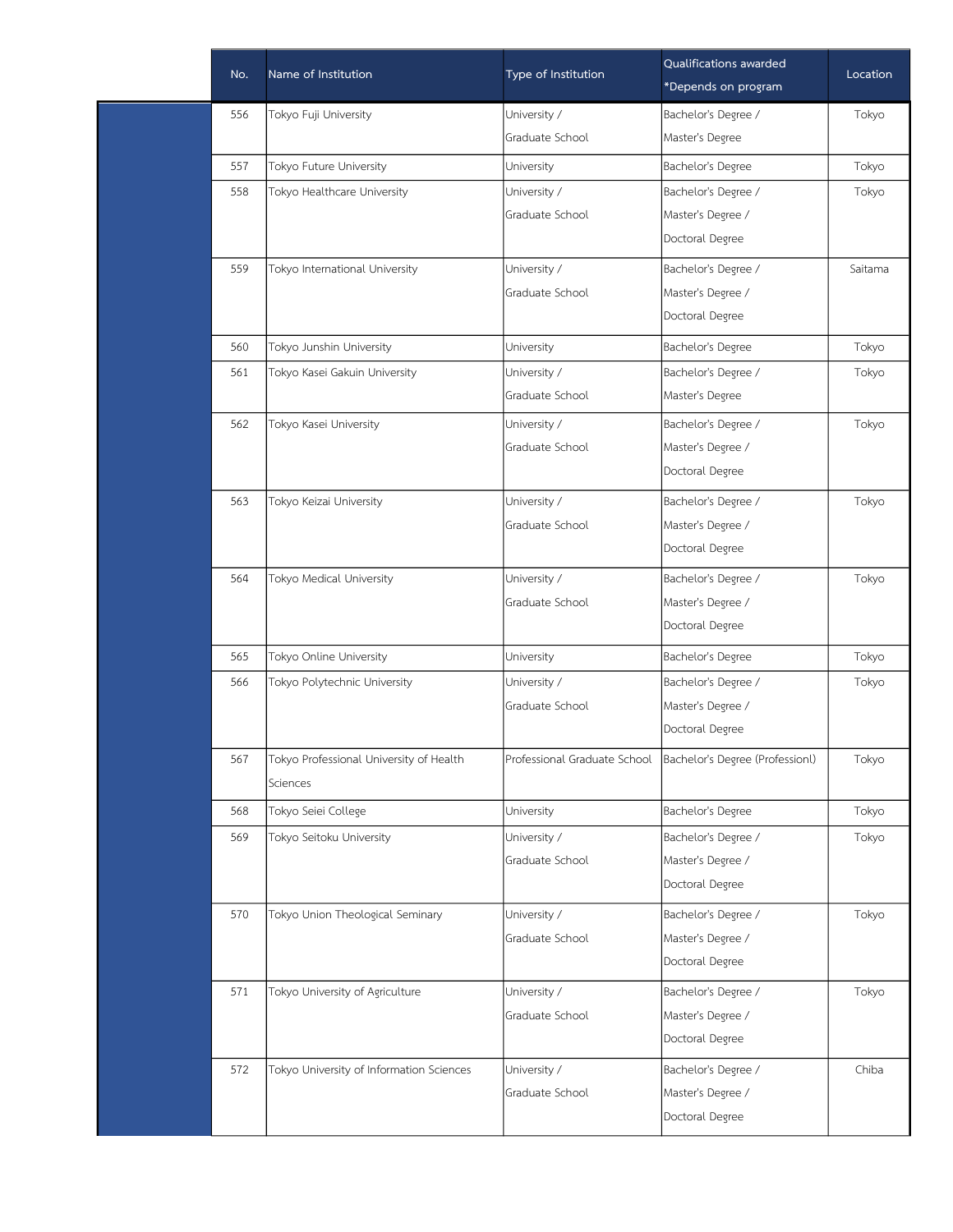| No. | Name of Institution                                    | Type of Institution          | Qualifications awarded<br>*Depends on program | Location |
|-----|--------------------------------------------------------|------------------------------|-----------------------------------------------|----------|
| 573 | Tokyo University of Pharmacy and Life                  | University /                 | Bachelor's Degree /                           | Tokyo    |
|     | Sciences                                               | Graduate School              | Master's Degree /                             |          |
|     |                                                        |                              | Doctoral Degree                               |          |
| 574 | Tokyo University of Science                            | University /                 | Bachelor's Degree /                           | Tokyo    |
|     |                                                        | Graduate School /            | Master's Degree /                             |          |
|     |                                                        | Professional Graduate School | Doctoral Degree /                             |          |
|     |                                                        |                              | Professional Degree                           |          |
| 575 | Tokyo University of Social Welfare                     | University /                 | Bachelor's Degree /                           | Gunma    |
|     |                                                        | Graduate School              | Master's Degree /                             |          |
|     |                                                        |                              | Doctoral Degree                               |          |
| 576 | Tokyo University of Technology                         | University /                 | Bachelor's Degree /                           | Tokyo    |
|     |                                                        | Graduate School              | Master's Degree /                             |          |
|     |                                                        |                              | Doctoral Degree                               |          |
| 577 | Tokyo Woman's Christian University                     | University /                 | Bachelor's Degree /                           | Tokyo    |
|     |                                                        | Graduate School              | Master's Degree /                             |          |
|     |                                                        |                              | Doctoral Degree                               |          |
| 578 | Tokyo Women's College of Physical Education University |                              | Bachelor's Degree                             | Tokyo    |
|     |                                                        |                              |                                               |          |
| 579 | Tokyo Women's Medical University                       | University /                 | Bachelor's Degree /                           | Tokyo    |
|     |                                                        | Graduate School              | Master's Degree /                             |          |
|     |                                                        |                              | Doctoral Degree                               |          |
| 580 | Tokyo Zokei University                                 | University /                 | Bachelor's Degree /                           | Tokyo    |
|     |                                                        | Graduate School              | Master's Degree /                             |          |
|     |                                                        |                              | Doctoral Degree                               |          |
| 581 | Tomakomai Komazawa University                          | University                   | Bachelor's Degree                             | Hokkaido |
| 582 | Tottori College of Nursing                             | University /                 | Bachelor's Degree /                           | Tottori  |
|     |                                                        | Graduate School              | Master's Degree                               |          |
| 583 | Toyama University of International Studies             | University                   | Bachelor's Degree                             | Toyama   |
|     |                                                        |                              |                                               |          |
| 584 | Toyo Eiwa University                                   | University /                 | Bachelor's Degree /                           | Kanagawa |
|     |                                                        | Graduate School              | Master's Degree /                             |          |
|     |                                                        |                              | Doctoral Degree                               |          |
| 585 | Toyo Gakuen University                                 | University /                 | Bachelor's Degree /                           | Tokyo    |
|     |                                                        | Graduate School              | Master's Degree                               |          |
| 586 | Toyo University                                        | University /                 | Bachelor's Degree /                           | Tokyo    |
|     |                                                        | Graduate School              | Master's Degree /                             |          |
|     |                                                        |                              | Doctoral Degree                               |          |
| 587 | Toyohashi Sozo University                              | University /                 | Bachelor's Degree /                           | Aichi    |
|     |                                                        | Graduate School              | Master's Degree                               |          |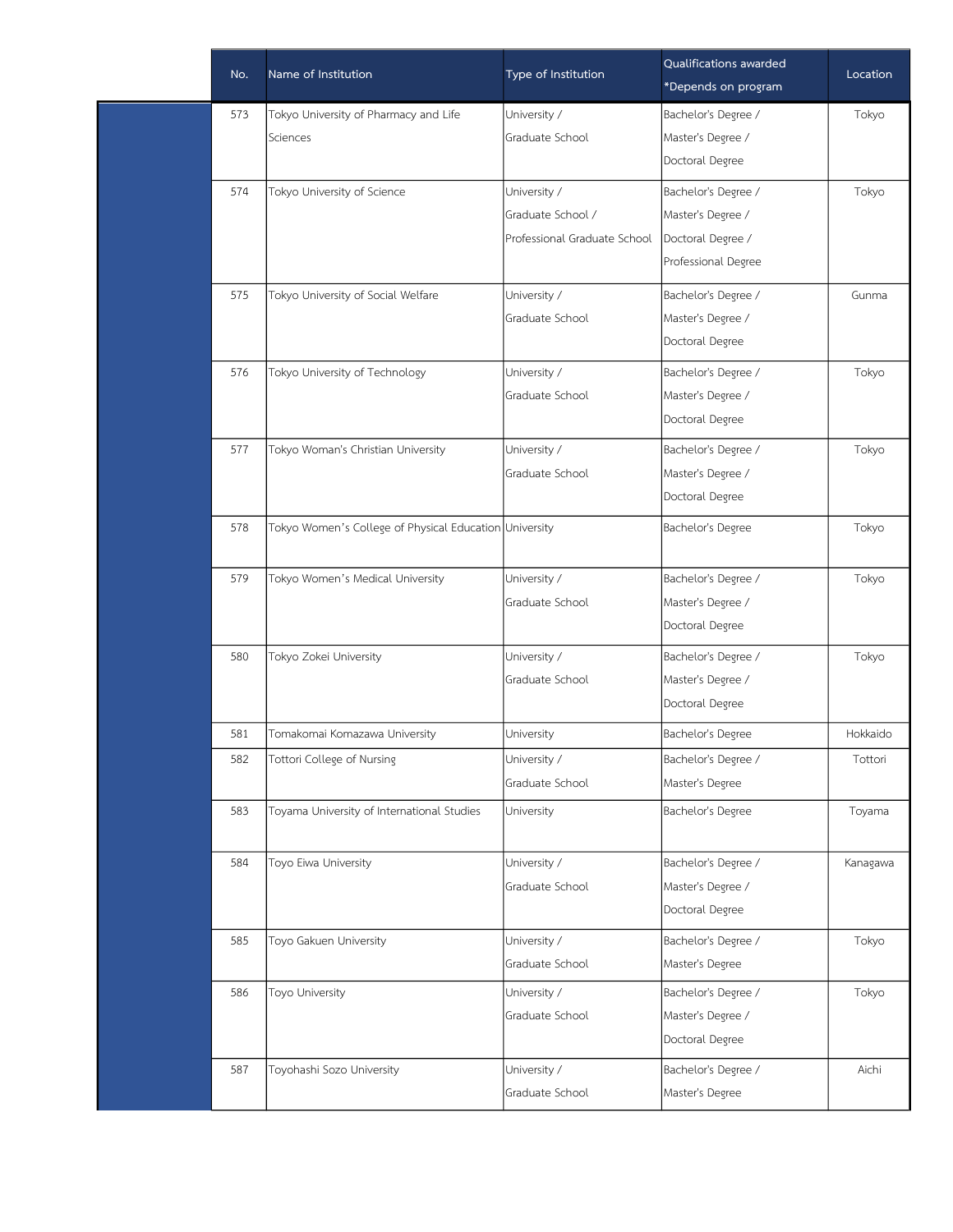| No. | Name of Institution                                           | Type of Institution          | Qualifications awarded<br>*Depends on program | Location  |
|-----|---------------------------------------------------------------|------------------------------|-----------------------------------------------|-----------|
| 588 | Toyota Technological Institute                                | University /                 | Bachelor's Degree /                           | Aichi     |
|     |                                                               | Graduate School              | Master's Degree /                             |           |
|     |                                                               |                              | Doctoral Degree                               |           |
| 589 | Tsuda University                                              | University /                 | Bachelor's Degree /                           | Tokyo     |
|     |                                                               | Graduate School              | Master's Degree /                             |           |
|     |                                                               |                              | Doctoral Degree                               |           |
| 590 | Tsukuba Gakuin University                                     | University                   | Bachelor's Degree                             | Ibaraki   |
| 591 | Tsukuba International University                              | University                   | Bachelor's Degree                             | Ibaraki   |
| 592 | Tsurumi University                                            | University /                 | Bachelor's Degree /                           | Kanagawa  |
|     |                                                               | Graduate School              | Master's Degree /                             |           |
|     |                                                               |                              | Doctoral Degree                               |           |
| 593 | Ube Frontier University                                       | University /                 | Bachelor's Degree /                           | Yamaguchi |
|     |                                                               | Graduate School              | Master's Degree                               |           |
| 594 | Uekusa Gakuen University                                      | University                   | Bachelor's Degree                             | Chiba     |
| 595 | Ueno Gakuen University                                        | University                   | Bachelor's Degree                             | Tokyo     |
| 596 | University of Human Arts and Sciences                         | University /                 | Bachelor's Degree /                           | Saitama   |
|     |                                                               | Graduate School              | Master's Degree /                             |           |
|     |                                                               |                              | Doctoral Degree                               |           |
| 597 | University of Human Environments                              | University /                 | Bachelor's Degree /                           | Aichi     |
|     |                                                               | Graduate School              | Master's Degree /                             |           |
|     |                                                               |                              | Doctoral Degree                               |           |
| 598 | University of Marketing and Distribution Science University / |                              | Bachelor's Degree /                           | Hyogo     |
|     |                                                               | Graduate School              | Master's Degree /                             |           |
|     |                                                               |                              | Doctoral Degree                               |           |
| 599 | University of Occupational and Environmental University /     |                              | Bachelor's Degree /                           | Fukuoka   |
|     |                                                               | Graduate School              | Master's Degree /                             |           |
|     |                                                               |                              | Doctoral Degree                               |           |
| 600 | University of the Sacred Heart, Tokyo                         | University /                 | Bachelor's Degree /                           | Tokyo     |
|     |                                                               | Graduate School              | Master's Degree /                             |           |
|     |                                                               |                              | Doctoral Degree                               |           |
| 601 | University of Tokyo Health Sciences                           | University                   | Bachelor's Degree                             | Tokyo     |
| 602 | Urawa University                                              | University                   | Bachelor's Degree                             | Saitama   |
| 603 | Utsunomiya Kyowa University                                   | University                   | Bachelor's Degree                             | Tochigi   |
| 604 | Wakayama Shin-ai University                                   | University                   | Bachelor's Degree                             | Wakayama  |
| 605 | Wakkanai Hokusei Gakuen University                            | University                   | Bachelor's Degree                             | Hokkaido  |
| 606 | Wako University                                               | University /                 | Bachelor's Degree /                           | Tokyo     |
|     |                                                               | Graduate School              | Master's Degree                               |           |
| 607 | Waseda University                                             | University /                 | Bachelor's Degree /                           | Tokyo     |
|     |                                                               | Graduate School /            | Master's Degree /                             |           |
|     |                                                               | Professional Graduate School | Doctoral Degree /                             |           |
|     |                                                               |                              | Professional Degree                           |           |